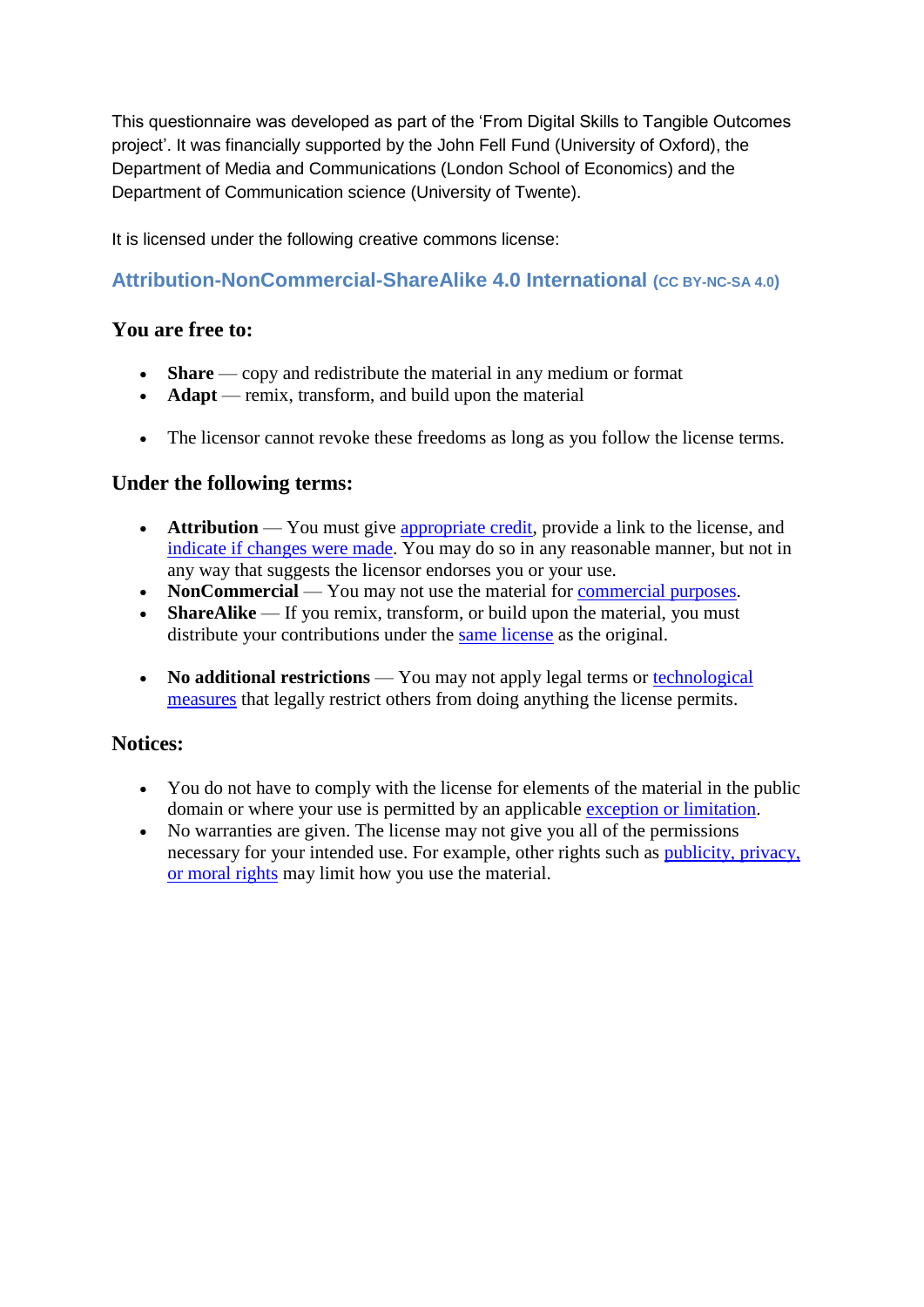# **Skills Uses and Outcomes of Internet Use**

Q1 Welcome We are conducting a survey on behalf of the London School of Economics. This survey will ask you some questions about how you use the Internet, how easy you find using the Internet and how much it helps you with or hinders you in everyday activities. It doesn't matter if you use the Internet a lot or not – we would just like to know more about what you do. Some of these questions are about quite complex online activities – please just tell us when they do not apply to you or you do not know how to do something. Sometimes, you may think we are asking very similar questions / the same question. Please do not worry about that – it is just the way that the survey works. All information you provide in this survey is confidential and will not be used to identify you personally. The data is processed anonymously. Thanks very much for taking part. If you have any questions about this survey or the research it is part of please contact Ellen Helsper at e.j.helsper@lse.ac.uk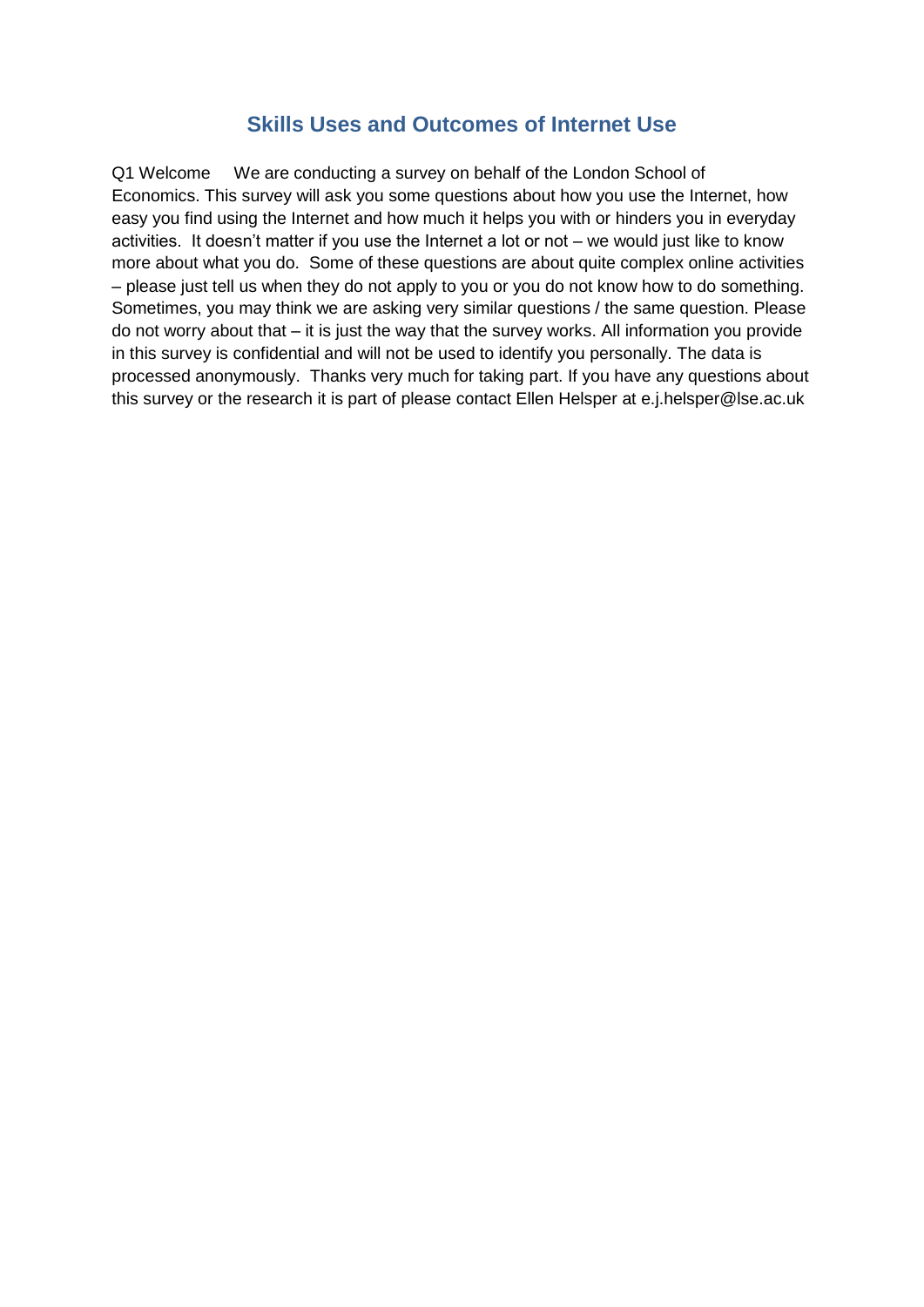Q11 Before we start the survey we would like to ask you a few more general questions

Q3 How old were you when you first used the internet? By using the internet we mean accessing online content (e.g. websites, apps) through a desktop computer, laptop, mobile or any other device. Please write in your age in years

Q4 Now, could we ask about all of the places where you use the Internet? In the past month have you used the Internet....? Please tick a box for each one that applies to you

- $\Box$  At home (1)
- $\Box$  At work or at school or at university (2)
- $\Box$  While travelling (e.g. on a bus or train through a mobile device) (3)
- $\square$  Somewhere else (e.g. library, internet café, at another person's house ) (4)

Q5 Which of the following do you have...? Please tick a box for each one that applies to you

- $\Box$  An email account (1)
- A Social Networking Site (e.g.Facebook, LinkedIn) (2)
- $\Box$  A blog (3)
- $\Box$  A microblog (e.g. Twitter, tumblr account) (4)
- $\Box$  A smartphone (5)
- $\Box$  A Tablet, iPad or eReader (6)
- $\Box$  A laptop (7)
- $\Box$  A desktop computer (8)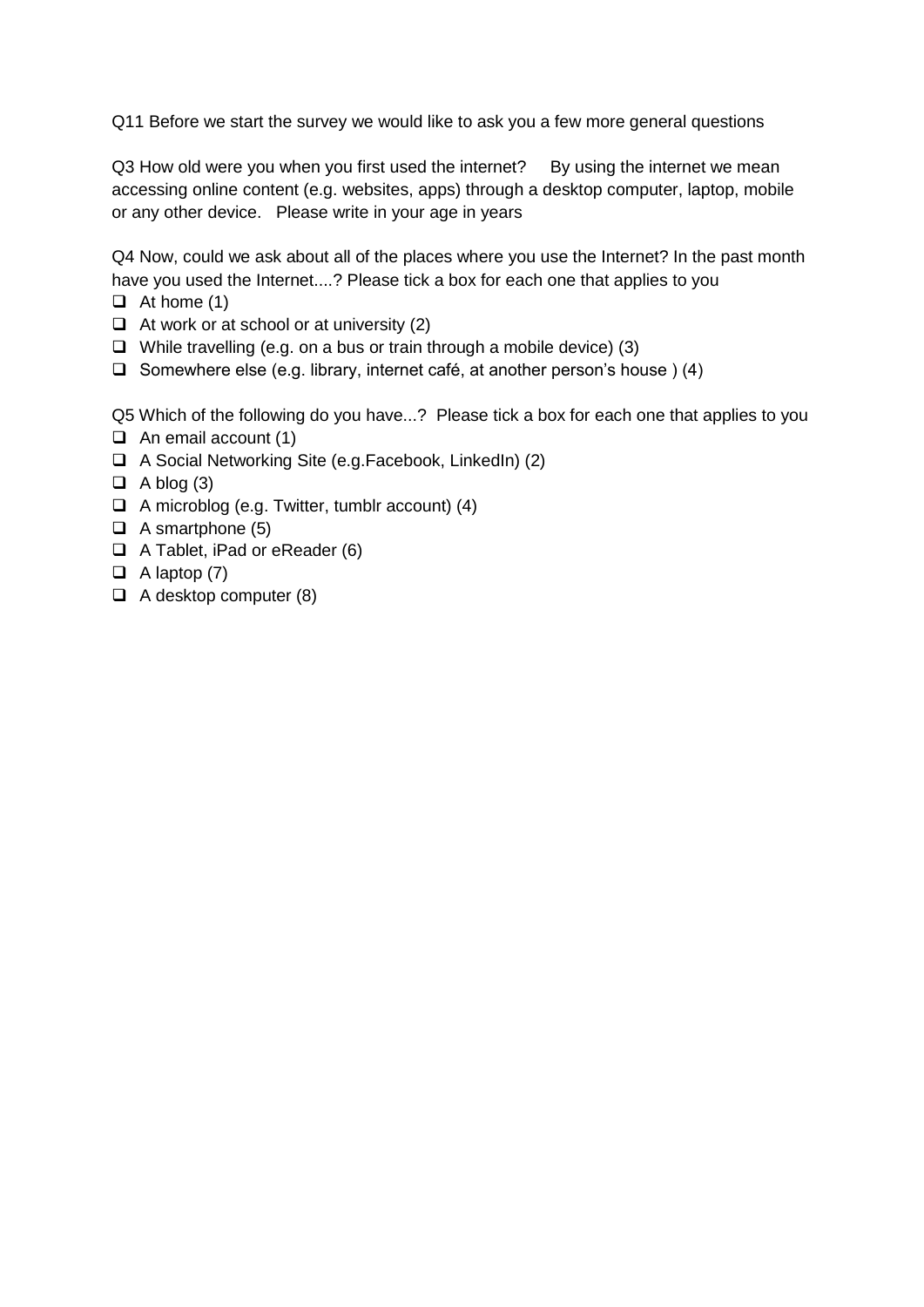Q19 We would like to know a little bit more about you. This information will helps us to make sure that we have a wide range of people participating in our study. All the information you give in this survey, including the information in this section, is confidential and will not be used to identify you personally.

Q17 Are you

- $\bigcirc$  Male? (1)
- Female? (2)
- $\bigcirc$  Rather not say (3)

Q20 What is the highest level of education you have completed?

- Less than High School (1)
- O High School / GED (2)
- O Some College (3)
- 2-year College Degree (4)
- 4-year College Degree (5)
- O Masters Degree (6)
- O Doctoral Degree (7)
- O Professional Degree (JD, MD) (8)

Q21 What best describes your current situation?

- Working Full Time (at least 30 hours a week) (1)
- Working Part Time (8-29 hours a week) (2)
- $\bigcirc$  Retired (3)
- $\bigcirc$  Unemployed (4)
- O Permanently Sick of Disabled (5)
- $\Omega$  In community or military service (6)
- $\bigcirc$  Undergraduate student (7)
- $\bigcirc$  Postgraduate student (8)
- $\bigcirc$  In full time education (not higher degree) (9)
- $\bigcirc$  In part time education (not higher degree) (10)
- O Doing housework, looking after children or other persons (11)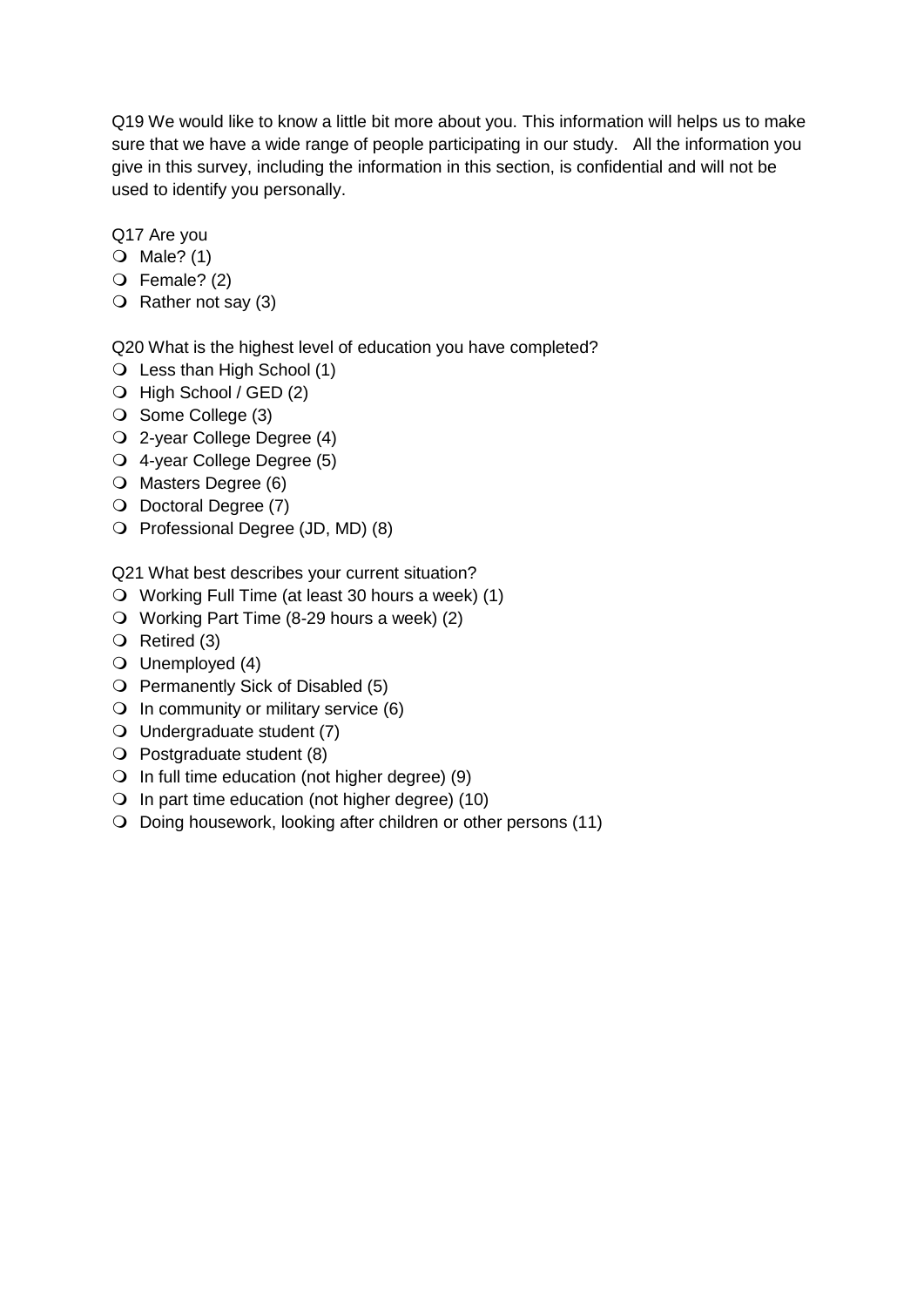Q12 The following set of questions is about how you use the internet.

Q7 Please indicate how accurate the following statements are when thinking about how you use the Internet. Please tick one option per row.

|                                                                                                                                         | Not at all<br>true of me<br>(1) | Not very<br>true of me<br>(2) | <b>Neither</b><br>true nor<br>untrue of<br>me $(3)$ | Mostly true<br>of me $(4)$ | Very true<br>of me $(5)$ | I do not<br>understand<br>what you<br>mean by<br>that $(6)$ |
|-----------------------------------------------------------------------------------------------------------------------------------------|---------------------------------|-------------------------------|-----------------------------------------------------|----------------------------|--------------------------|-------------------------------------------------------------|
| I know how<br>to connect<br>to a WIFI<br>network (2)                                                                                    | $\bigcirc$                      | $\bigcirc$                    | $\bigcirc$                                          | $\bigcirc$                 | $\bigcirc$               | $\bigcirc$                                                  |
| I know how<br>to turn my<br>mobile<br>phone off<br>(3)                                                                                  | $\bigcirc$                      | $\bigcirc$                    | $\bigcirc$                                          | $\bigcirc$                 | $\bigcirc$               | $\bigcirc$                                                  |
| I know how<br>to open a<br>new tab in<br>my<br>browser<br>(4)                                                                           | $\bigcirc$                      | $\bigcirc$                    | $\bigcirc$                                          | $\bigcirc$                 | $\bigcirc$               | $\bigcirc$                                                  |
| If a<br>technical<br>problem<br>occurs<br>while I am<br>using the<br>Internet, I<br>usually<br>know how<br>to fix the<br>problem<br>(1) | $\bigcirc$                      | $\bigcirc$                    | $\bigcirc$                                          | $\bigcirc$                 | $\bigcirc$               | $\bigcirc$                                                  |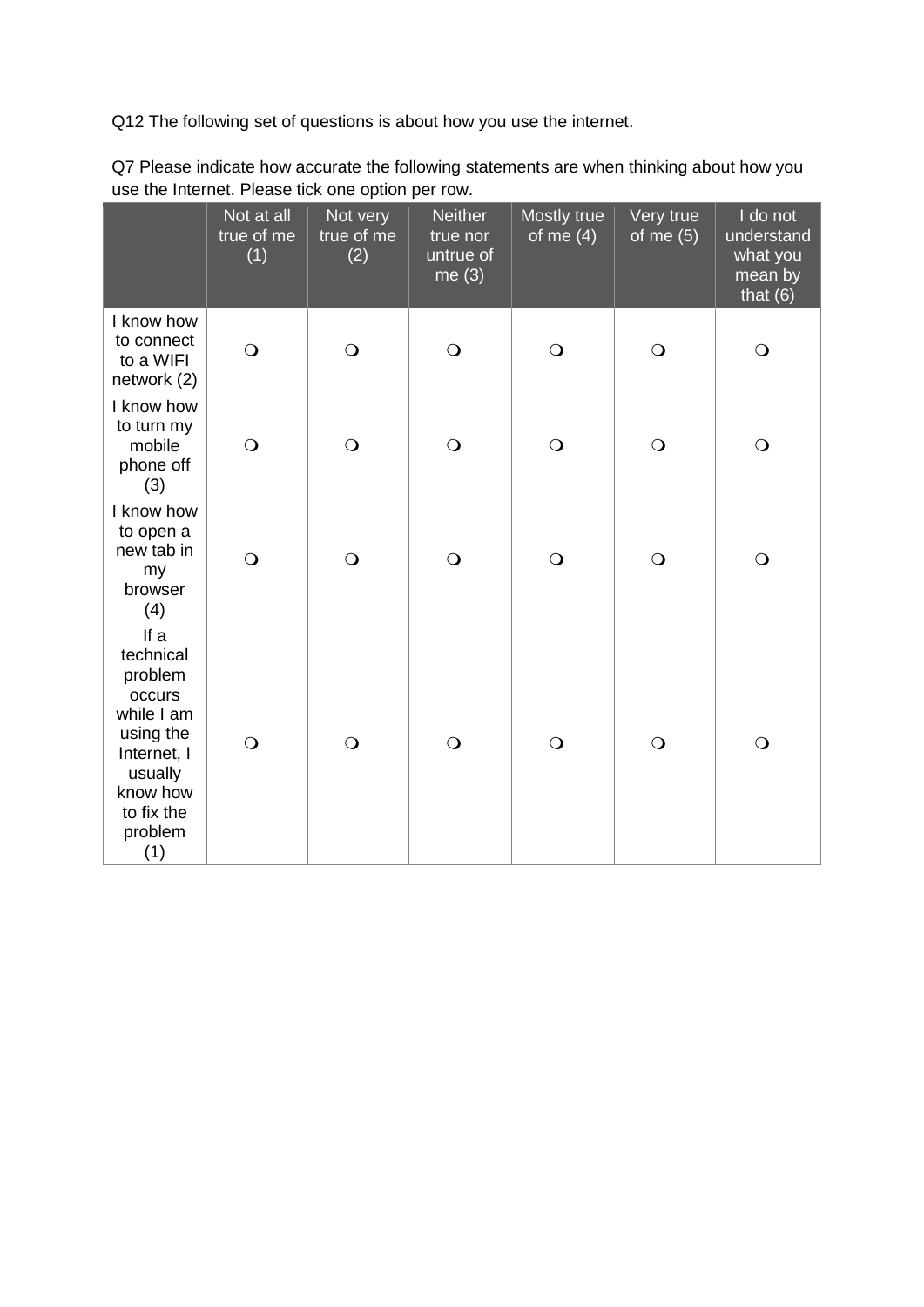Q10 Please indicate how accurate the following statements are when thinking about how you use the Internet. Please tick one option per row.

|                                                                                                   | Not at all<br>true of me<br>(1) | Not very<br>true of me<br>(2) | <b>Neither</b><br>true nor<br>untrue of<br>me $(3)$ | Mostly true<br>of me $(4)$ | Very true<br>of me $(5)$ | I do not<br>understand<br>what you<br>mean by<br>that $(6)$ |
|---------------------------------------------------------------------------------------------------|---------------------------------|-------------------------------|-----------------------------------------------------|----------------------------|--------------------------|-------------------------------------------------------------|
| I know how<br>to go to the<br>previous<br>page when<br>browsing<br>the internet<br>(1)            | $\bigcirc$                      | $\bigcirc$                    | $\bigcirc$                                          | $\bigcirc$                 | $\circ$                  | $\bigcirc$                                                  |
| I know how<br>to use the<br>refresh<br>function (2)                                               | $\bigcirc$                      | $\bigcirc$                    | $\bigcirc$                                          | $\bigcirc$                 | $\bigcirc$               | $\bigcirc$                                                  |
| I know how<br>to use<br>shortcut<br>keys (e.g.<br>CTRL-C<br>for copy,<br>CTRL-S for<br>save $(3)$ | $\bigcirc$                      | $\bigcirc$                    | $\bigcirc$                                          | $\bigcirc$                 | $\bigcirc$               | $\bigcirc$                                                  |
| I know how<br>to<br>bookmark<br>a website<br>(4)                                                  | $\bigcirc$                      | $\bigcirc$                    | $\bigcirc$                                          | $\overline{O}$             | $\bigcirc$               | $\overline{O}$                                              |
| I know how<br>to install<br>apps on a<br>mobile<br>device (5)                                     | $\bigcirc$                      | $\bigcirc$                    | $\bigcirc$                                          | $\bigcirc$                 | $\bigcirc$               | $\bigcirc$                                                  |
| I know how<br>to<br>download<br>files $(6)$                                                       | $\bigcirc$                      | $\bigcirc$                    | $\Omega$                                            | $\bigcirc$                 | $\Omega$                 | $\bigcirc$                                                  |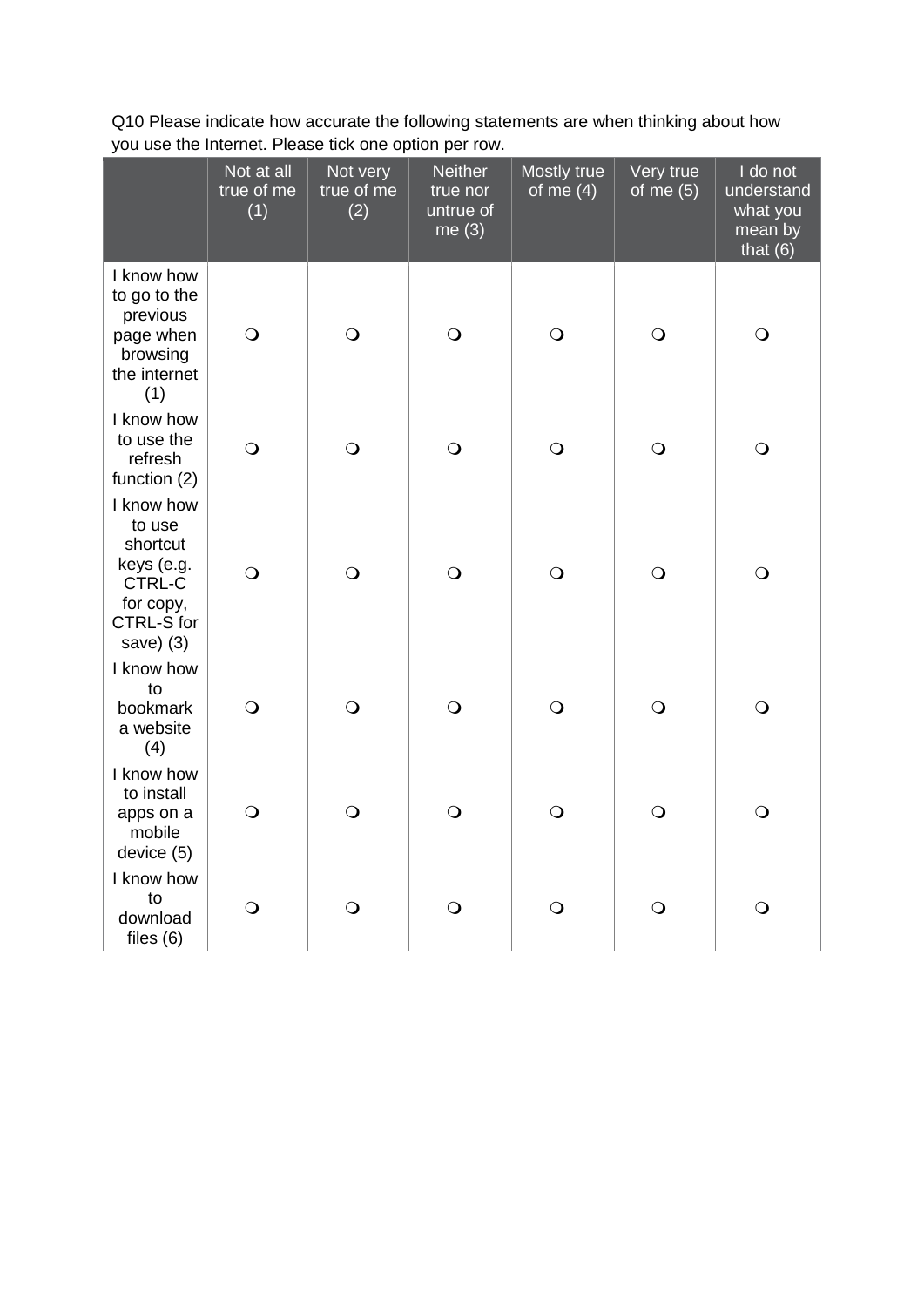Q24 Please indicate how accurate the following statements are when thinking about how you use the Internet. Please tick one option per row.

|                                                                                                           | Not at all<br>true of<br>me $(1)$ | Not very<br>true of<br>me $(2)$ | <b>Neither</b><br>true nor<br>untrue of<br>me $(3)$ | <b>Mostly</b><br>true of me<br>(4) | Very true<br>of me $(5)$ | I do not<br>understand<br>what you<br>mean by<br>that $(6)$ |
|-----------------------------------------------------------------------------------------------------------|-----------------------------------|---------------------------------|-----------------------------------------------------|------------------------------------|--------------------------|-------------------------------------------------------------|
| I know how to<br>upload files (1)                                                                         | $\bigcirc$                        | $\bigcirc$                      | $\bigcirc$                                          | $\bigcirc$                         | $\bigcirc$               | $\bigcirc$                                                  |
| I know how to<br>adjust privacy<br>settings (2)                                                           | $\bigcirc$                        | $\bigcirc$                      | $\bigcirc$                                          | $\bigcirc$                         | $\bigcirc$               | $\bigcirc$                                                  |
| I know how to<br>complete<br>online forms<br>(3)                                                          | $\mathsf{O}$                      | $\Omega$                        | $\mathsf{O}$                                        | $\mathsf{O}$                       | $\bigcirc$               | $\bigcirc$                                                  |
| I know how to<br>download/save<br>a photo I found<br>online (4)                                           | $\bigcirc$                        | ∩                               | $\overline{O}$                                      | $\bigcirc$                         | $\bigcirc$               | $\overline{O}$                                              |
| I know how to<br>open<br>downloaded<br>files $(5)$                                                        | $\bigcirc$                        | $\bigcirc$                      | $\bigcirc$                                          | $\bigcirc$                         | $\bigcirc$               | $\overline{O}$                                              |
| I know how to<br>open a Web<br>address<br>directly without<br>using a search<br>engine like<br>Google (6) | $\bigcirc$                        | $\Omega$                        | $\Omega$                                            | $\bigcirc$                         | $\bigcirc$               | $\bigcirc$                                                  |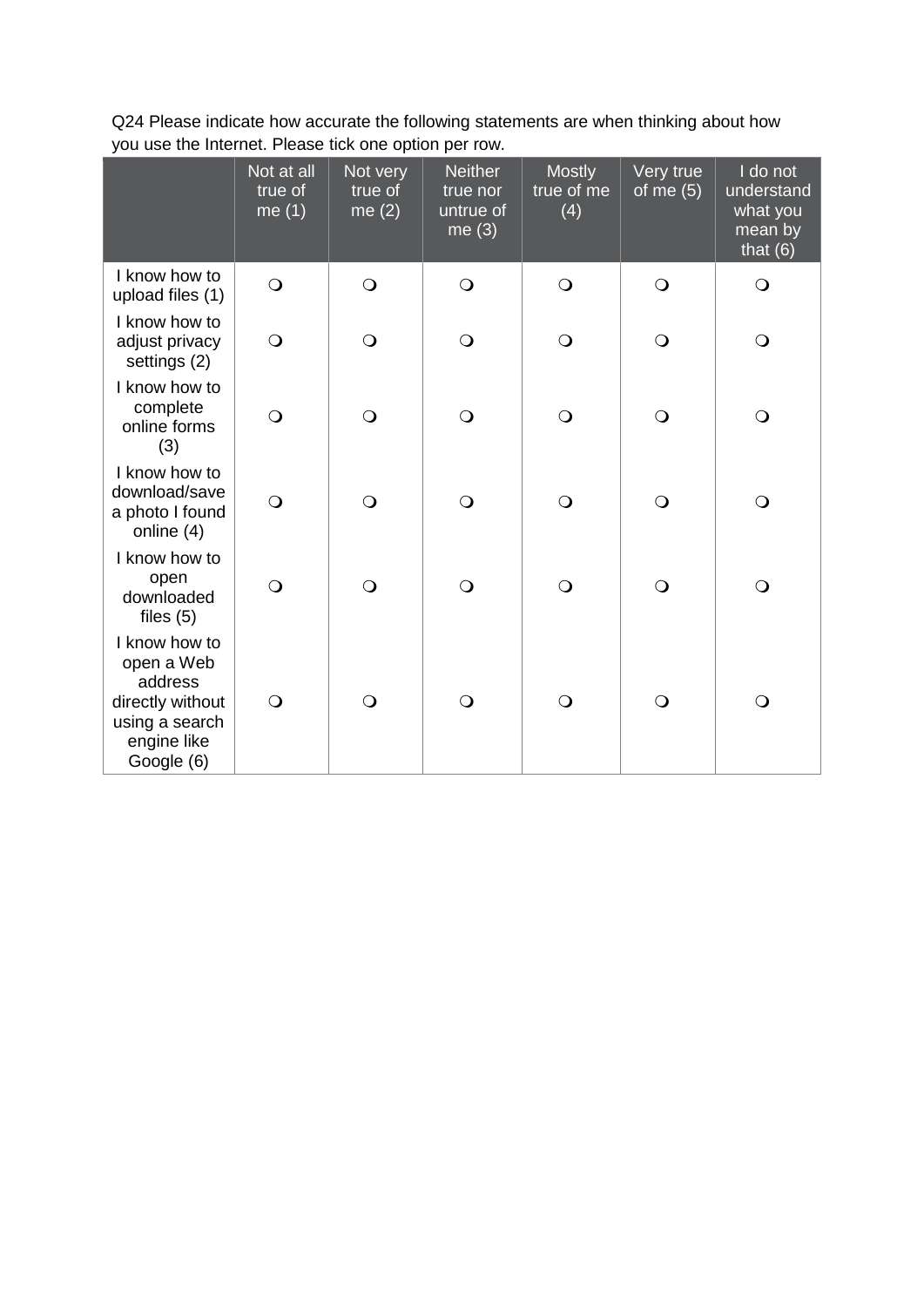Q25 Please indicate how accurate the following statements are when thinking about how you use the Internet. Please tick one option per row.

|                                                                           | Not at all<br>true of me<br>(1) | Not very<br>true of me<br>(2) | <b>Neither</b><br>true nor<br>untrue of<br>me $(3)$ | <b>Mostly</b><br>true of me<br>(4) | Very true<br>of me $(5)$ | I do not<br>understand<br>what you<br>mean by<br>that $(6)$ |
|---------------------------------------------------------------------------|---------------------------------|-------------------------------|-----------------------------------------------------|------------------------------------|--------------------------|-------------------------------------------------------------|
| I know which<br>apps/software<br>are safe to<br>download (1)              | $\bigcirc$                      | $\Omega$                      | $\circ$                                             | $\bigcirc$                         | $\bigcirc$               | $\bigcirc$                                                  |
| I know how to<br>download<br>apps to my<br>mobile device<br>(2)           | $\Omega$                        | $\Omega$                      | $\bigcirc$                                          | $\circ$                            | $\bigcirc$               | $\bigcirc$                                                  |
| I know how to<br>keep track of<br>the costs of<br>mobile app<br>use $(3)$ | $\bigcirc$                      | $\overline{O}$                | $\bigcirc$                                          | $\bigcirc$                         | $\bigcirc$               | $\bigcirc$                                                  |
| I know some<br>good ways to<br>avoid<br>computer<br>viruses (4)           | $\Omega$                        | $\Omega$                      | $\bigcirc$                                          | $\bigcirc$                         | $\bigcirc$               | $\bigcirc$                                                  |
| I know how to<br>make pop-<br>ups or ads<br>disappear (5)                 | $\Omega$                        | ∩                             | $\Omega$                                            | $\Omega$                           | $\mathsf{O}$             | $\Omega$                                                    |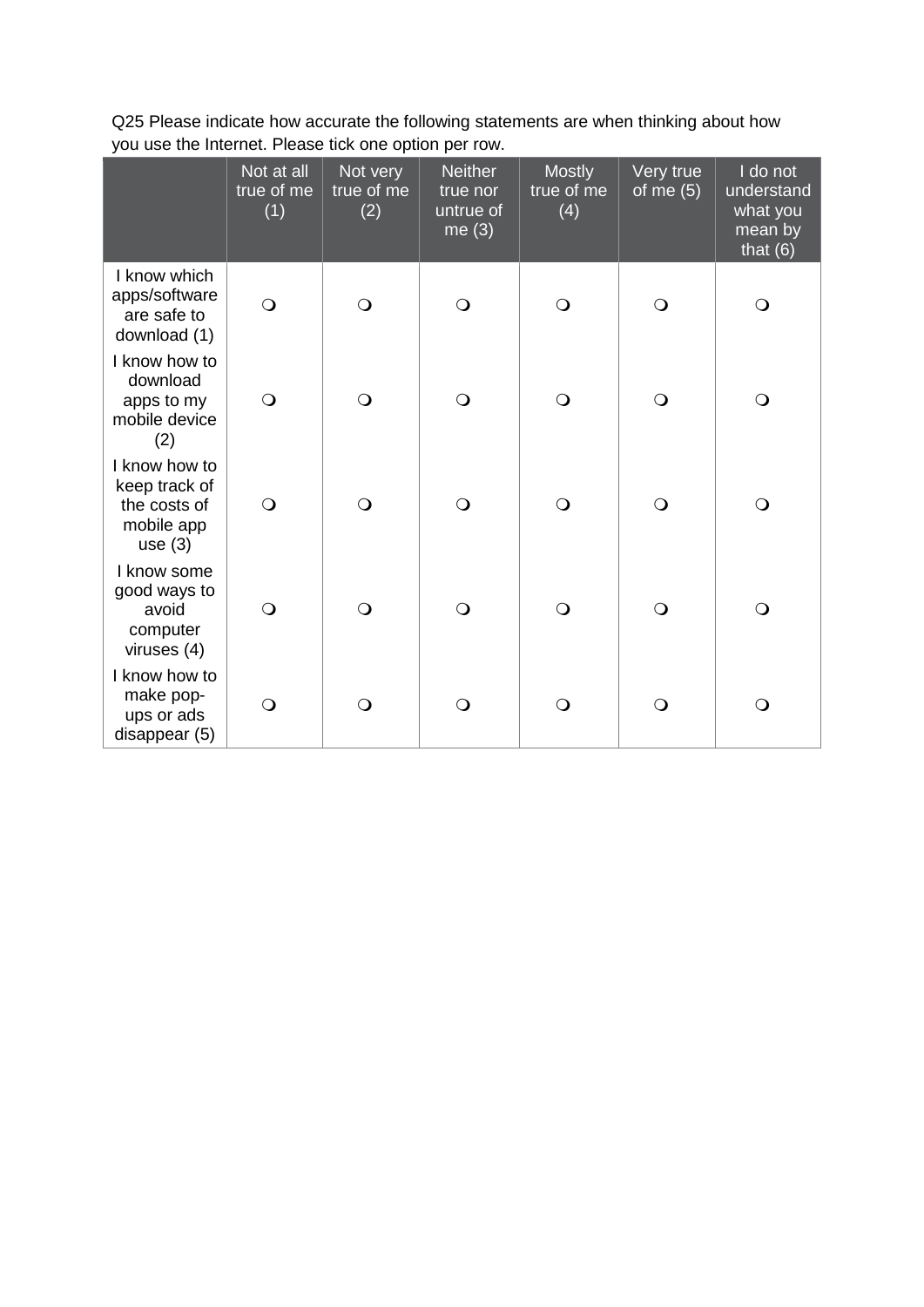Q26 Please indicate how accurate the following statements are when thinking about how you use the Internet. Please tick one option per row.

|                                                                                                                    | Not at all<br>true of me<br>(1) | Not very<br>true of me<br>(2) | <b>Neither</b><br>true nor<br>untrue of<br>me $(3)$ | Mostly true<br>of me $(4)$ | Very true<br>of me $(5)$ | I do not<br>understand<br>what you<br>mean by<br>that $(6)$ |
|--------------------------------------------------------------------------------------------------------------------|---------------------------------|-------------------------------|-----------------------------------------------------|----------------------------|--------------------------|-------------------------------------------------------------|
| I tend to<br>have no<br>problems<br>finding my<br>way<br>around a<br>website (1)                                   | $\bigcirc$                      | $\bigcirc$                    | $\bigcirc$                                          | $\bigcirc$                 | $\bigcirc$               | $\bigcirc$                                                  |
| I know<br>where to<br>click to go<br>to a<br>different<br>webpage<br>(2)                                           | $\bigcirc$                      | $\bigcirc$                    | $\bigcirc$                                          | $\bigcirc$                 | $\bigcirc$               | $\bigcirc$                                                  |
| All the<br>different<br>website<br>layouts<br>make<br>working<br>with the<br>internet<br>difficult for<br>me $(3)$ | $\bigcirc$                      | $\bigcirc$                    | $\bigcirc$                                          | $\bigcirc$                 | $\bigcirc$               | $\bigcirc$                                                  |
| I find the<br>way in<br>which<br>many<br>websites<br>are<br>designed<br>confusing<br>(4)                           | $\bigcirc$                      | $\bigcirc$                    | $\bigcirc$                                          | $\bigcirc$                 | $\bigcirc$               | $\bigcirc$                                                  |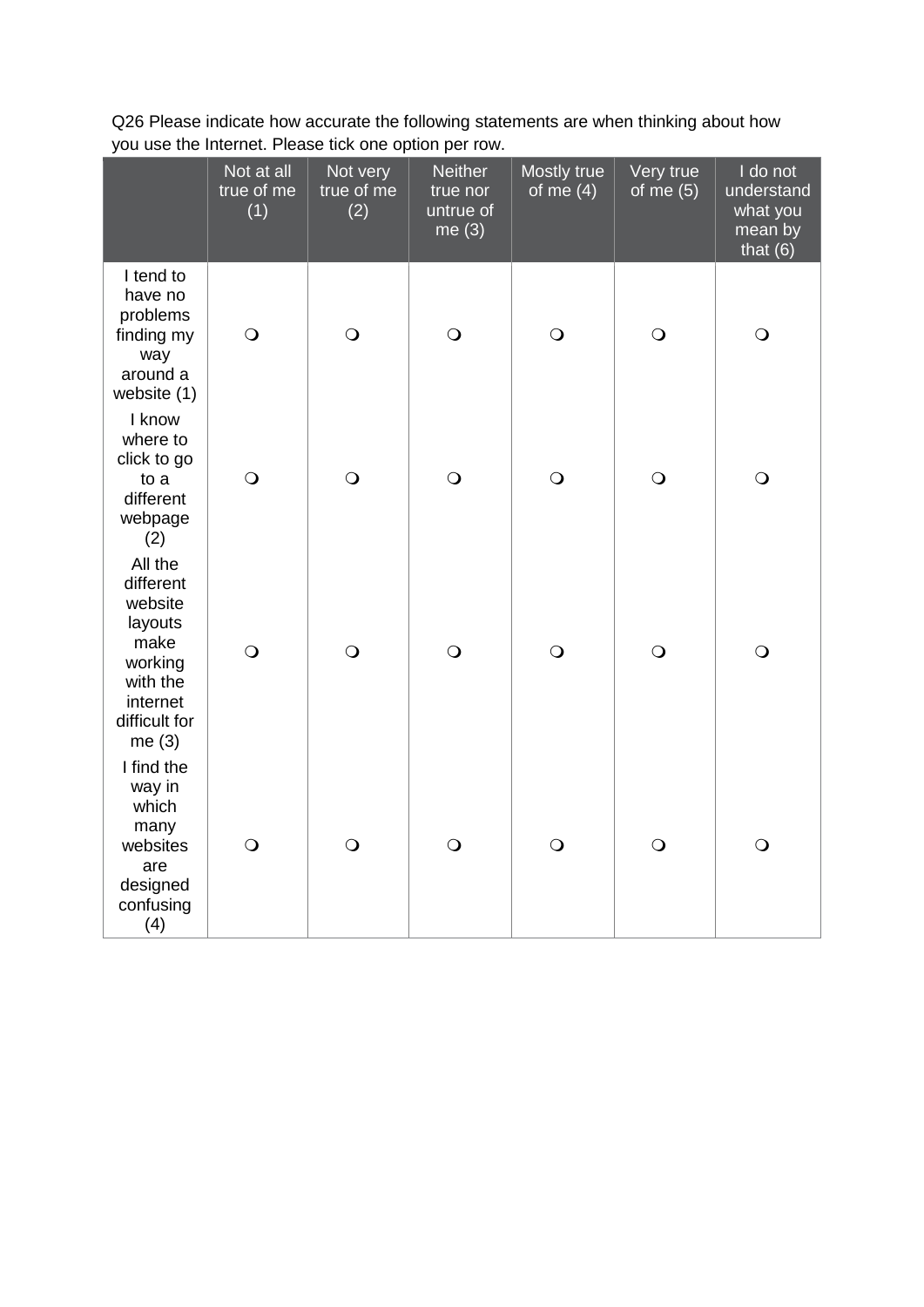| Q27 Please indicate how accurate the following statements are when thinking about how |  |
|---------------------------------------------------------------------------------------|--|
| you use the Internet. Please tick one option per row.                                 |  |

|                                                                                                               | Not at all<br>true of me<br>(1) | Not very<br>true of me<br>(2) | <b>Neither</b><br>true nor<br>untrue of<br>me $(3)$ | Mostly true<br>of me $(4)$ | Very true<br>of me $(5)$ | $\overline{I}$ do not<br>understand<br>what you<br>mean by<br>that $(6)$ |
|---------------------------------------------------------------------------------------------------------------|---------------------------------|-------------------------------|-----------------------------------------------------|----------------------------|--------------------------|--------------------------------------------------------------------------|
| I find it<br>hard to find<br>a website I<br>visited<br>before (1)                                             | $\bigcirc$                      | $\bigcirc$                    | $\bigcirc$                                          | $\bigcirc$                 | $\bigcirc$               | $\bigcirc$                                                               |
| I get tired<br>when<br>looking for<br>information<br>online (2)                                               | $\bigcirc$                      | $\bigcirc$                    | $\bigcirc$                                          | $\bigcirc$                 | $\bigcirc$               | $\bigcirc$                                                               |
| <b>Sometimes</b><br>I end up on<br>websites<br>without<br>knowing<br>how I got<br>there $(3)$                 | $\bigcirc$                      | $\bigcirc$                    | $\bigcirc$                                          | $\bigcirc$                 | $\bigcirc$               | $\bigcirc$                                                               |
| I find it<br>hard to<br>decide<br>what the<br>best<br>keywords<br>are to use<br>for online<br>searches<br>(4) | $\bigcirc$                      | $\bigcirc$                    | $\bigcirc$                                          | $\bigcirc$                 | $\bigcirc$               | $\bigcirc$                                                               |
| It is easy<br>for me to<br>find<br>information<br>(5)                                                         | $\bigcirc$                      | $\bigcirc$                    | $\bigcirc$                                          | $\bigcirc$                 | $\bigcirc$               | $\bigcirc$                                                               |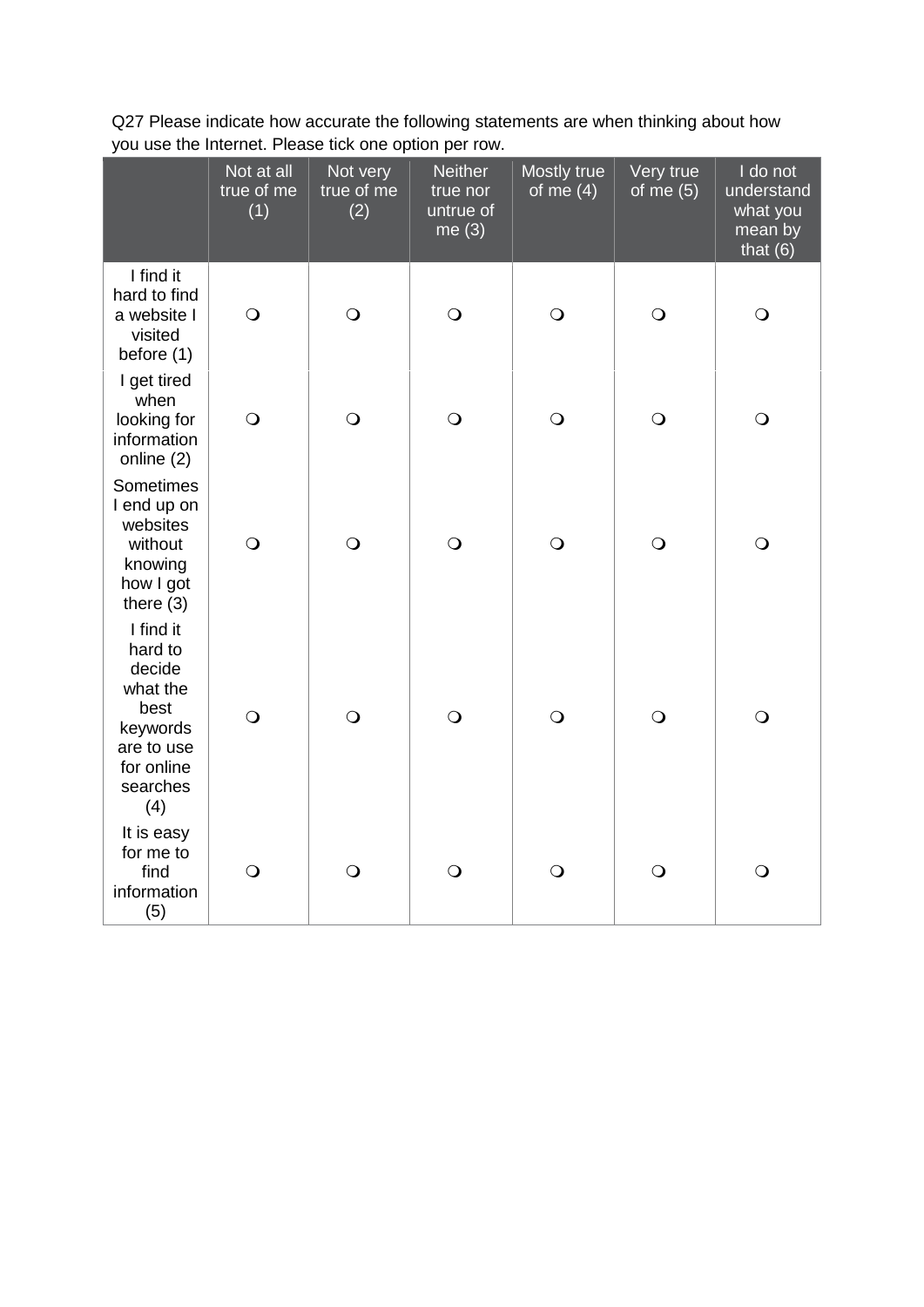Q28 Please indicate how accurate the following statements are when thinking about how you use the Internet. Please tick one option per row.

|                                                                                                 | Not at all<br>true of me<br>(1) | Not very<br>true of me<br>(2) | <b>Neither</b><br>true nor<br>untrue of<br>me $(3)$ | Mostly true<br>of me $(4)$ | Very true<br>of me $(5)$ | I do not<br>understand<br>what you<br>mean by<br>that $(6)$ |
|-------------------------------------------------------------------------------------------------|---------------------------------|-------------------------------|-----------------------------------------------------|----------------------------|--------------------------|-------------------------------------------------------------|
| I am<br>confident<br>selecting<br>search<br>results (1)                                         | $\bigcirc$                      | $\bigcirc$                    | $\bigcirc$                                          | $\bigcirc$                 | $\bigcirc$               | $\bigcirc$                                                  |
| I normally<br>look at<br>more than<br>the top<br>three<br>search<br>results $(2)$               | $\bigcirc$                      | $\bigcirc$                    | $\bigcirc$                                          | $\bigcirc$                 | $\bigcirc$               | $\bigcirc$                                                  |
| I should<br>take a<br>course on<br>finding<br>information<br>online (3)                         | $\bigcirc$                      | $\bigcirc$                    | $\bigcirc$                                          | $\bigcirc$                 | $\bigcirc$               | $\bigcirc$                                                  |
| Sometimes<br>I find it<br>hard to<br>verify<br>information<br>I have<br>retrieved<br>(4)        | $\bigcirc$                      | $\bigcirc$                    | $\bigcirc$                                          | $\bigcirc$                 | $\bigcirc$               | $\bigcirc$                                                  |
| I feel<br>confident in<br>my<br>evaluation<br>of whether<br>a website<br>can be<br>trusted (5)  | $\bigcirc$                      | $\bigcirc$                    | $\bigcirc$                                          | $\bigcirc$                 | $\mathsf{O}$             | $\bigcirc$                                                  |
| I generally<br>compare<br>different<br>websites to<br>decide if<br>information<br>is true $(6)$ | $\bigcirc$                      | $\bigcirc$                    | $\bigcirc$                                          | $\bigcirc$                 | $\bigcirc$               | $\bigcirc$                                                  |
| I know how<br>to use a<br>wide range<br>of                                                      | $\bigcirc$                      | $\bigcirc$                    | $\bigcirc$                                          | $\bigcirc$                 | $\bigcirc$               | $\bigcirc$                                                  |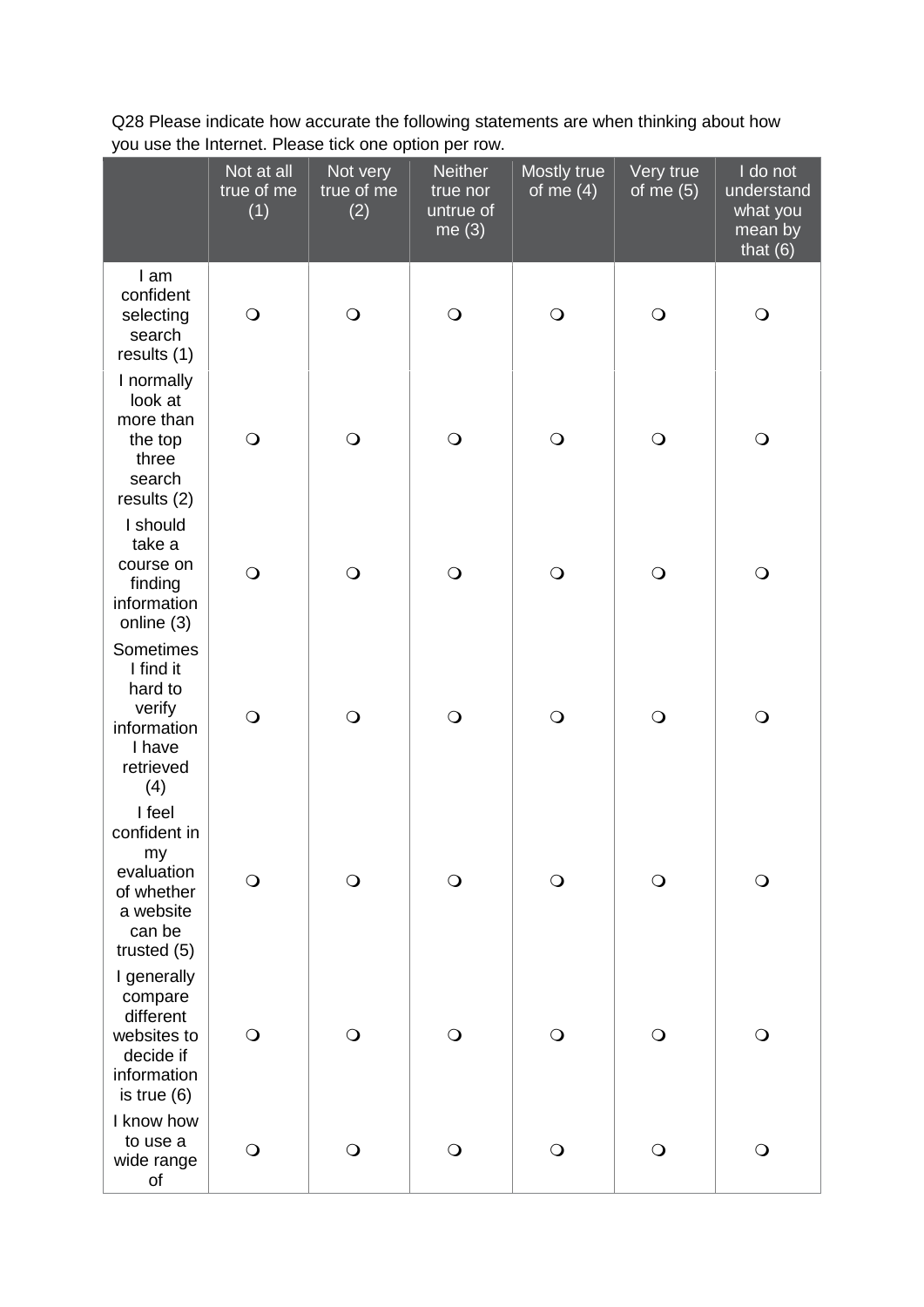| strategies<br>when<br>searching<br>for<br>information<br>(7)          |   |   |   |   |  |
|-----------------------------------------------------------------------|---|---|---|---|--|
| I carefully<br>consider<br>the<br>information<br>I find online<br>(8) | Q | O | Q | ∩ |  |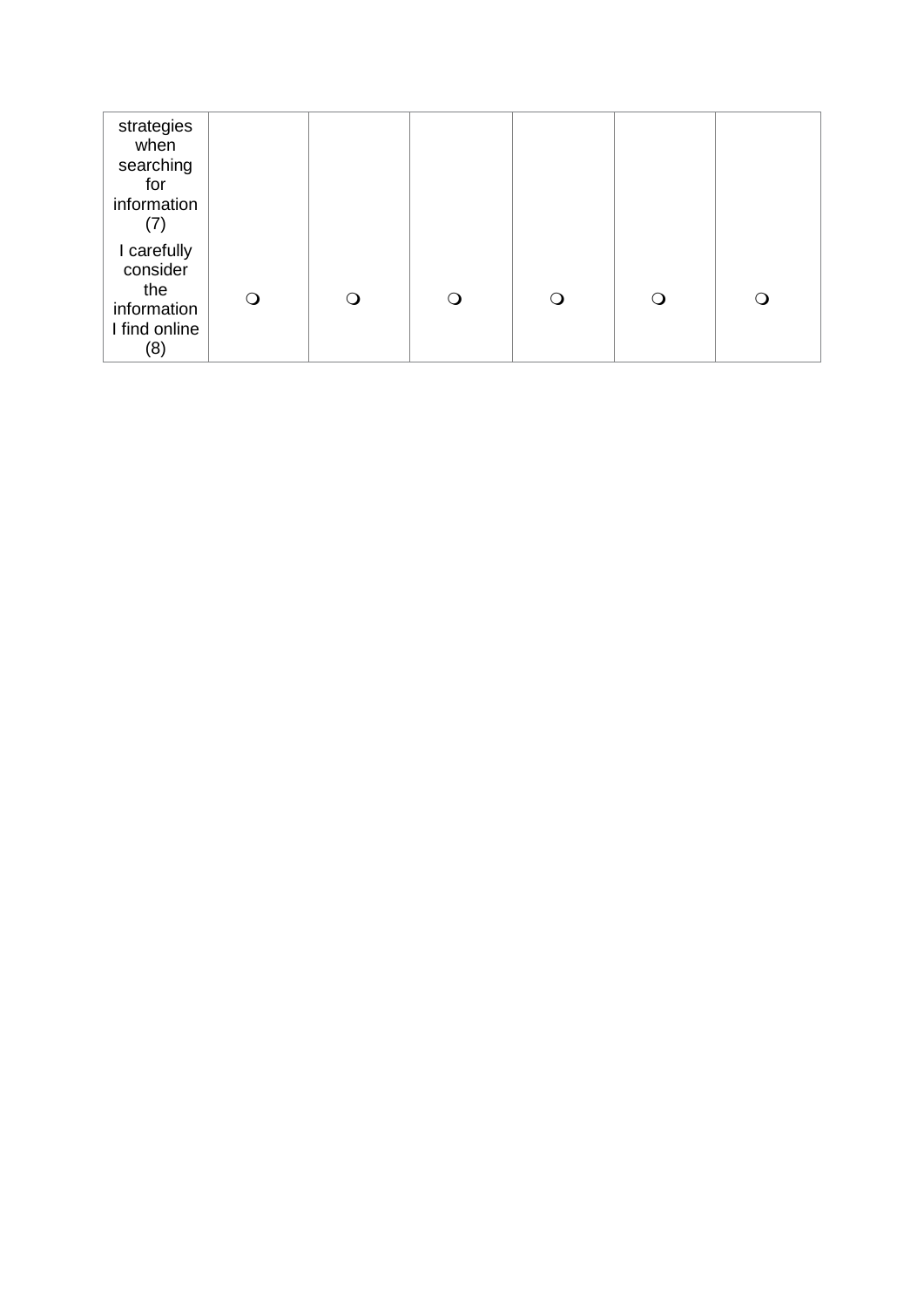Q29 Please indicate how accurate the following statements are when thinking about how you use the Internet. Please tick one option per row.

|                                                                                                                                    | Not at all<br>true of me<br>(1) | Not very<br>true of me<br>(2) | <b>Neither</b><br>true nor<br>untrue of<br>me $(3)$ | Mostly true<br>of me $(4)$ | Very true<br>of me $(5)$ | I do not<br>understand<br>what you<br>mean by<br>that $(6)$ |
|------------------------------------------------------------------------------------------------------------------------------------|---------------------------------|-------------------------------|-----------------------------------------------------|----------------------------|--------------------------|-------------------------------------------------------------|
| I know<br>when I<br>should and<br>shouldn't<br>share<br>information<br>online (1)                                                  | $\bigcirc$                      | $\bigcirc$                    | $\bigcirc$                                          | $\mathsf{O}$               | $\bigcirc$               | $\bigcirc$                                                  |
| I am careful<br>to make my<br>comments<br>and<br>behaviors<br>appropriate<br>to the<br>situation I<br>find myself<br>in online (2) | $\bigcirc$                      | $\bigcirc$                    | $\bigcirc$                                          | $\bigcirc$                 | $\bigcirc$               | $\bigcirc$                                                  |
| I know how<br>to change<br>who I share<br>content<br>with (e.g.<br>friends,<br>friends of<br>friends or<br>public) (3)             | $\bigcirc$                      | $\bigcirc$                    | $\bigcirc$                                          | $\bigcirc$                 | $\bigcirc$               | $\bigcirc$                                                  |
| I know how<br>to remove<br>friends<br>from my<br>contact lists<br>(4)                                                              | Ő                               | $\mathbf\Omega$               |                                                     | Ő                          |                          |                                                             |
| I am<br>confident<br>about<br>writing a<br>comment<br>on a blog,<br>website or<br>forum $(5)$                                      | $\bigcirc$                      | $\bigcirc$                    | $\bigcirc$                                          | $\bigcirc$                 | $\bigcirc$               | $\bigcirc$                                                  |
| I feel<br>comfortable<br>deciding<br>who to<br>follow                                                                              | $\mathsf{O}$                    | $\bigcirc$                    | $\Omega$                                            | $\bigcirc$                 | $\bigcirc$               | $\bigcirc$                                                  |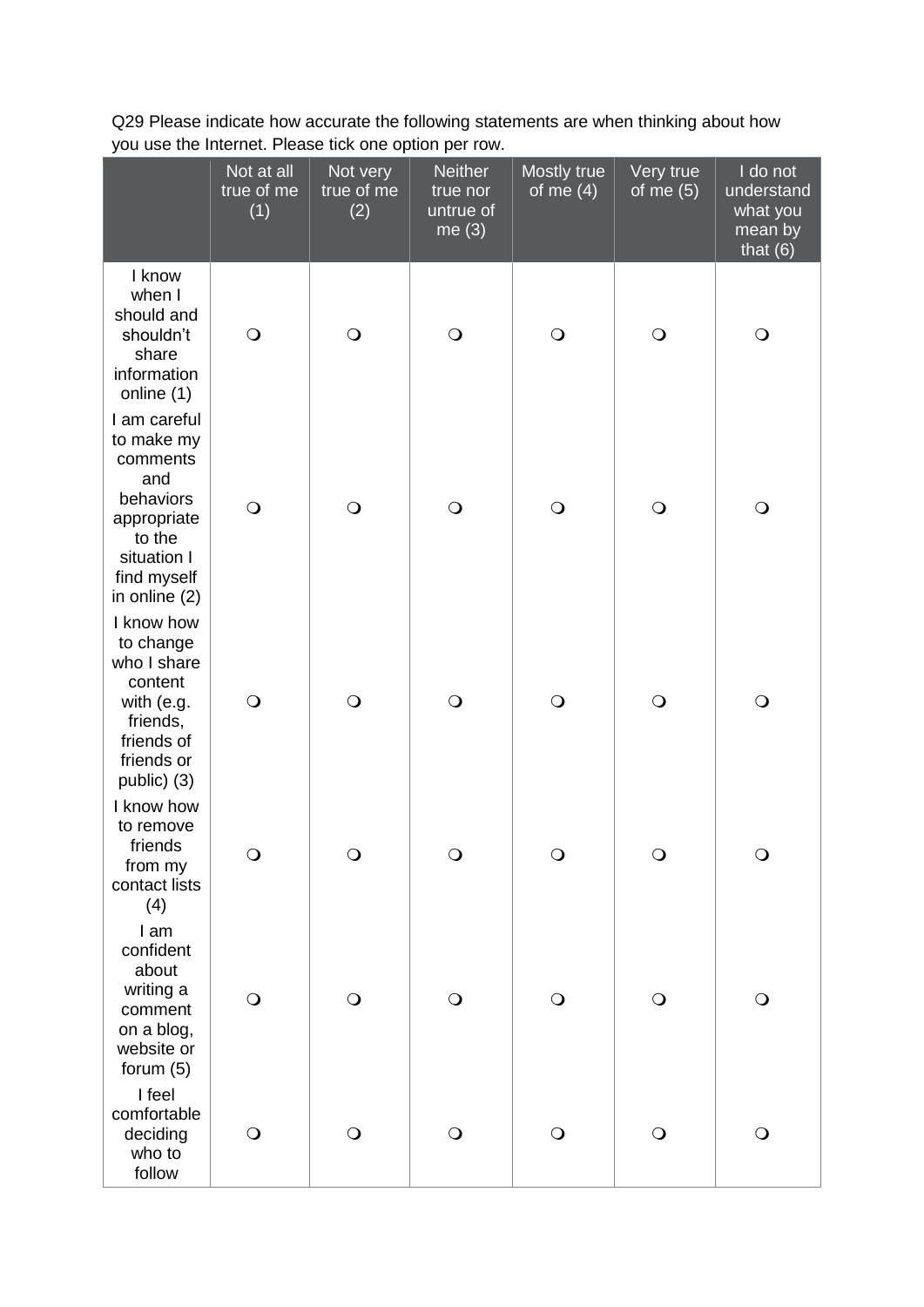| online (e.g.<br>on services<br>like Twitter<br>or Tumblr)<br>(6)                          |                |            |            |          |              |          |
|-------------------------------------------------------------------------------------------|----------------|------------|------------|----------|--------------|----------|
| I know how<br>to use<br>emoticons<br>(e.g.<br>smileys,<br>emojis or<br>text speak)<br>(7) | $\bigcirc$     | $\bigcirc$ | $\bigcirc$ | $\Omega$ | $\mathsf{O}$ | $\Omega$ |
| I know<br>which<br>information<br>I should<br>and<br>shouldn't<br>share<br>online (8)     | $\overline{O}$ | $\bigcirc$ | $\bigcirc$ | $\Omega$ | $\bigcirc$   | $\Omega$ |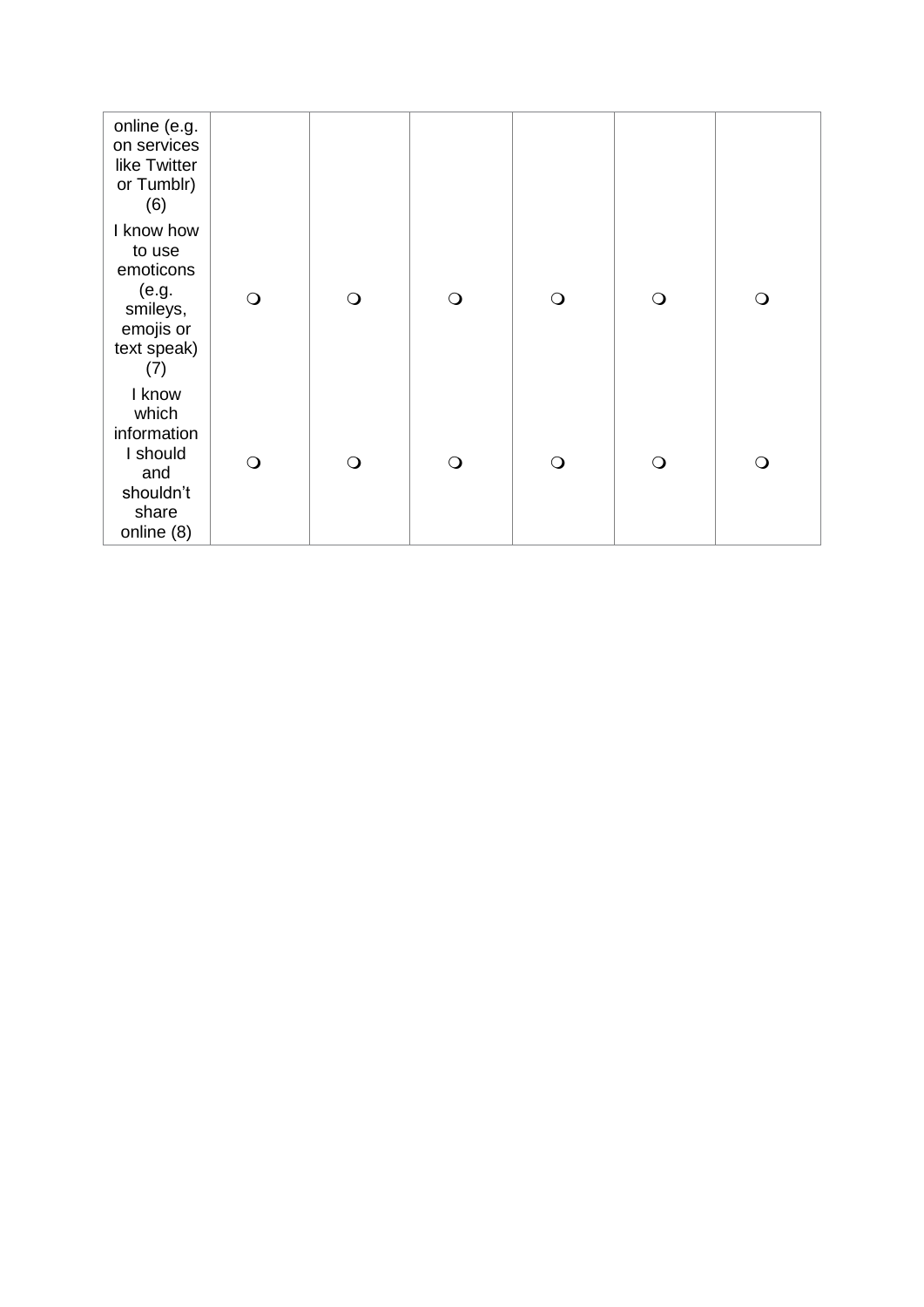|                                                                                                              | Not at all<br>true of me<br>(1) | Not very<br>true of me<br>(2) | <b>Neither</b><br>true nor<br>untrue of<br>me $(3)$ | Mostly true<br>of me $(4)$ | Very true<br>of me $(5)$ | $1$ do not<br>understand<br>what you<br>mean by<br>that $(6)$ |
|--------------------------------------------------------------------------------------------------------------|---------------------------------|-------------------------------|-----------------------------------------------------|----------------------------|--------------------------|---------------------------------------------------------------|
| I would feel<br>confident<br>putting<br>video<br>content I<br>have<br>created<br>online (1)                  | $\bigcirc$                      | $\bigcirc$                    | $\bigcirc$                                          | $\bigcirc$                 | $\bigcirc$               | $\bigcirc$                                                    |
| I would feel<br>confident<br>writing and<br>commenting<br>online (2)                                         | $\bigcirc$                      | $\bigcirc$                    | $\bigcirc$                                          | $\bigcirc$                 | $\bigcirc$               | $\bigcirc$                                                    |
| I know how<br>to create<br>something<br>new from<br>existing<br>online<br>images,<br>music or<br>video $(3)$ | $\bigcirc$                      | $\bigcirc$                    | $\bigcirc$                                          | $\bigcirc$                 | $\bigcirc$               | $\bigcirc$                                                    |
| I know how<br>to make<br>basic<br>changes to<br>the content<br>that others<br>have<br>produced<br>(4)        | $\bigcirc$                      | $\overline{O}$                | $\Omega$                                            | $\bigcirc$                 | $\mathsf{O}$             | $\bigcirc$                                                    |
| I know how<br>to design a<br>website (5)                                                                     | $\bigcirc$                      | $\bigcirc$                    | $\bigcirc$                                          | $\bigcirc$                 | $\bigcirc$               | $\bigcirc$                                                    |
| I know<br>which<br>different<br>types of<br>licences<br>apply to<br>online<br>content (6)                    | $\bigcirc$                      | $\bigcirc$                    | $\bigcirc$                                          | $\bigcirc$                 | $\bigcirc$               | $\bigcirc$                                                    |

Q30 Please indicate how accurate the following statements are when thinking about how you use the Internet. Please tick one option per row.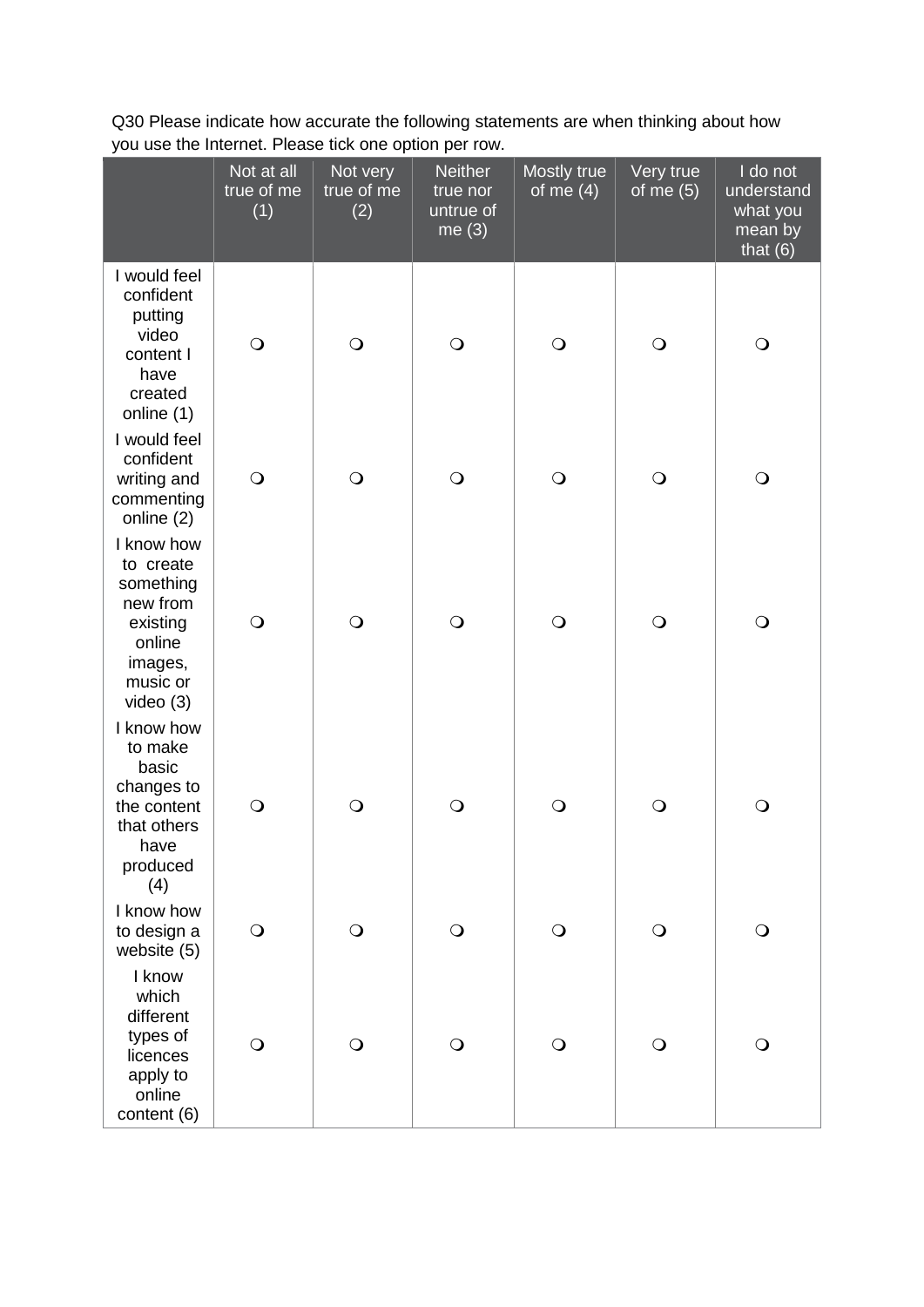Q13 Now we would like to ask you some questions about what you use the Internet for, and how helpful you find the Internet.

Q34 We would like to start by asking about using the Internet for information seeking. How often have you done the following things online in the last year? Please tick one option per row.

|                                                                                                                                                           | <b>Never</b><br>(1) | Less<br>than<br>Once a<br>Month<br>(2) | <b>Monthly</b><br>(3) | Weekly<br>(4) | Daily (5)  | Several<br>times per<br>day $(6)$ | Don't<br>know $(7)$ |
|-----------------------------------------------------------------------------------------------------------------------------------------------------------|---------------------|----------------------------------------|-----------------------|---------------|------------|-----------------------------------|---------------------|
| Check a<br>fact $(1)$                                                                                                                                     | $\bigcirc$          | $\bigcirc$                             | $\bigcirc$            | $\bigcirc$    | $\bigcirc$ | $\bigcirc$                        | $\bigcirc$          |
| Discuss a<br>topic of<br>personal<br>interest<br>with<br>others<br>online<br>(e.g. via<br>email,<br>twitter,<br>Facebook,<br>or online<br>forum $(2)$     | $\bigcirc$          | $\bigcirc$                             | $\bigcirc$            | $\bigcirc$    | $\bigcirc$ | $\bigcirc$                        | $\bigcirc$          |
| Share<br>something<br>you<br>created<br>about a<br>topic that<br>interests<br>you (e.g.<br>a piece of<br>creative<br>writing, a<br>video, a<br>photo) (3) | $\bigcirc$          | $\bigcirc$                             | $\bigcirc$            | $\bigcirc$    | $\bigcirc$ | $\bigcirc$                        | $\bigcirc$          |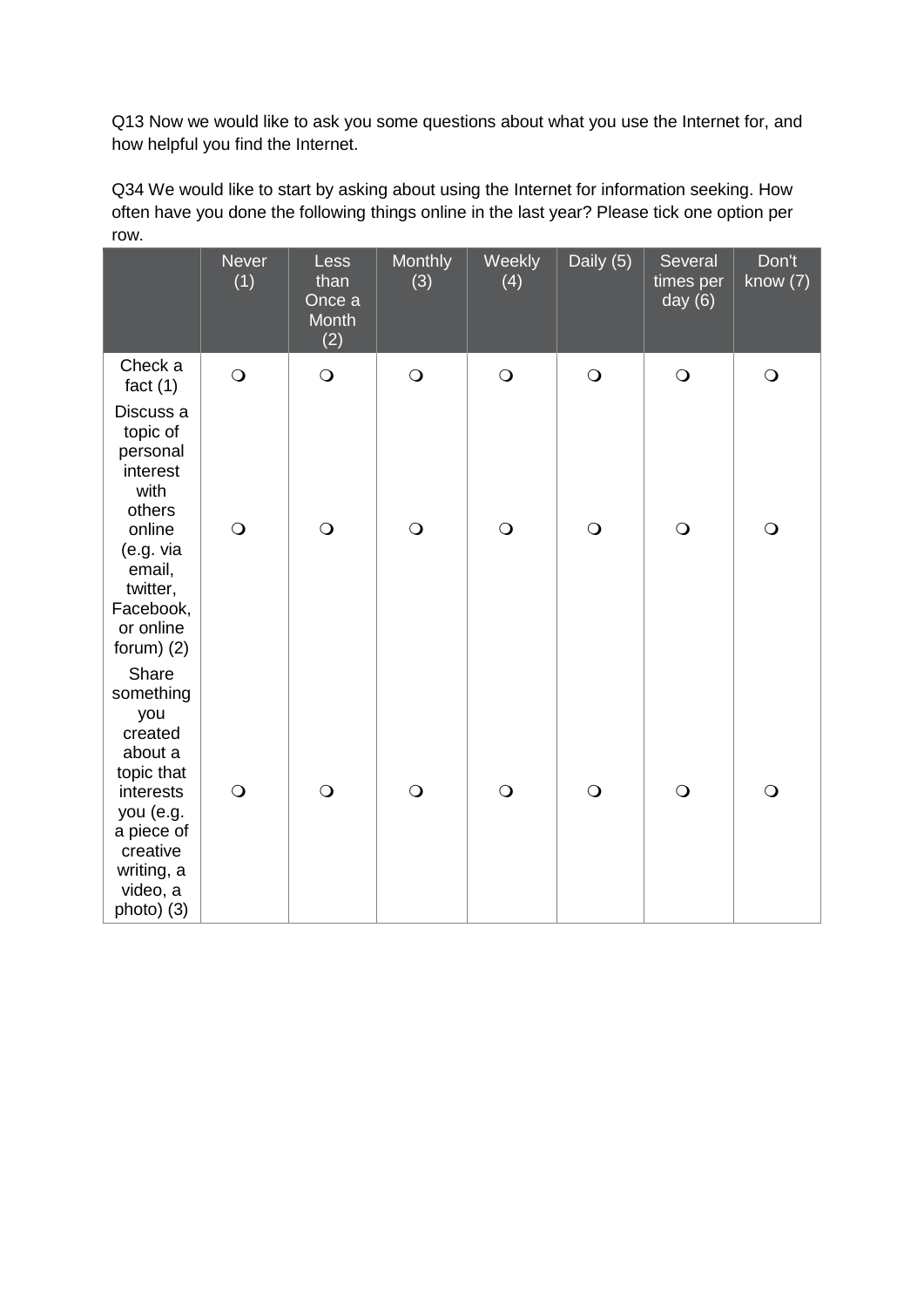Q33 Thinking about your online activities in the past year, how much do you agree or disagree with the following statement? If you did not undertake the activity the question is about just select Not Applicable (NA)

|                                                                                                                                       | <b>Disagree</b><br>strongly<br>(1) | Somewhat<br>disagree<br>(2) | <b>Neither</b><br>agree<br>nor<br>disagree<br>(3) | Somewhat<br>$\overline{\mathsf{aggregate}\ (4)}'$ | Agree<br>strongly<br>(5) | <b>Not</b><br>applicable<br>(NA)(6) | Don't<br>know<br>(7) |
|---------------------------------------------------------------------------------------------------------------------------------------|------------------------------------|-----------------------------|---------------------------------------------------|---------------------------------------------------|--------------------------|-------------------------------------|----------------------|
| My<br>knowledge<br>increased<br>because of<br>the Internet<br>(i.e. looking<br><b>up</b><br>information,<br>talking to<br>others) (1) | $\Omega$                           | Q                           | O                                                 | Q                                                 | ∩                        | O                                   |                      |

#### NOTE: THE ITEMS THAT FOLLOW WITH DISAGREE STRONGLY TO AGREE STRONGLY SCALES CAN ALSO BE ASKED IN DICHOTOMOUS FORMATS. Here is an example for

Q33 Thinking about your online activities in the past year, does the following apply to you? If you did not undertake the activity the question is about just select Not Applicable (NA)

|                                                                                                                   | Yes (1 | No (2) | Not applicable | Don't know (4) |
|-------------------------------------------------------------------------------------------------------------------|--------|--------|----------------|----------------|
| My knowledge<br>increased<br>because of the<br>Internet (i.e.<br>looking up<br>information,<br>talking to others) |        |        |                |                |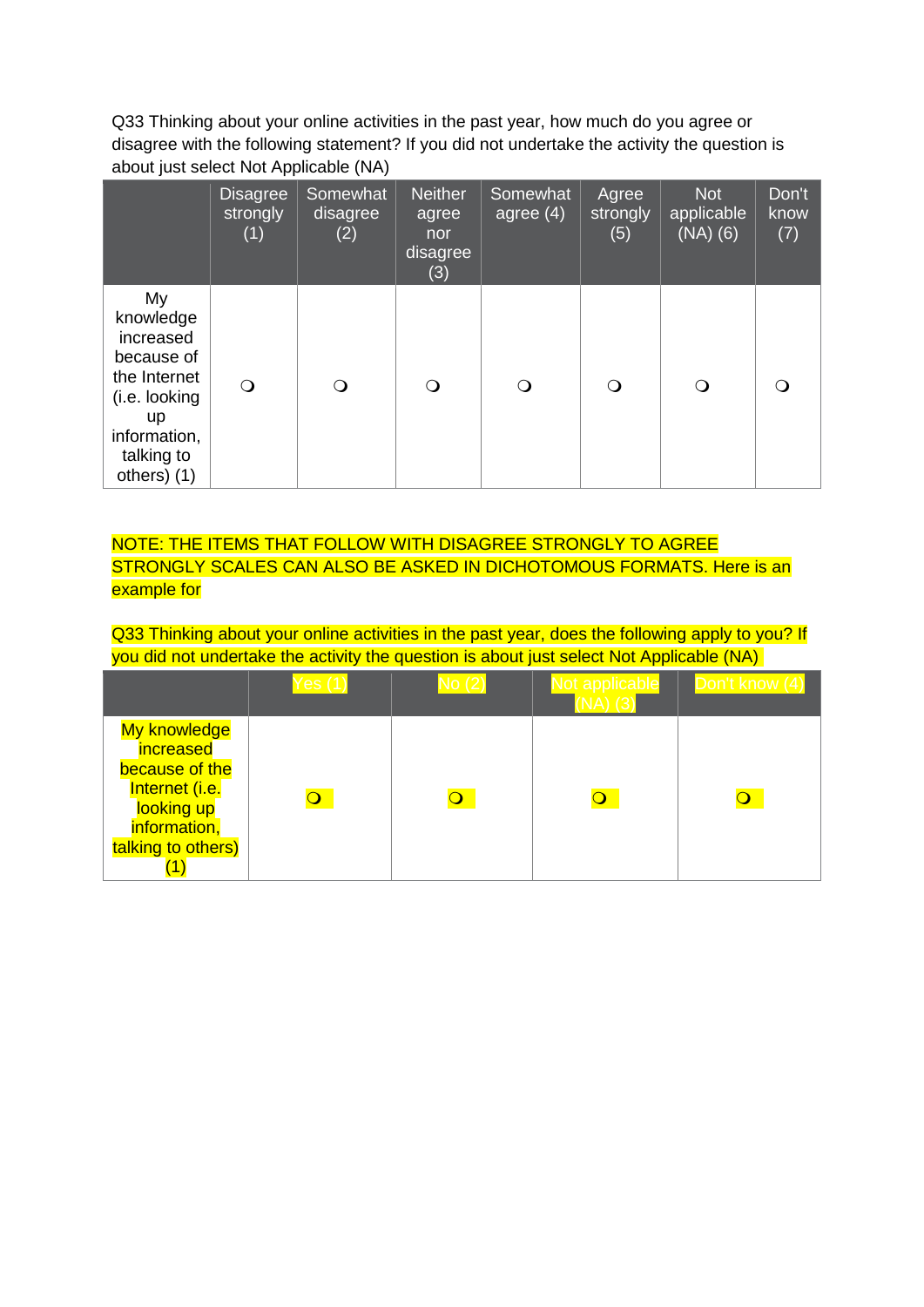Q35 Thinking about your online activities in the past year, how satisfied or unsatisfied were you with the following? If you did not undertake the activity the question is about just select Not Applicable (NA)

|                                                                                                         | Very<br>dissatisfie<br>d(1) | Somewhat<br>dissatisfie<br>d(2) | <b>Neither</b><br>dissatisfie<br>d nor<br>satisfied<br>(3) | Somewha<br>t satisfied<br>(4) | Very<br>satisfie<br>d(5) | <b>Not</b><br>applicabl<br>e(NA)<br>(6) | Don'<br>$\mathbf t$<br>kno<br>w(7) |
|---------------------------------------------------------------------------------------------------------|-----------------------------|---------------------------------|------------------------------------------------------------|-------------------------------|--------------------------|-----------------------------------------|------------------------------------|
| In general,<br>the<br>informatio<br>n you find<br>online<br>about<br>topics that<br>interest<br>you (1) | O                           | ∩                               | $\Omega$                                                   | $\mathsf{O}$                  | $\Omega$                 | $\Omega$                                |                                    |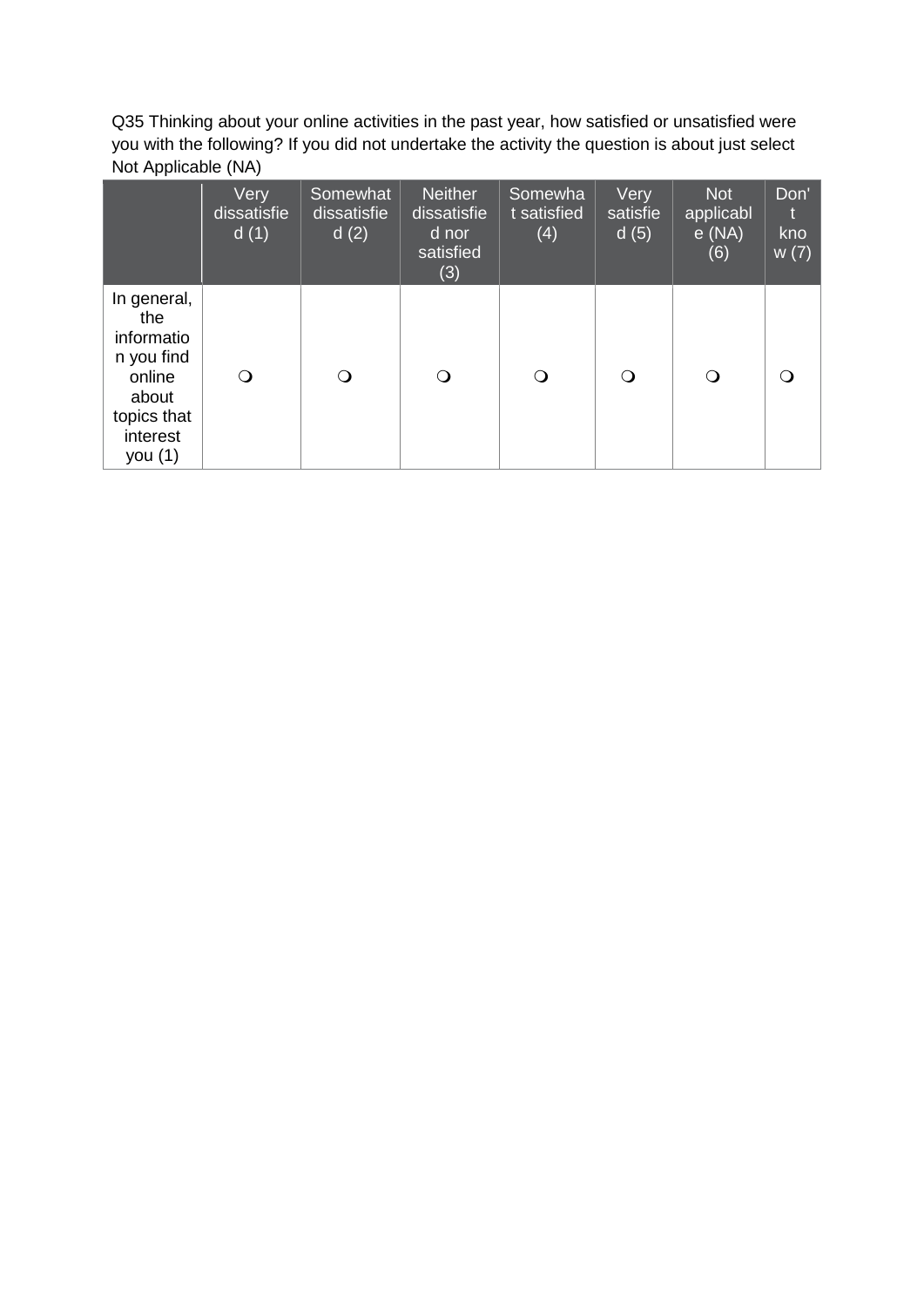Q162 We would now like to ask you about learning. We are interested in any type of course related learning that you might have done (this can be any course, from studying at university to a course for personal interests like pottery or photography). In the past year have you taken or looked for any such courses on or offline?

- Yes, I have taken or looked for a course (1)
- $\bigcirc$  No, I have not taken or looked for a course (2)

Answer If We would now like to ask you about learning. We are interested in any type of course related learning that you might have done (this can be any course, from studying at university to a course for p... Yes, I have done or looked for a course Is Selected Q36 And what about these activities related to learning? How often have you done the following things online in the last year? Please tick one option per row.

|                                                                                                                                                                                                                              | Never<br>(1) | Less<br>than<br>Once a<br>Month<br>(2) | <b>Monthly</b><br>(3) | Weekly<br>(4) | Daily (5)  | Several<br>times per<br>day $(6)$ | Don't<br>know<br>(7) |
|------------------------------------------------------------------------------------------------------------------------------------------------------------------------------------------------------------------------------|--------------|----------------------------------------|-----------------------|---------------|------------|-----------------------------------|----------------------|
| Look for<br>information<br>about a<br>course or<br>course<br>provider (this<br>can be any<br>course, from<br>studying at<br>university to<br>a course for<br>personal<br>interests like<br>pottery or<br>photography)<br>(1) | $\bigcirc$   | $\bigcirc$                             | $\bigcirc$            | $\bigcirc$    | $\bigcirc$ | $\bigcirc$                        | $\bigcirc$           |
| Check<br>others'<br>opinions<br>about a<br>course or<br>place to<br>study (2)                                                                                                                                                | $\bigcirc$   | $\bigcirc$                             | $\bigcirc$            | $\bigcirc$    | $\bigcirc$ | $\bigcirc$                        | $\bigcirc$           |
| Download<br>course<br>materials (3)                                                                                                                                                                                          | $\bigcirc$   | $\bigcirc$                             | $\bigcirc$            | $\bigcirc$    | $\bigcirc$ | $\bigcirc$                        | $\bigcirc$           |
| Upload an<br>assignment /<br>piece of work<br>for<br>evaluation<br>(4)                                                                                                                                                       | $\bigcirc$   | $\overline{O}$                         | $\bigcirc$            | $\bigcirc$    | $\bigcirc$ | $\bigcirc$                        | $\bigcirc$           |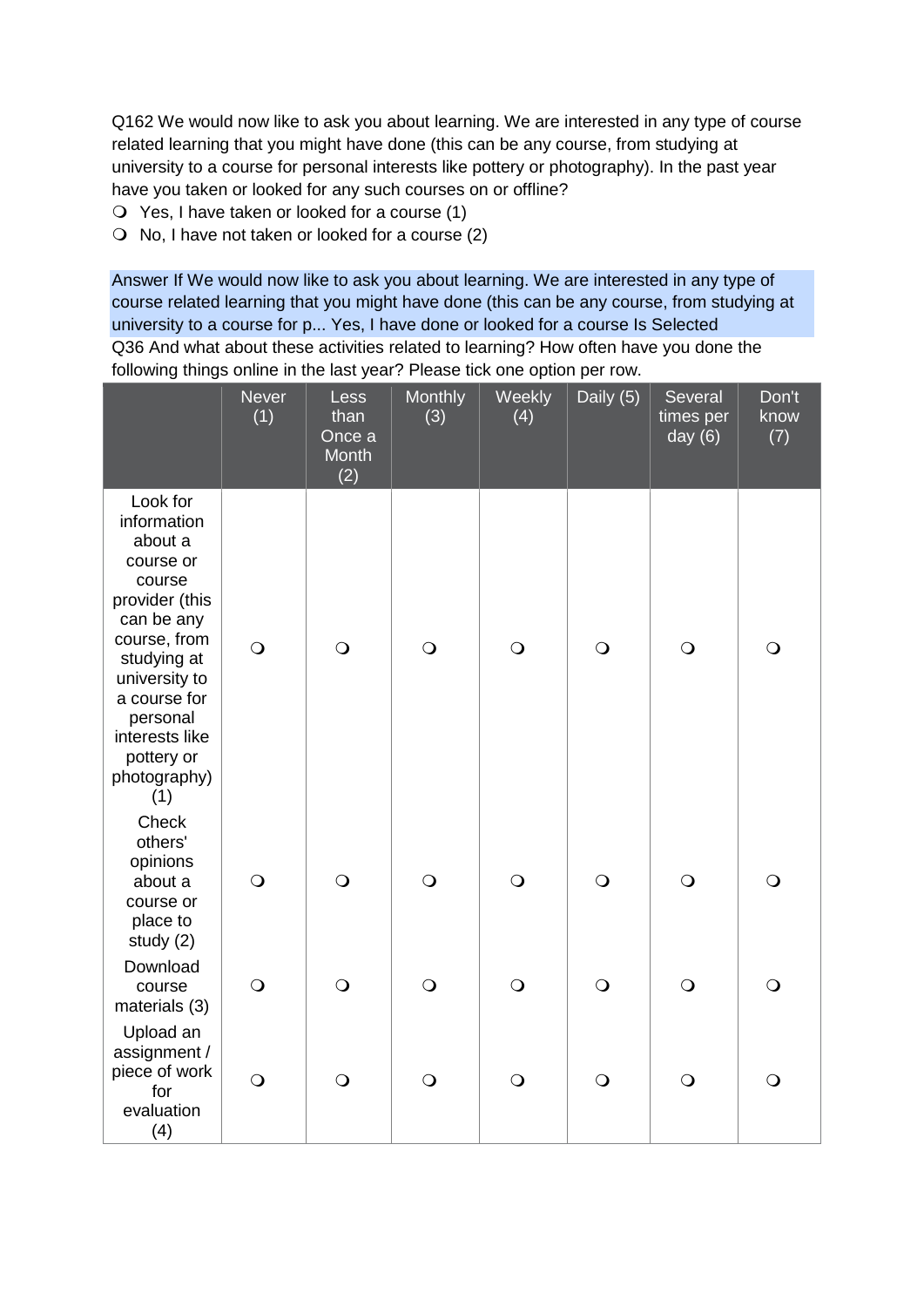Answer If We would now like to ask you about learning. We are interested in any type of course related learning that you might have done (this can be any course, from studying at university to a course for p... Yes, I have done or looked for a course Is Selected Q37 Thinking about your online activities in the past year, how much do you agree or disagree with the following statement? If you did not undertake the activity the question is about just select Not Applicable (NA)

|                                                                                            | <b>Disagree</b><br>strongly<br>(1) | Somewhat<br>disagree<br>(2) | <b>Neither</b><br>agree<br>nor<br>disagree<br>(3) | Somewhat<br>agree $(4)$ | Agree<br>strongly<br>(5) | <b>Not</b><br>applicable<br>$(NA)$ $(6)$ | Don't<br>know<br>(7) |
|--------------------------------------------------------------------------------------------|------------------------------------|-----------------------------|---------------------------------------------------|-------------------------|--------------------------|------------------------------------------|----------------------|
| I got a<br>certificate<br>that I could<br>not have<br>gottenwithout<br>the internet<br>(1) | $\circ$                            |                             |                                                   |                         | O                        | ∩                                        |                      |

Answer If We would now like to ask you about learning. We are interested in any type of course related learning that you might have done (this can be any course, from studying at university to a course for p... Yes, I have done or looked for a course Is Selected Q38 Thinking about your online activities in the past year, how satisfied or unsatisfied were you with the following things? If you did not undertake the activity the question is about just select Not Applicable (NA)

|                                                                                  | Very<br>dissatisfied<br>(1) | Somewhat<br>dissatisfied<br>(2) | <b>Neither</b><br>dissatisfied<br>nor<br>satisfied<br>(3) | Somewhat<br>satisfied<br>(4) | Very<br>satisfied<br>(5) | <b>Not</b><br>applicable<br>$(NA)$ $(6)$ | Don't<br>know<br>(7) |
|----------------------------------------------------------------------------------|-----------------------------|---------------------------------|-----------------------------------------------------------|------------------------------|--------------------------|------------------------------------------|----------------------|
| <b>The</b><br>price<br>of the<br>course<br>that<br>you<br>found<br>online<br>(1) | $\bigcirc$                  | $\bigcirc$                      | $\bigcirc$                                                | $\bigcirc$                   | $\bigcirc$               | $\bigcirc$                               | $\Omega$             |
| The<br>quality<br>of the<br>course<br>that<br>you<br>found<br>online<br>(2)      | $\bigcirc$                  | $\bigcirc$                      | $\bigcirc$                                                | $\bigcirc$                   | $\bigcirc$               | $\bigcirc$                               | $\Omega$             |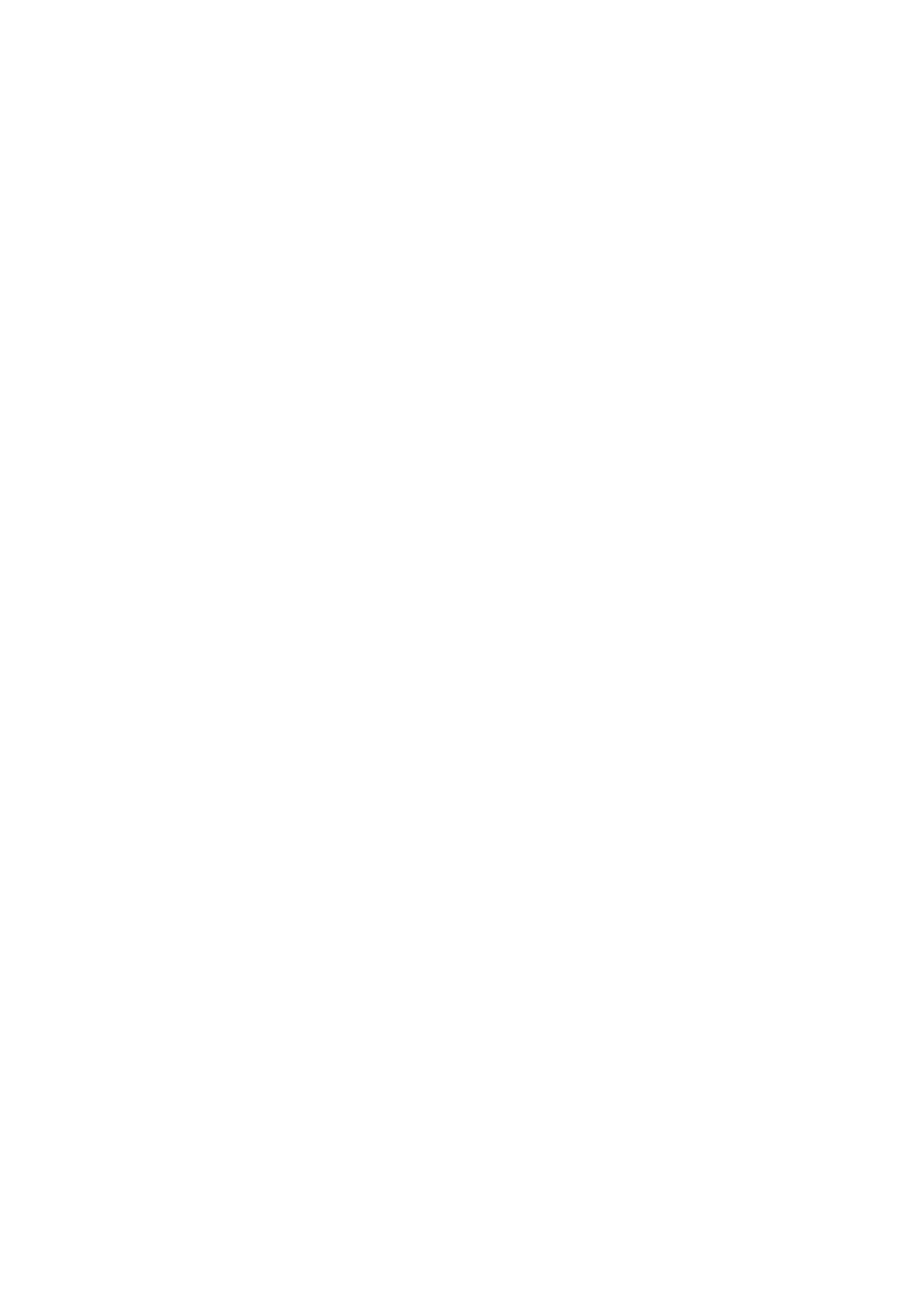Q14 Now we would like to ask you some questions about buying and selling goods online. How often have you done the following things online in the last year? Please tick one option per row.

|                                                                                                                           | <b>Never</b><br>(1) | Less<br>than<br>Once a<br>Month<br>(2) | Monthly<br>(3) | Weekly<br>(4)  | Daily (5)      | Several<br>times per<br>day $(6)$ | Don't<br>know $(7)$ |
|---------------------------------------------------------------------------------------------------------------------------|---------------------|----------------------------------------|----------------|----------------|----------------|-----------------------------------|---------------------|
| Look for<br>information<br>on the<br>price of a<br>product<br>(e.g.<br>books,<br>holidays,<br>clothes,<br>$cars)$ (1)     | $\bigcirc$          | $\bigcirc$                             | $\bigcirc$     | $\bigcirc$     | $\bigcirc$     | $\bigcirc$                        | $\bigcirc$          |
| Talk to<br>others<br>about the<br>price of a<br>product<br>(e.g. on a<br>forum or<br>online<br>$chat)$ (2)                | $\bigcirc$          | $\bigcirc$                             | $\bigcirc$     | $\bigcirc$     | $\bigcirc$     | $\bigcirc$                        | $\bigcirc$          |
| Make an<br>offer on a<br>product<br>(e.g. on<br>eBay,<br>Amazon)<br>(3)                                                   | $\bigcirc$          | $\bigcirc$                             | $\bigcirc$     | $\bigcirc$     | $\bigcirc$     | $\bigcirc$                        | $\bigcirc$          |
| Look for<br>information<br>on how to<br>sell<br>something<br>you own<br>(4)                                               | $\bigcirc$          | $\bigcirc$                             | $\bigcirc$     | $\bigcirc$     | $\bigcirc$     | $\bigcirc$                        | $\bigcirc$          |
| Respond<br>to people's<br>requests<br>for<br>information<br>about a<br>product or<br>service<br>you want<br>to sell $(5)$ | $\bigcirc$          | $\bigcirc$                             | $\bigcirc$     | $\bigcirc$     | $\bigcirc$     | $\bigcirc$                        | $\bigcirc$          |
| Put a                                                                                                                     | $\bigcirc$          | $\overline{O}$                         | $\overline{O}$ | $\overline{O}$ | $\overline{O}$ | $\overline{O}$                    | $\overline{O}$      |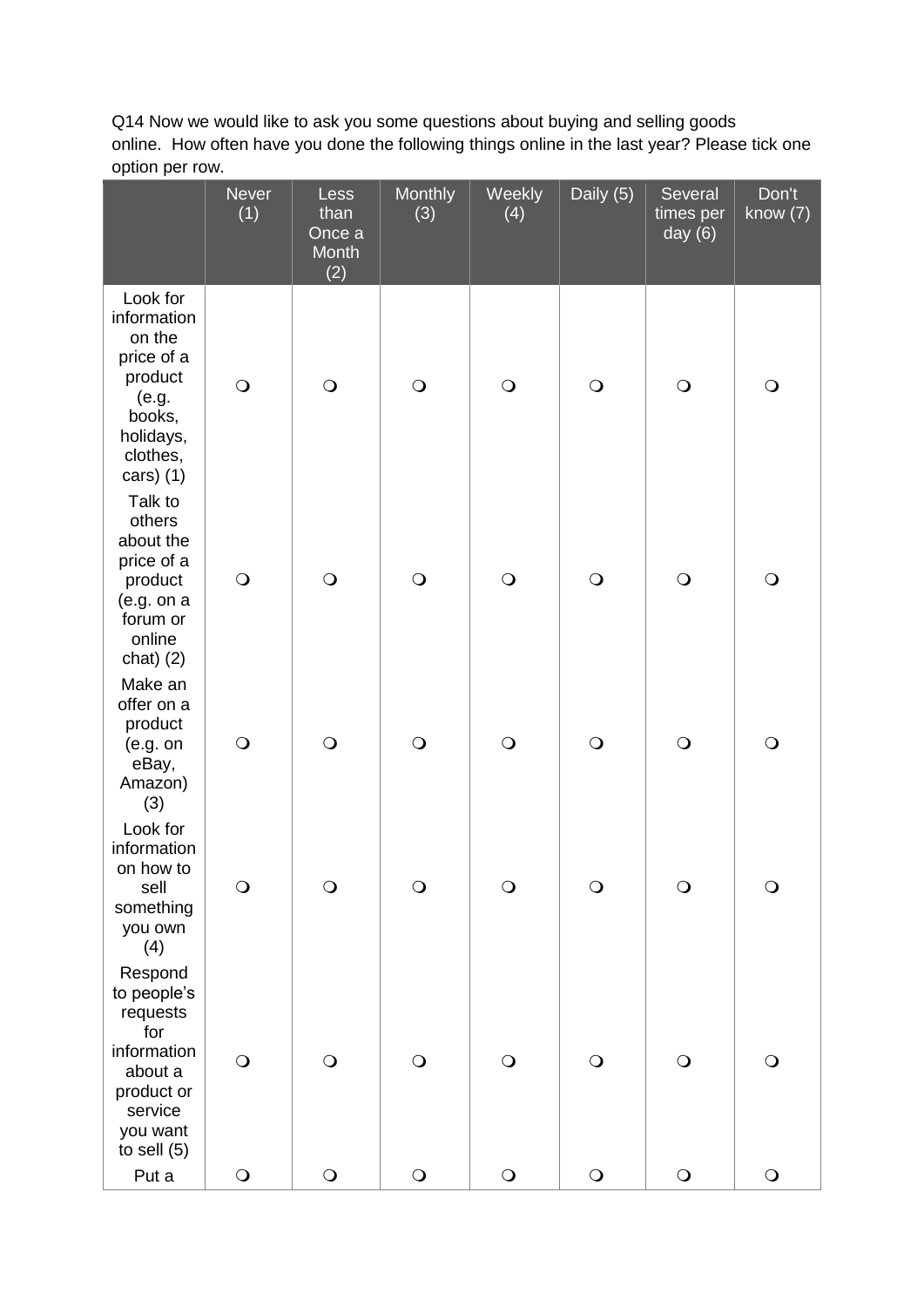| product up     |  |  |  |  |
|----------------|--|--|--|--|
| for sale $(6)$ |  |  |  |  |

Q31 Thinking about your online activities in the past year, how much do you agree or disagree with the following statements? If you did not undertake the activity the question is about just select Not Applicable (NA)

|                                                                         | <b>Disagree</b><br>strongly<br>(1) | Somewhat<br>disagree<br>(2) | Neither<br>agree<br>nor<br>disagree<br>(3) | Somewhat<br>agree $(4)$ | Agree<br>strongly<br>(5) | <b>Not</b><br>applicable<br>$(NA)$ $(6)$ | Don't<br>know<br>(7) |
|-------------------------------------------------------------------------|------------------------------------|-----------------------------|--------------------------------------------|-------------------------|--------------------------|------------------------------------------|----------------------|
| I save<br>money<br>by buying<br>products<br>online (1)                  | $\bigcirc$                         | $\Omega$                    | $\bigcirc$                                 | $\bigcirc$              | $\bigcirc$               | $\mathsf{O}$                             | O                    |
| I sell<br>goods<br>that I<br>would not<br>have sold<br>otherwise<br>(2) | $\bigcirc$                         | ∩                           | $\bigcirc$                                 | $\Omega$                | $\Omega$                 | Q                                        | ∩                    |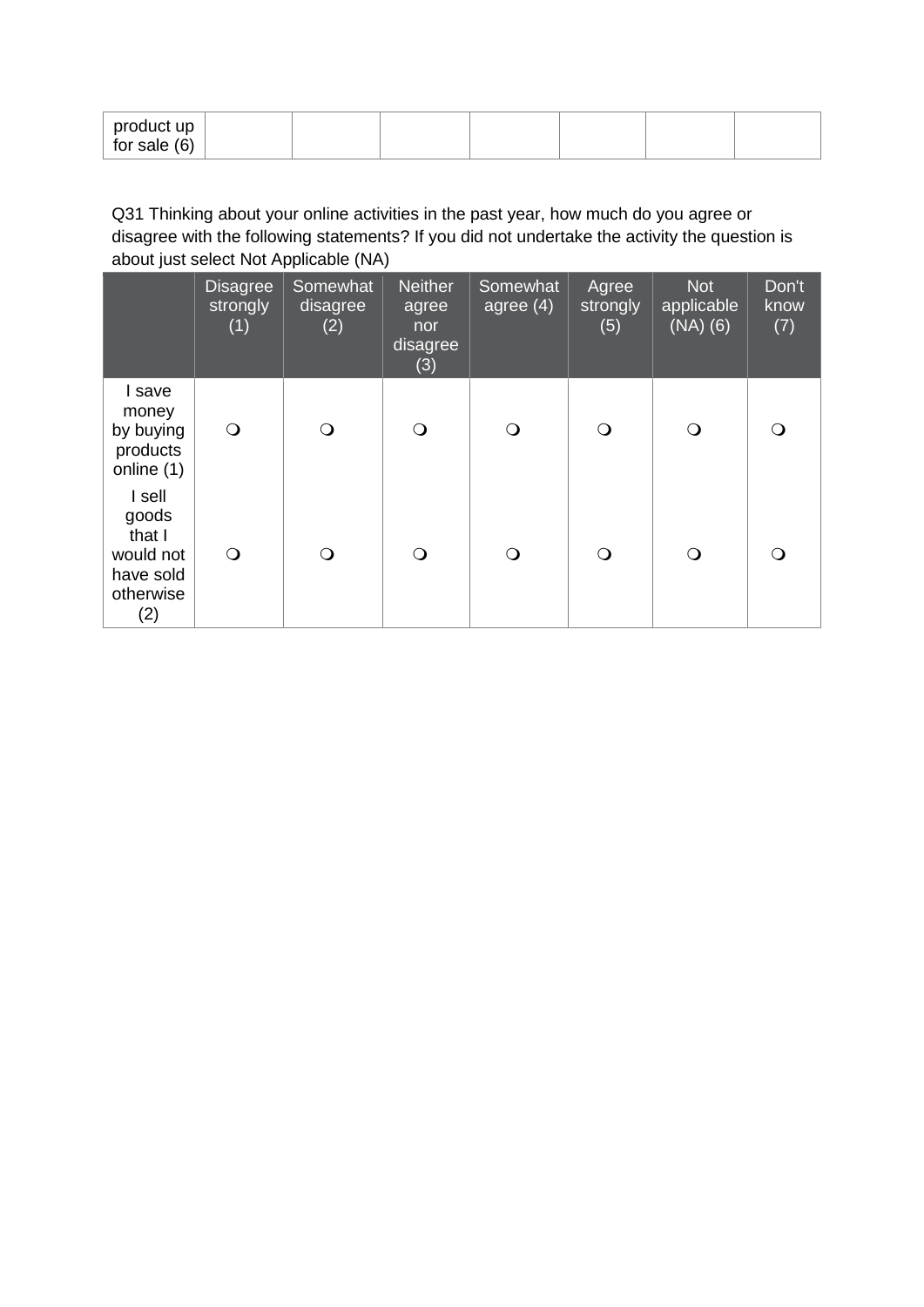Q32 Thinking about your online activities in the past year, how satisfied or unsatisfied were you with the following things? If you did not undertake the activity the question is about just select Not Applicable (NA)

|                                                                              | Very<br>dissatisfie<br>d(1) | Somewhat<br>dissatisfie<br>d(2) | <b>Neither</b><br>dissatifie<br>d nor<br>satisfied<br>(3) | Somewha<br>t satisfied<br>(4) | Very<br>satisfie<br>d(5) | <b>Not</b><br>applicabl<br>e (NA) (6) | Don'<br>$\mathbf t$<br>kno<br>W(7) |
|------------------------------------------------------------------------------|-----------------------------|---------------------------------|-----------------------------------------------------------|-------------------------------|--------------------------|---------------------------------------|------------------------------------|
| The price<br>of the last<br>product<br>that you<br>bought<br>online (1)      | $\bigcirc$                  | $\bigcirc$                      | $\bigcirc$                                                | $\bigcirc$                    | $\bigcirc$               | $\bigcirc$                            | $\bigcirc$                         |
| The<br>quality of<br>the last<br>product<br>that you<br>bought<br>online (2) | $\bigcirc$                  | $\bigcirc$                      | $\bigcirc$                                                | $\bigcirc$                    | $\bigcirc$               | $\bigcirc$                            | $\bigcirc$                         |
| The price<br>you get for<br>the<br>products<br>you sell<br>online (3)        | $\bigcirc$                  | $\bigcirc$                      | $\bigcirc$                                                | $\bigcirc$                    | $\bigcirc$               | $\bigcirc$                            | $\bigcirc$                         |
| The<br>experienc<br>e of selling<br>products<br>online (4)                   | $\bigcirc$                  | $\bigcirc$                      | $\bigcirc$                                                | $\bigcirc$                    | $\bigcirc$               | $\bigcirc$                            | $\overline{O}$                     |
| The<br>experienc<br>e of<br>buying<br>products<br>online (5)                 | $\bigcirc$                  | $\overline{O}$                  | $\bigcirc$                                                | $\bigcirc$                    | $\bigcirc$               | $\bigcirc$                            | $\bigcirc$                         |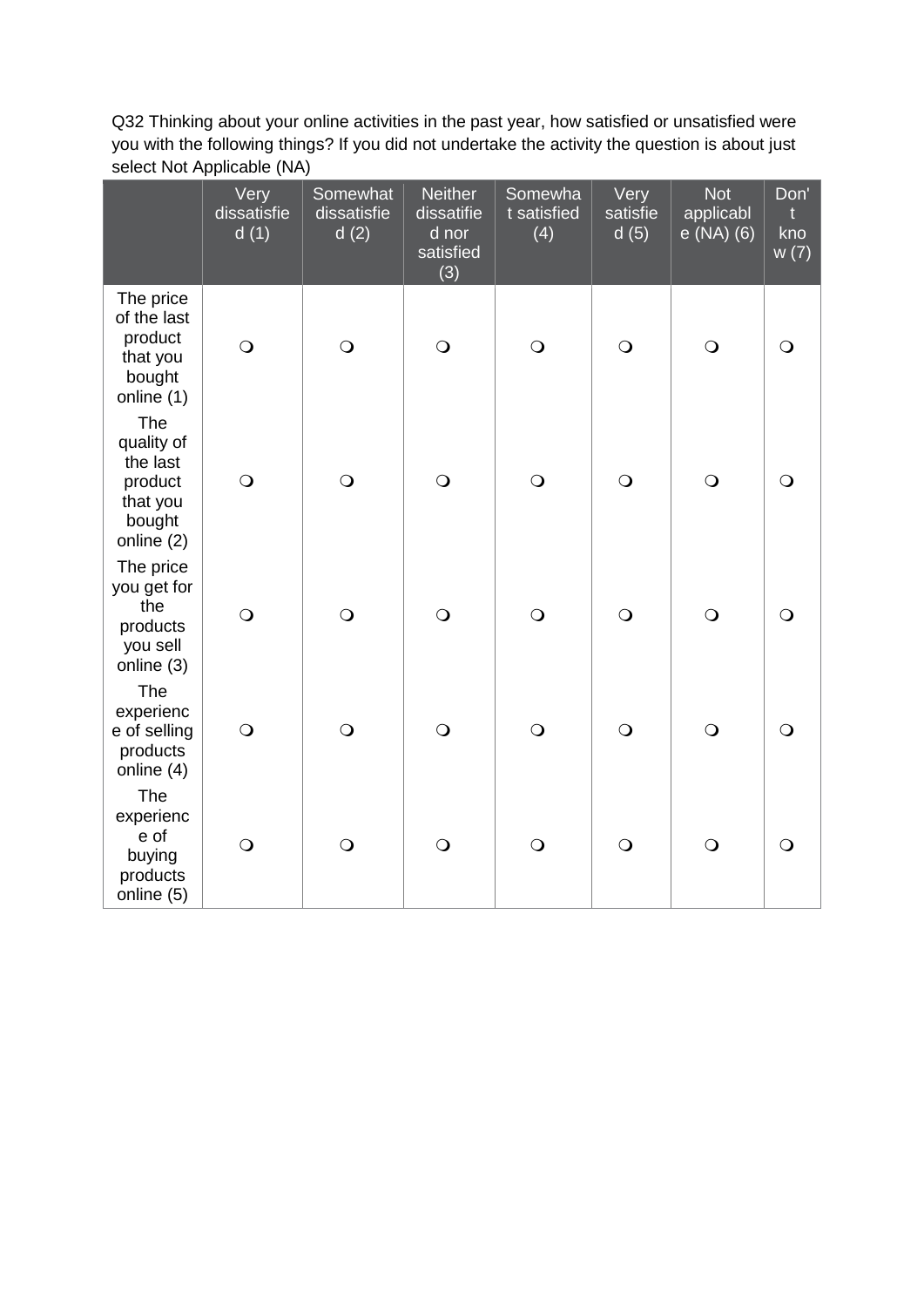Q70 We would now like to ask you about your use of the Internet for work related things. We are interested in paid employment or voluntary work of any kind. In the past year have you done any such work?

- Yes, I have done or looked for paid, unpaid or volunteer work (1)
- No, I have not done or looked for any paid, unpaid or volunteer work (2)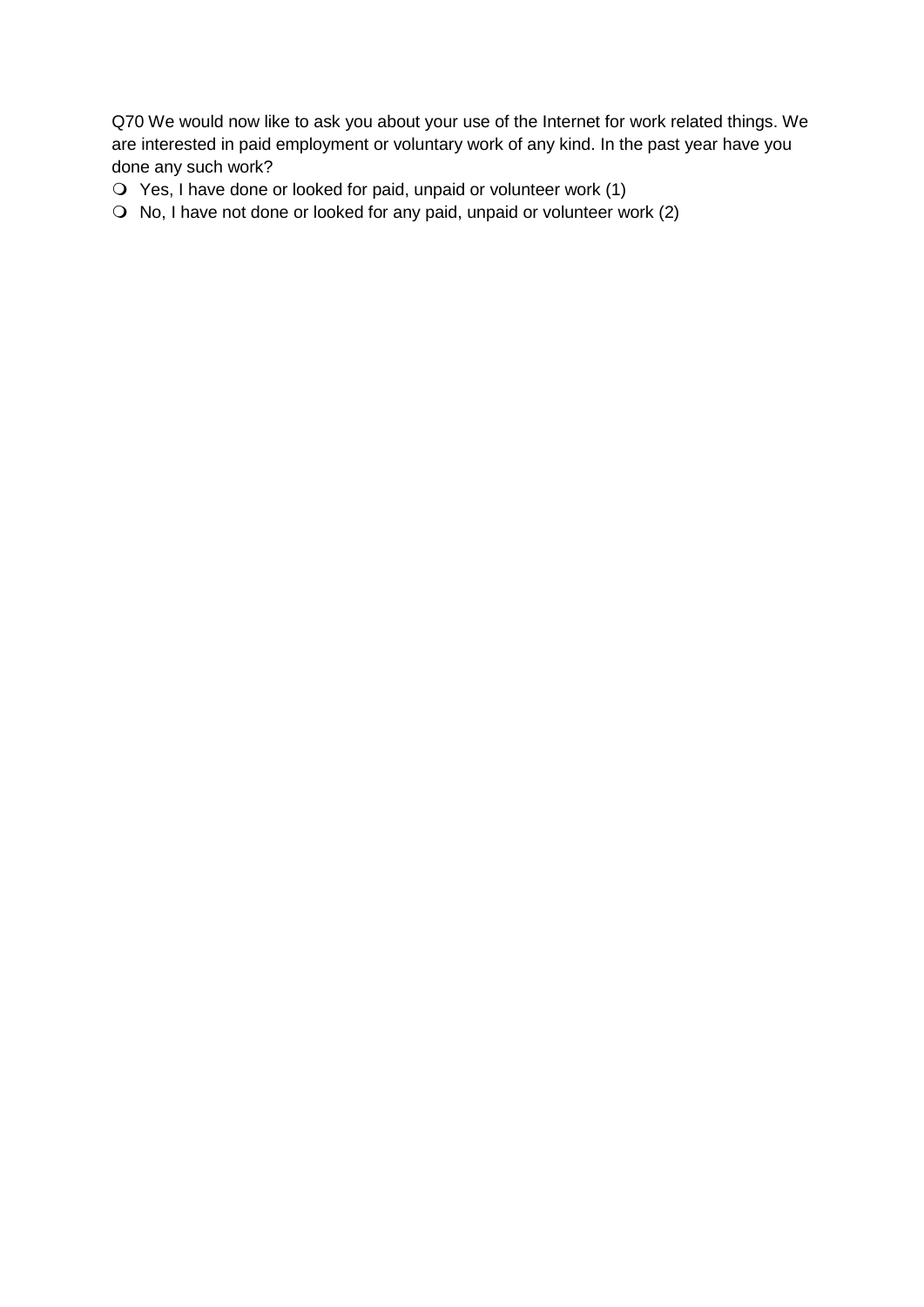Answer If We would now like to ask you about your use of the Internet

for work related things. We are interested in paid employment or voluntary work of any kind. In the past year have you done any... Yes, I have done paid, unpaid or volunteer work Is Selected

Q40 How often have you done the following things online in the last year? If any of the following do not apply to you please select Never. Please tick one option per row.

|                                                                                                                                                  | <b>Never</b><br>(1) | Less<br>than<br>Once a<br>Month<br>(2) | Monthly<br>(3) | Weekly<br>(4) | <b>Daily</b><br>(5) | Several<br>times<br>per day<br>(6) | Don't<br>know<br>(7) |
|--------------------------------------------------------------------------------------------------------------------------------------------------|---------------------|----------------------------------------|----------------|---------------|---------------------|------------------------------------|----------------------|
| Look for<br>something<br>(e.g. software,<br>devices, apps,<br>instruments,<br>kit etc) that<br>would help<br>you do your<br>job better (1)       | $\bigcirc$          | $\bigcirc$                             | $\bigcirc$     | $\bigcirc$    | $\bigcirc$          | $\bigcirc$                         | $\mathsf{O}$         |
| Talk to others<br>online about<br>how to solve a<br>job related<br>problem (e.g.<br>via email,<br>social<br>networking<br>site, or forum)<br>(2) | $\bigcirc$          | $\bigcirc$                             | $\bigcirc$     | $\bigcirc$    | $\bigcirc$          | $\bigcirc$                         | $\Omega$             |
| Integrate tools<br>or apps you<br>have<br>downloaded<br>into the way<br>you work (3)                                                             | $\bigcirc$          | $\bigcirc$                             | $\bigcirc$     | $\bigcirc$    | $\bigcirc$          | $\bigcirc$                         | $\mathsf{O}$         |
| Look for a<br>different job<br>online (4)                                                                                                        | $\bigcirc$          | $\bigcirc$                             | $\bigcirc$     | $\bigcirc$    | $\bigcirc$          | $\bigcirc$                         | $\mathsf{O}$         |
| Talk to others<br>online about<br>job<br>opportunities<br>(e.g. email,<br>social<br>networking<br>site, or forum)<br>(5)                         | $\bigcirc$          | $\bigcirc$                             | $\bigcirc$     | $\bigcirc$    | $\bigcirc$          | $\bigcirc$                         | O                    |
| Create or<br>share a CV on<br>a professional                                                                                                     | $\bigcirc$          | $\bigcirc$                             | $\bigcirc$     | $\bigcirc$    | $\bigcirc$          | $\bigcirc$                         | $\circ$              |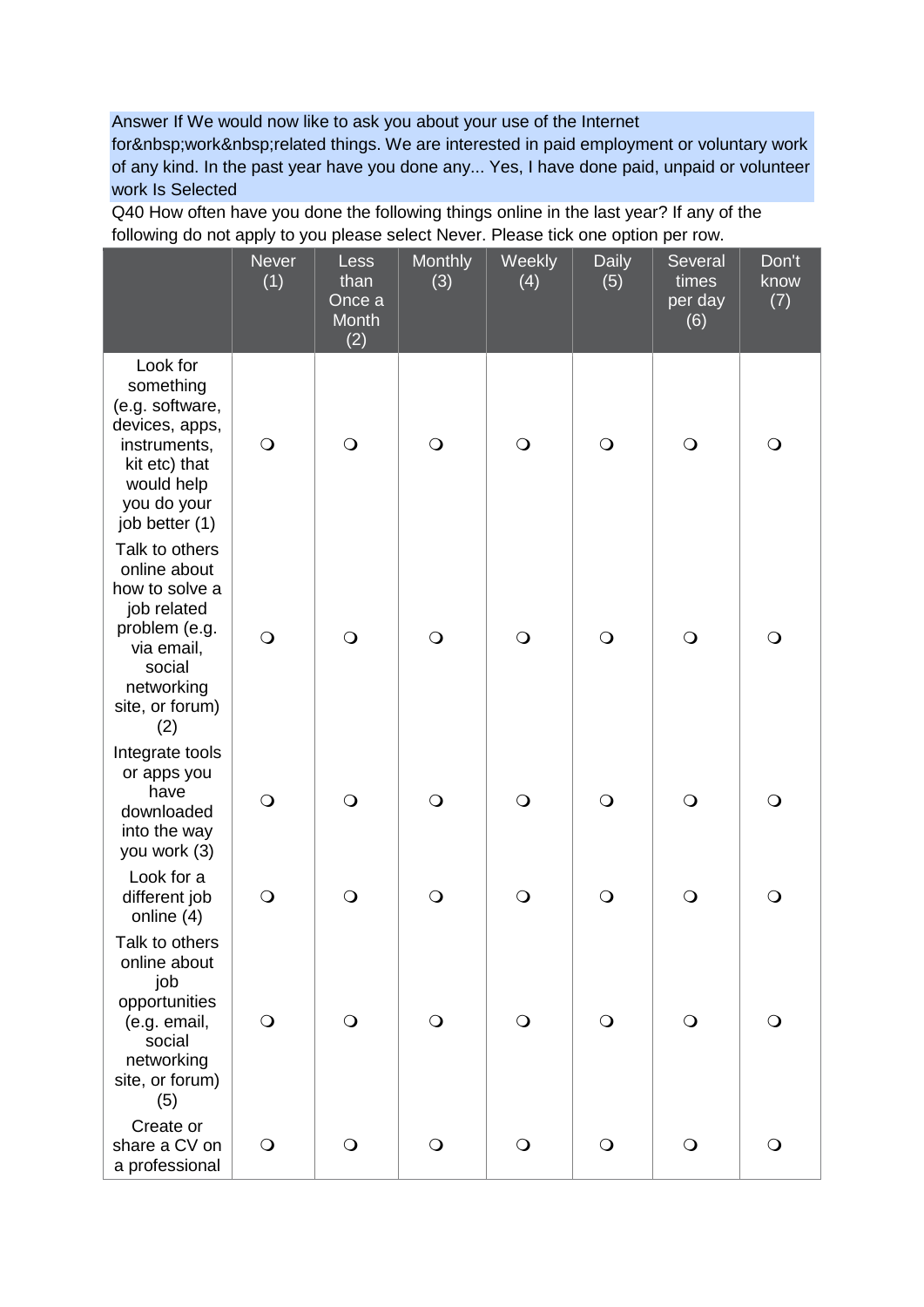| and work<br>related site<br>(e.g. Linkedin,<br>Monsterboard)<br>(6) |  |  |  |  |
|---------------------------------------------------------------------|--|--|--|--|
|                                                                     |  |  |  |  |

Answer If We would now like to ask you about your use of the Internet

for work related things. We are interested in paid employment or voluntary work of any kind. In the past year have you done any... Yes, I have done paid, unpaid or volunteer work Is Selected

Q41 Thinking about your online activities in the past year, how much do you agree or disagree with the following statements? If you did not undertake the activity the question is about just select Not Applicable (NA)

|                                                                                     | <b>Disagree</b><br>strongly<br>(1) | Somewhat<br>disagree<br>(2) | <b>Neither</b><br>agree<br>nor<br>disagree<br>(3) | Somewhat<br>agree $(4)$ | Agree<br>strongly<br>(5) | <b>Not</b><br>applicable<br>$(NA)$ $(6)$ | Don't<br>know<br>(7) |
|-------------------------------------------------------------------------------------|------------------------------------|-----------------------------|---------------------------------------------------|-------------------------|--------------------------|------------------------------------------|----------------------|
| <b>The</b><br>things I<br>found<br>online<br>influenced<br>how I do<br>my job $(1)$ | $\bigcirc$                         | Q                           | $\Omega$                                          | $\bigcirc$              | $\bigcirc$               | $\bigcirc$                               | Q                    |
| I found a<br>job online<br>that I<br>could not<br>have<br>found<br>offline (2)      | $\bigcirc$                         | O                           | $\Omega$                                          | $\bigcirc$              | $\bigcirc$               | $\bigcirc$                               | $\Omega$             |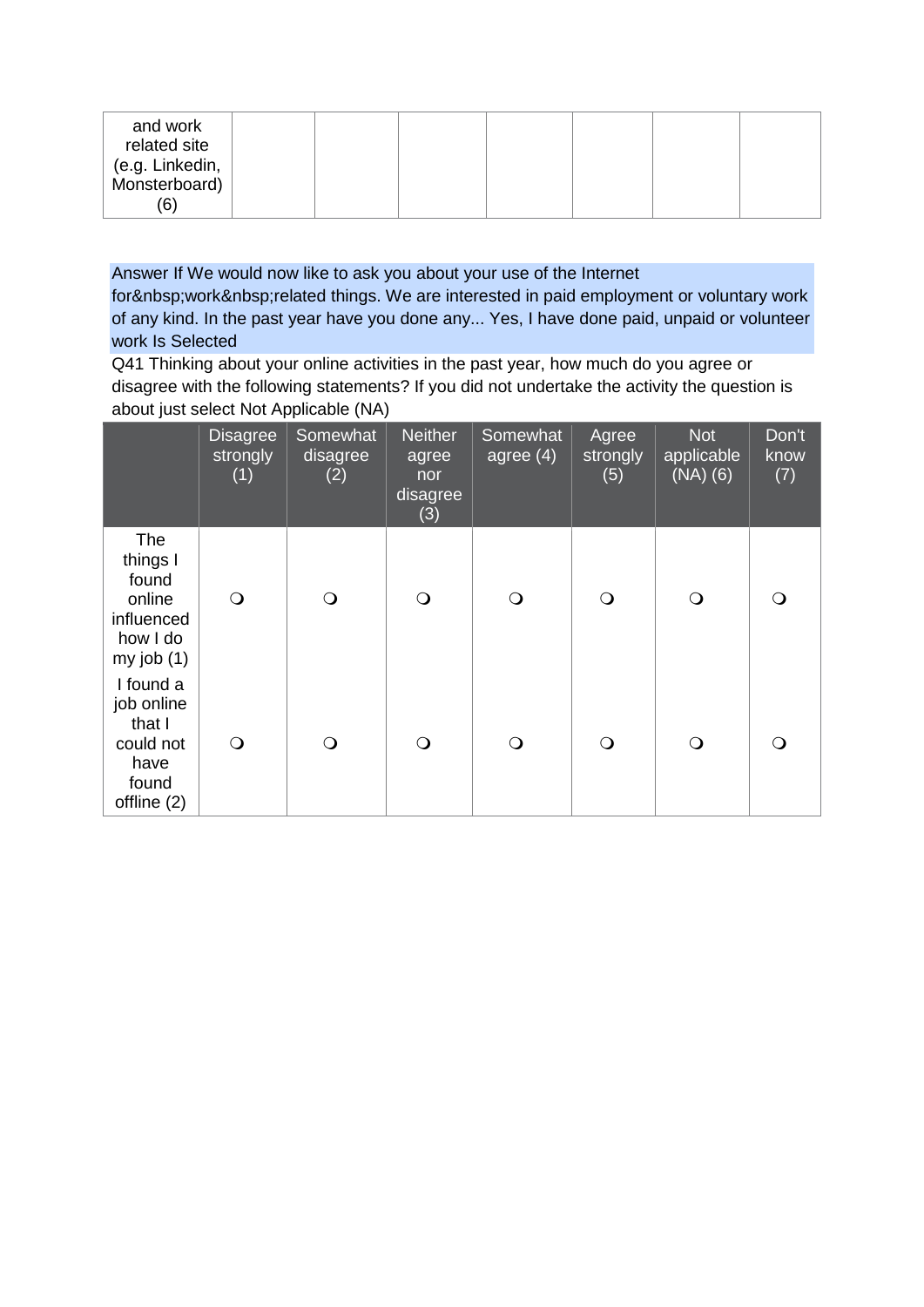Answer If We would now like to ask you about your use of the Internet

for work related things. We are interested in paid employment or voluntary work of any kind. In the past year have you done any... Yes, I have done paid, unpaid or volunteer work Is Selected

Q42 Thinking about your online activities in the past year, how satisfied or unsatisfied were you with the following things? If you did not undertake the activity the question is about just select Not Applicable (NA)

|                                                                                      | Very<br>dissatisfie<br>d(1) | Somewhat<br>dissatisfie<br>d(2) | <b>Neither</b><br>dissatisfie<br>d nor<br>satisfied<br>(3) | Somewha<br>t satisfied<br>(4) | Very<br>satisfie<br>d(5) | <b>Not</b><br>applicabl<br>e(NA)<br>(6) | Don'<br>$\mathbf t$<br>kno<br>W(7) |
|--------------------------------------------------------------------------------------|-----------------------------|---------------------------------|------------------------------------------------------------|-------------------------------|--------------------------|-----------------------------------------|------------------------------------|
| The way<br>the<br>Internet<br>has<br>influence<br>d how<br>you do<br>your job<br>(1) | $\bigcirc$                  | $\bigcirc$                      | $\Omega$                                                   | $\Omega$                      | $\bigcirc$               | $\circ$                                 |                                    |
| The job<br>you got<br>online (2)                                                     | O                           | $\Omega$                        | ∩                                                          | Q                             | $\bigcirc$               | $\Omega$                                |                                    |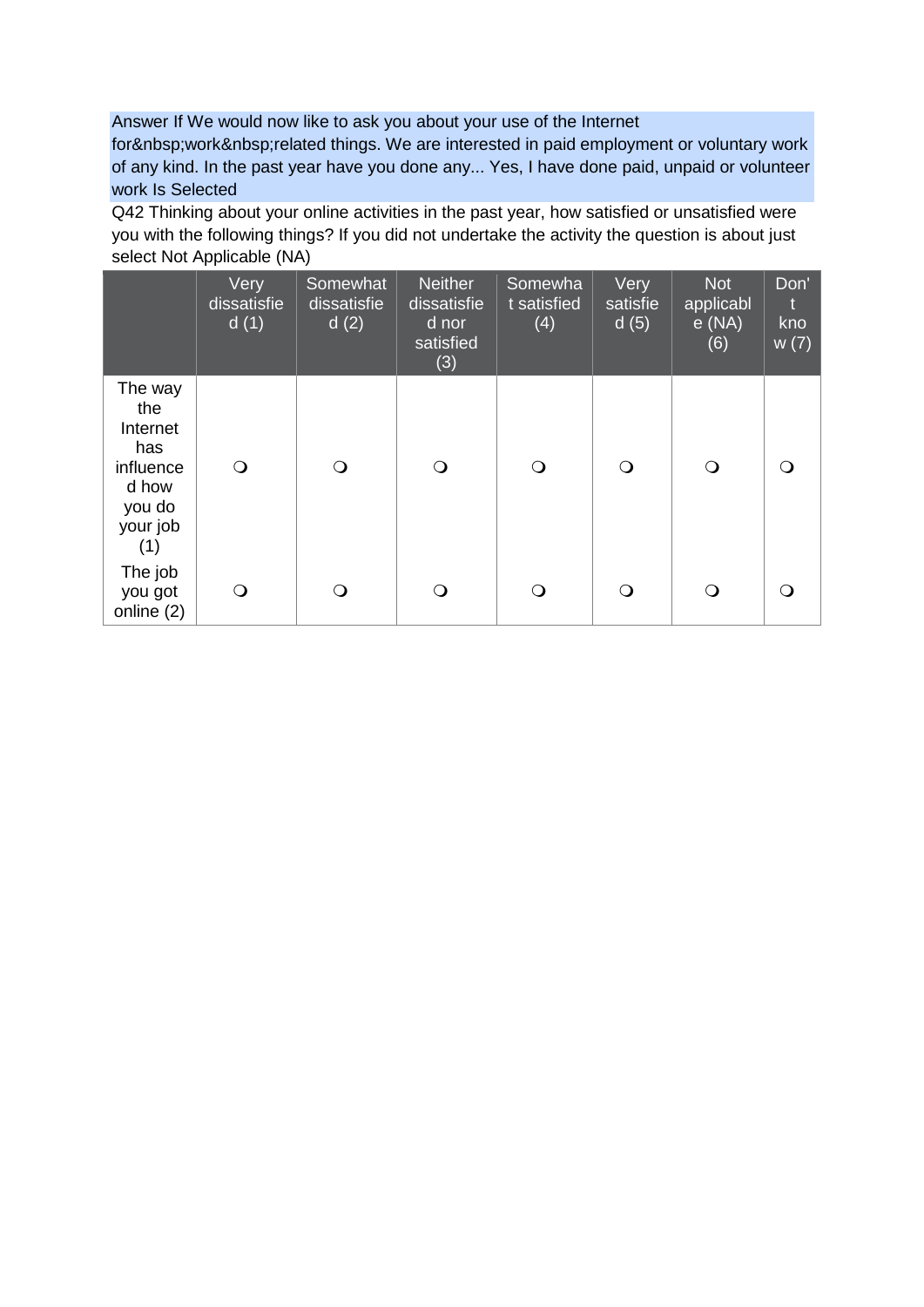Q43 We would now like to ask you some questions about using the Internet for financial advice and services. How often have you done the following things online in the last year? Please tick one option per row.

|                                                                                                                               | <b>Never</b><br>(1) | Less<br>than<br>Once a<br>Month<br>(2) | <b>Monthly</b><br>(3) | <b>Weekly</b><br>(4) | Daily (5)  | Several<br>times<br>per day<br>(6) | Don't<br>know<br>(7) |
|-------------------------------------------------------------------------------------------------------------------------------|---------------------|----------------------------------------|-----------------------|----------------------|------------|------------------------------------|----------------------|
| Look for<br>information<br>on insurance<br>policies (e.g.<br>car/health/life<br>or other<br>insurance)<br>(1)                 | $\bigcirc$          | $\bigcirc$                             | $\bigcirc$            | $\bigcirc$           | $\bigcirc$ | $\bigcirc$                         | $\bigcirc$           |
| Compare<br>reviews of<br>insurance<br>policies (e.g.<br>car/health/life<br>or other<br>insurance)<br>(2)                      | $\bigcirc$          | $\bigcirc$                             | $\bigcirc$            | $\bigcirc$           | $\bigcirc$ | $\bigcirc$                         | $\bigcirc$           |
| Purchase<br>insurance<br>online (e.g.<br>car/health/life<br>or other) $(3)$                                                   | $\bigcirc$          | $\bigcirc$                             | $\bigcirc$            | $\bigcirc$           | $\bigcirc$ | $\bigcirc$                         | $\mathsf{O}$         |
| Look for<br>information<br>on interest<br>rates $(4)$                                                                         | $\bigcirc$          | $\bigcirc$                             | $\bigcirc$            | $\bigcirc$           | $\bigcirc$ | $\bigcirc$                         | $\bigcirc$           |
| Ask others<br>online about<br>investment<br>opportunities<br>(e.g. savings<br>accounts,<br>stocks,<br>bonds,<br>property) (5) | $\bigcirc$          | $\bigcirc$                             | $\bigcirc$            | $\bigcirc$           | $\bigcirc$ | $\bigcirc$                         | $\bigcirc$           |
| Set up a<br>direct debit<br>payment (6)                                                                                       | $\bigcirc$          | $\bigcirc$                             | $\bigcirc$            | $\bigcirc$           | $\bigcirc$ | $\bigcirc$                         | O                    |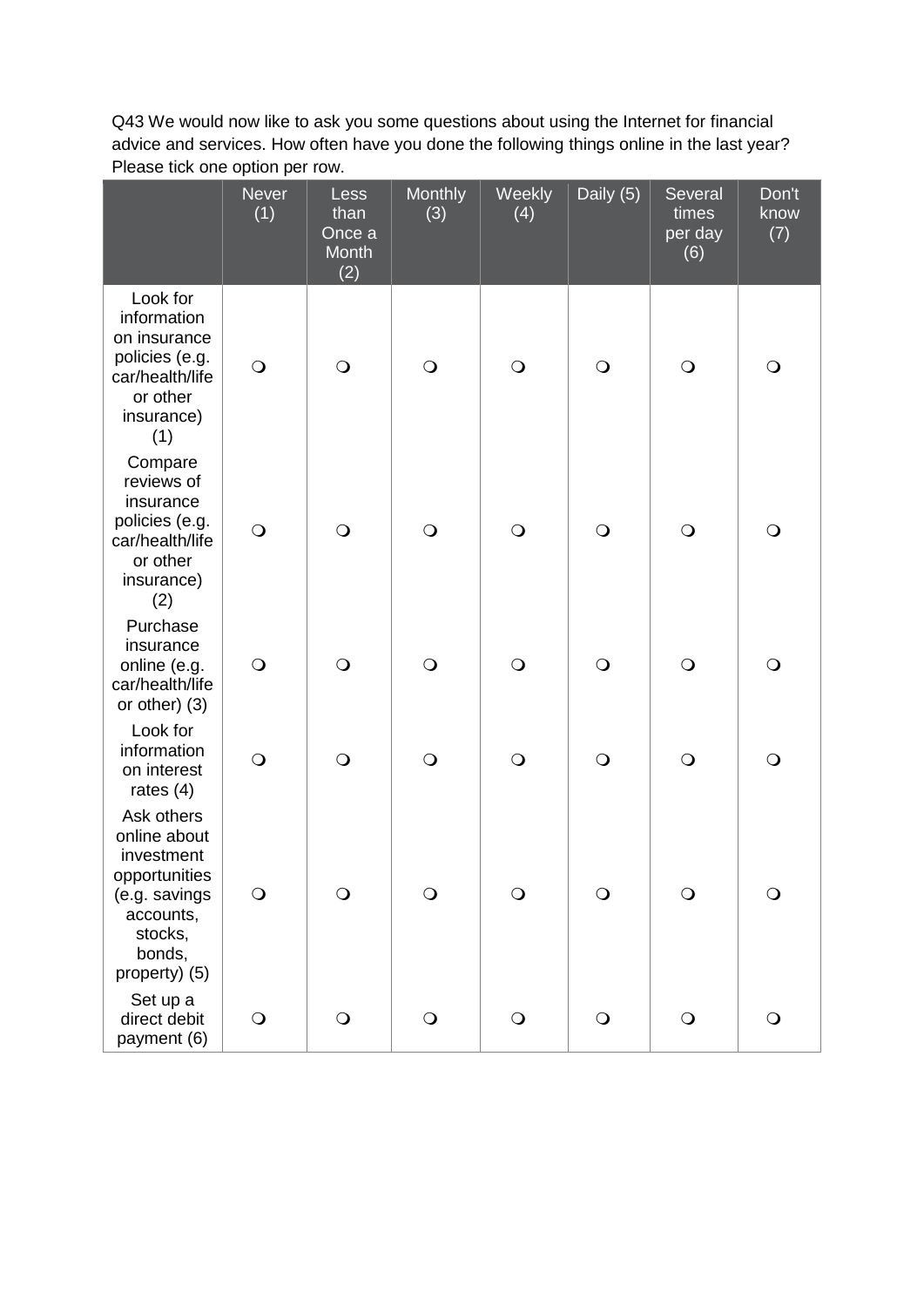Q44 Thinking about your online activities in the past year, how much do you agree or disagree with the following statements? If you did not undertake the activity the question is about just select Not Applicable (NA)

|                                                                                                                      | <b>Disagree</b><br>strongly<br>(1) | Somewhat<br>disagree<br>(2) | <b>Neither</b><br>agree<br>nor<br>disagree<br>(3) | Somewhat<br>agree (4) | Agree<br>strongly<br>(5) | <b>Not</b><br>applicable<br>$(NA)$ $(6)$ | Don't<br>know<br>(7) |
|----------------------------------------------------------------------------------------------------------------------|------------------------------------|-----------------------------|---------------------------------------------------|-----------------------|--------------------------|------------------------------------------|----------------------|
| <b>The</b><br>information<br>and<br>services I<br>found<br>online<br>improved<br>my<br>financial<br>situation<br>(1) | $\bigcirc$                         | $\bigcirc$                  | $\bigcirc$                                        | $\bigcirc$            | $\bigcirc$               | $\bigcirc$                               | $\Omega$             |
| I bought<br>insurance<br>online that<br>I would not<br>have<br>bought<br>offline (2)                                 | $\bigcirc$                         | $\bigcirc$                  | $\bigcirc$                                        | $\bigcirc$            | $\bigcirc$               | $\bigcirc$                               | $\Omega$             |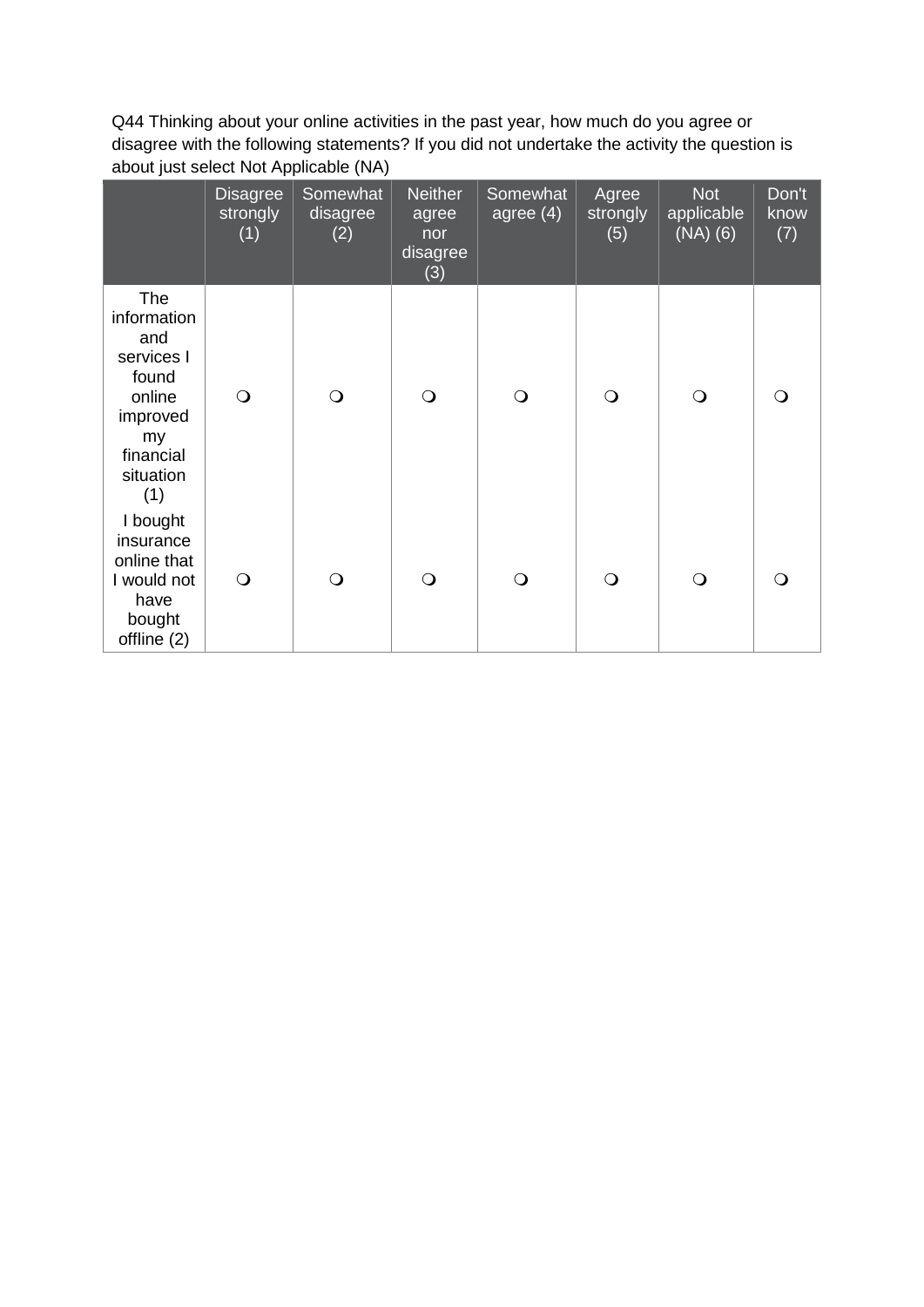Q157 Thinking about your online activities in the past year, how satisfied or unsatisfied were you with the following things? If you did not undertake the activity the question is about just select Not Applicable (NA)

|                                                                                      | Very<br>dissatisfie<br>d(1) | Somewhat<br>dissatisfie<br>d(2) | <b>Neither</b><br>dissatifie<br>d nor<br>satisfied<br>(3) | Somewha<br>t satisfied<br>(4) | Very<br>satisfie<br>d(5) | <b>Not</b><br>applicabl<br>$e$ (NA) (6) | Don't<br>kno<br>w(7) |
|--------------------------------------------------------------------------------------|-----------------------------|---------------------------------|-----------------------------------------------------------|-------------------------------|--------------------------|-----------------------------------------|----------------------|
| The last<br>financial<br>service<br>you used<br>(e.g.<br>banking)<br>(1)             | $\bigcirc$                  | ∩                               | $\bigcirc$                                                | $\bigcirc$                    | $\bigcirc$               | $\Omega$                                | ∩                    |
| The<br>insuranc<br>e or other<br>financial<br>product<br>you<br>bought<br>online (2) | $\mathsf{O}$                | $\Omega$                        | $\bigcirc$                                                | $\bigcirc$                    | $\mathbf{O}$             | Q                                       | ∩                    |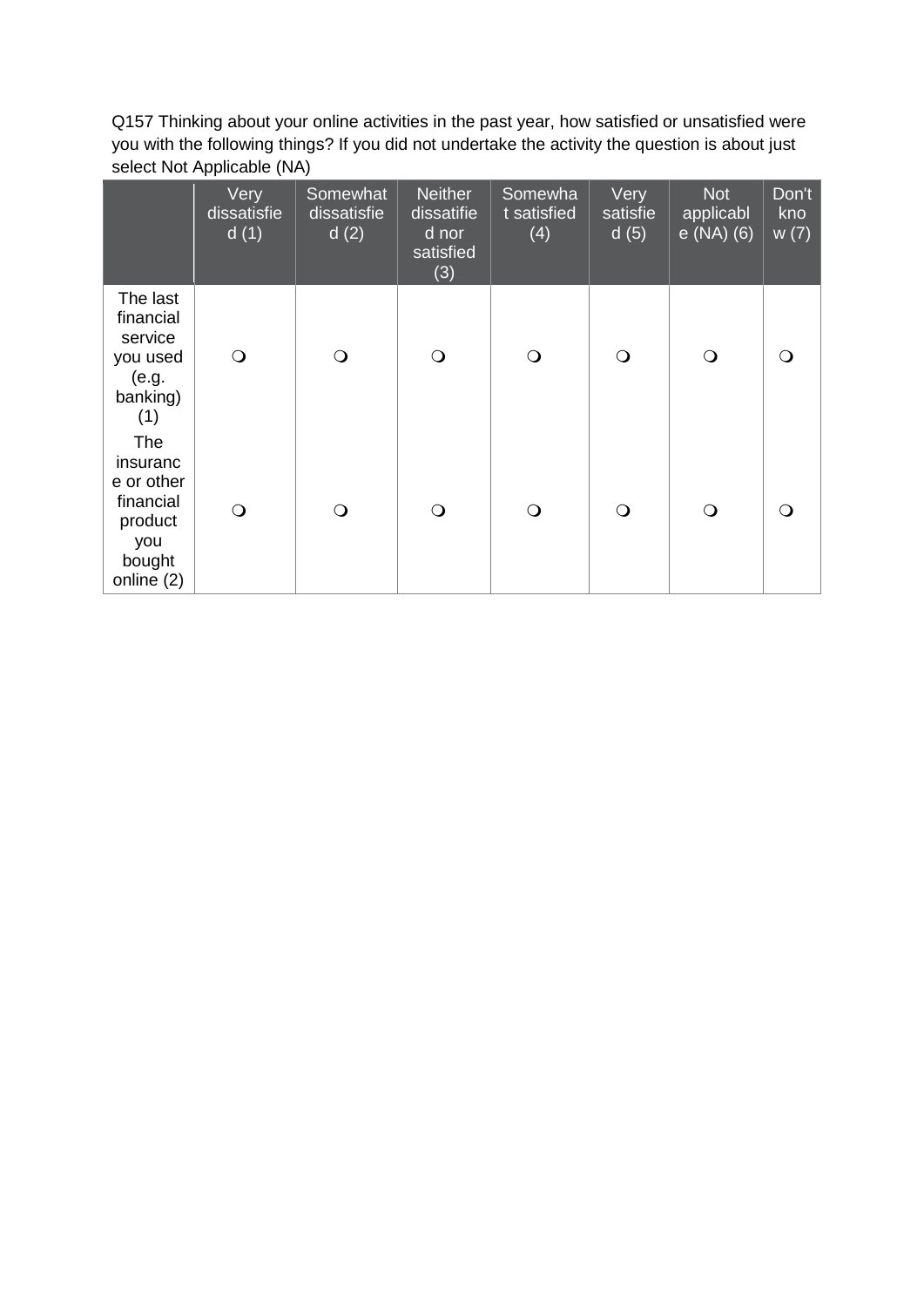Q46 We would now like to ask you about your use of the Internet for news and information seeking. How often have you done the following things online in the last year? Please tick one option per row.

|                                                                                                                                        | <b>Never</b><br>(1) | Less<br>than<br>Once a<br><b>Month</b><br>(2) | Monthly<br>(3) | Weekly<br>(4) | Daily (5)  | Several<br>times per<br>day $(6)$ | Don't<br>know $(7)$ |
|----------------------------------------------------------------------------------------------------------------------------------------|---------------------|-----------------------------------------------|----------------|---------------|------------|-----------------------------------|---------------------|
| Look for the<br>latest news<br>on current<br>affairs (1)                                                                               | $\bigcirc$          | $\bigcirc$                                    | $\bigcirc$     | $\bigcirc$    | $\bigcirc$ | $\bigcirc$                        | $\bigcirc$          |
| Look for the<br>latest sports<br>news(2)                                                                                               | $\bigcirc$          | $\bigcirc$                                    | $\bigcirc$     | $\bigcirc$    | $\bigcirc$ | $\bigcirc$                        | $\bigcirc$          |
| Look for the<br>latest<br>celebrity<br>news(3)                                                                                         | $\bigcirc$          | $\bigcirc$                                    | $\bigcirc$     | $\bigcirc$    | $\bigcirc$ | $\bigcirc$                        | $\bigcirc$          |
| Chat about<br>relationships<br>and<br>friendships<br>(e.g. via<br>email, a<br>social<br>networking<br>site,<br>whatsapp,<br>$etc)$ (4) | $\bigcirc$          | $\bigcirc$                                    | $\bigcirc$     | $\bigcirc$    | $\bigcirc$ | $\overline{O}$                    | O                   |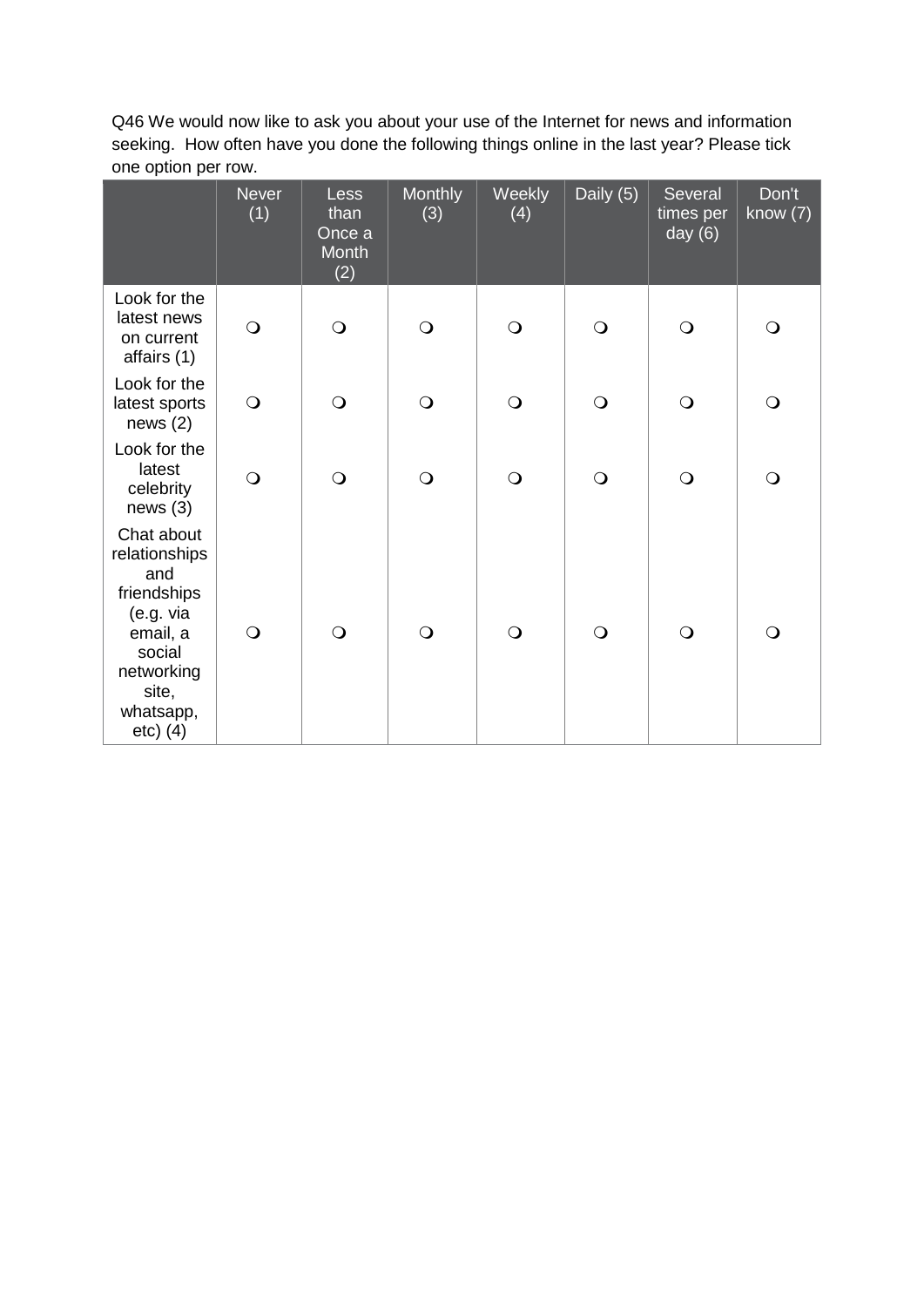Q48 We would now like to ask you about your use of the Internet for things that you come across unintentionally or intentionally. How often have you encountered any of the following things online in the last year? Please tick one option per row.

|                                                                                                                                                          | <b>Never</b><br>(1) | Less<br>than<br>Once a<br>Month<br>(2) | Monthly<br>(3) | Weekly<br>(4) | Daily (5)  | Several<br>times per<br>day $(6)$ | Don't<br>know $(7)$ |
|----------------------------------------------------------------------------------------------------------------------------------------------------------|---------------------|----------------------------------------|----------------|---------------|------------|-----------------------------------|---------------------|
| Come<br>across<br>information<br>about<br>differences<br>between<br>men and<br>women<br>(e.g. in<br>their lives,<br>behaviour<br>or<br>attitudes)<br>(1) | $\bigcirc$          | $\bigcirc$                             | $\bigcirc$     | $\bigcirc$    | $\bigcirc$ | $\bigcirc$                        | $\bigcirc$          |
| Come<br>across<br>'adult' sites<br>with sexual<br>content (2)                                                                                            | $\bigcirc$          | $\bigcirc$                             | $\bigcirc$     | $\bigcirc$    | $\bigcirc$ | $\bigcirc$                        | $\bigcirc$          |
| Trace your<br>family<br>history (3)                                                                                                                      | $\bigcirc$          | $\bigcirc$                             | $\bigcirc$     | $\bigcirc$    | $\bigcirc$ | $\bigcirc$                        | $\bigcirc$          |
| Come<br>across<br>information<br>about your<br>ethnic<br>group (4)                                                                                       | $\bigcirc$          | $\bigcirc$                             | $\bigcirc$     | $\bigcirc$    | $\bigcirc$ | $\bigcirc$                        | $\bigcirc$          |
| Interact<br>with<br>people<br>who share<br>your<br>ethnicity<br>(e.g. via<br>email,<br>whatsapp,<br>forum or<br>social<br>networking<br>$site)$ (5)      | $\bigcirc$          | $\bigcirc$                             | $\bigcirc$     | $\bigcirc$    | $\bigcirc$ | $\bigcirc$                        | $\bigcirc$          |
| Interact<br>with<br>people                                                                                                                               | $\bigcirc$          | $\bigcirc$                             | $\bigcirc$     | $\bigcirc$    | $\bigcirc$ | $\bigcirc$                        | $\bigcirc$          |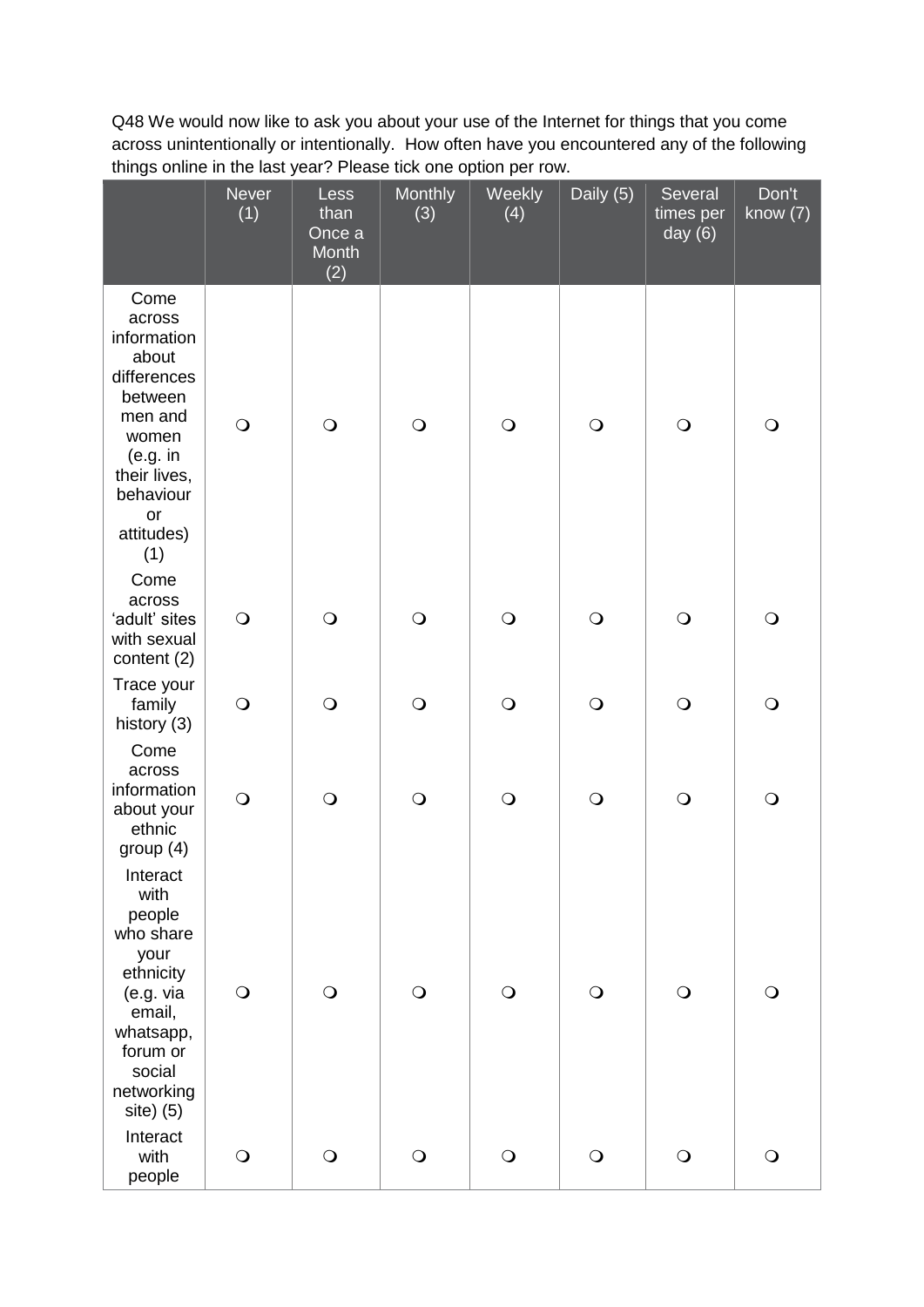| who are<br>from a<br>different<br>ethnic<br>group (e.g.<br>via email,<br>whatsapp,<br>forum or<br>social |  |  |  |  |
|----------------------------------------------------------------------------------------------------------|--|--|--|--|
|                                                                                                          |  |  |  |  |
| networking<br>$site)$ (6)                                                                                |  |  |  |  |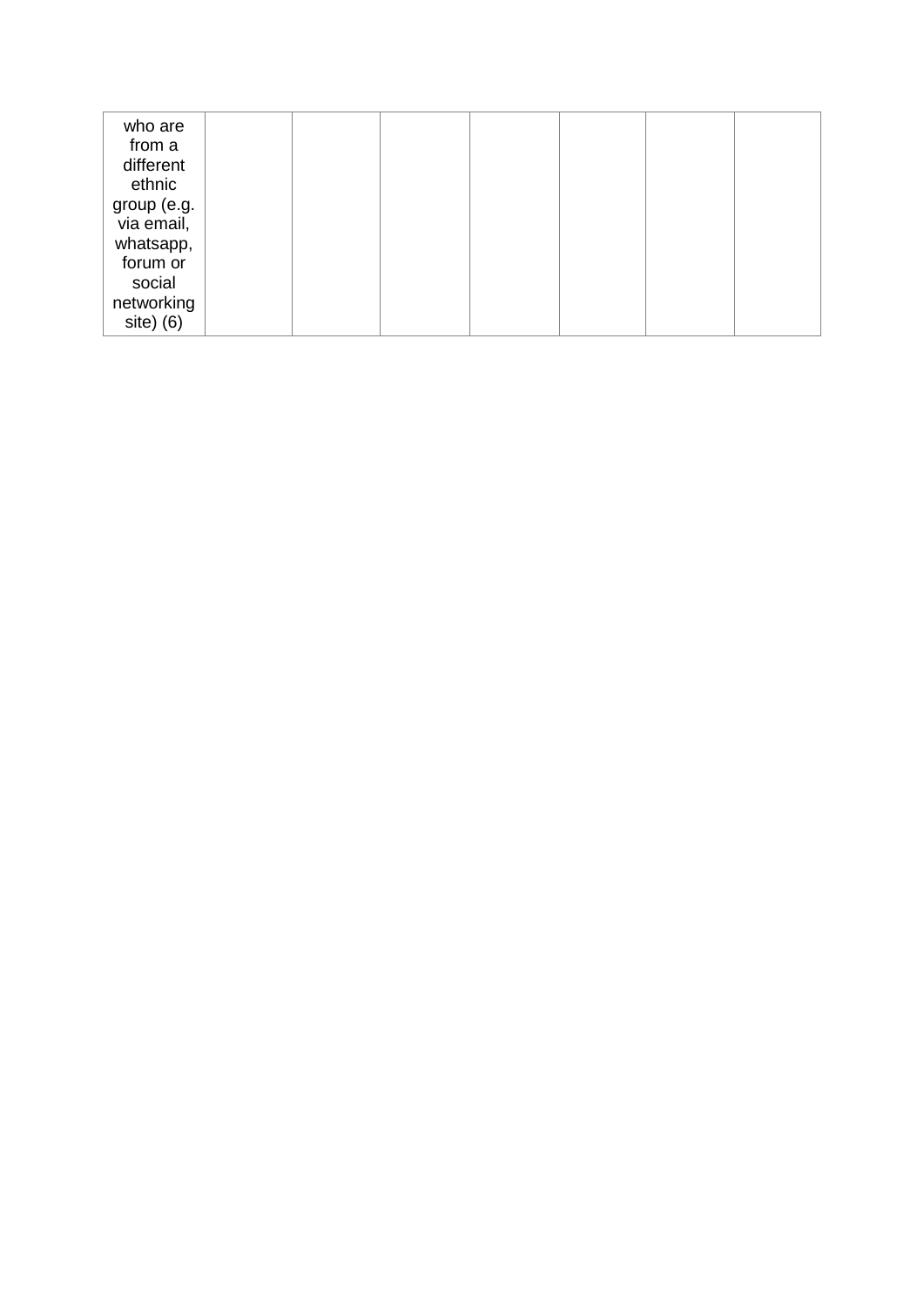Q49 And what about these? How often would you say you have done the following things online in the last year? Please tick one option per row.

|                                                                                                                | <b>Never</b><br>(1) | Less<br>than<br>Once a<br>Month<br>(2) | <b>Monthly</b><br>(3) | Weekly<br>(4) | Daily (5)  | Several<br>times per<br>day $(6)$ | Don't<br>know $(7)$ |
|----------------------------------------------------------------------------------------------------------------|---------------------|----------------------------------------|-----------------------|---------------|------------|-----------------------------------|---------------------|
| Look up<br>information<br>on where to<br>go out (e.g.<br>exhibitions,<br>cinema,<br>parties) (1)               | $\bigcirc$          | $\bigcirc$                             | $\bigcirc$            | $\bigcirc$    | $\bigcirc$ | $\bigcirc$                        | $\bigcirc$          |
| Read<br>information<br>about<br>relationships<br>(e.g. about<br>managing<br>relationships<br>or dating)<br>(2) | $\bigcirc$          | $\bigcirc$                             | $\bigcirc$            | $\bigcirc$    | $\bigcirc$ | $\bigcirc$                        | $\bigcirc$          |
| Read<br>information<br>on parenting<br>(3)                                                                     | $\bigcirc$          | $\bigcirc$                             | $\bigcirc$            | $\bigcirc$    | $\bigcirc$ | $\bigcirc$                        | $\bigcirc$          |
| Look up<br>information<br>on transport<br>(e.g. bus or<br>train<br>timetables)<br>(4)                          | $\bigcirc$          | $\bigcirc$                             | $\bigcirc$            | $\bigcirc$    | $\bigcirc$ | $\bigcirc$                        | $\bigcirc$          |
| Arrange with<br>other people<br>to go out $(5)$                                                                | $\Omega$            | ∩                                      | ∩                     | ∩             | ∩          | $\Omega$                          | $\Omega$            |
| Upload<br>pictures of<br>yourself (7)                                                                          | $\bigcirc$          | $\bigcirc$                             | $\bigcirc$            | $\bigcirc$    | $\bigcirc$ | $\bigcirc$                        | $\bigcirc$          |
| Look for<br>websites<br>with<br>religious or<br>spiritual<br>information<br>(8)                                | $\bigcirc$          | $\bigcirc$                             | $\bigcirc$            | $\bigcirc$    | $\bigcirc$ | $\bigcirc$                        | $\bigcirc$          |
| Contact<br>people who<br>share<br>religious or                                                                 | $\bigcirc$          | $\bigcirc$                             | $\bigcirc$            | $\bigcirc$    | $\bigcirc$ | $\bigcirc$                        | $\bigcirc$          |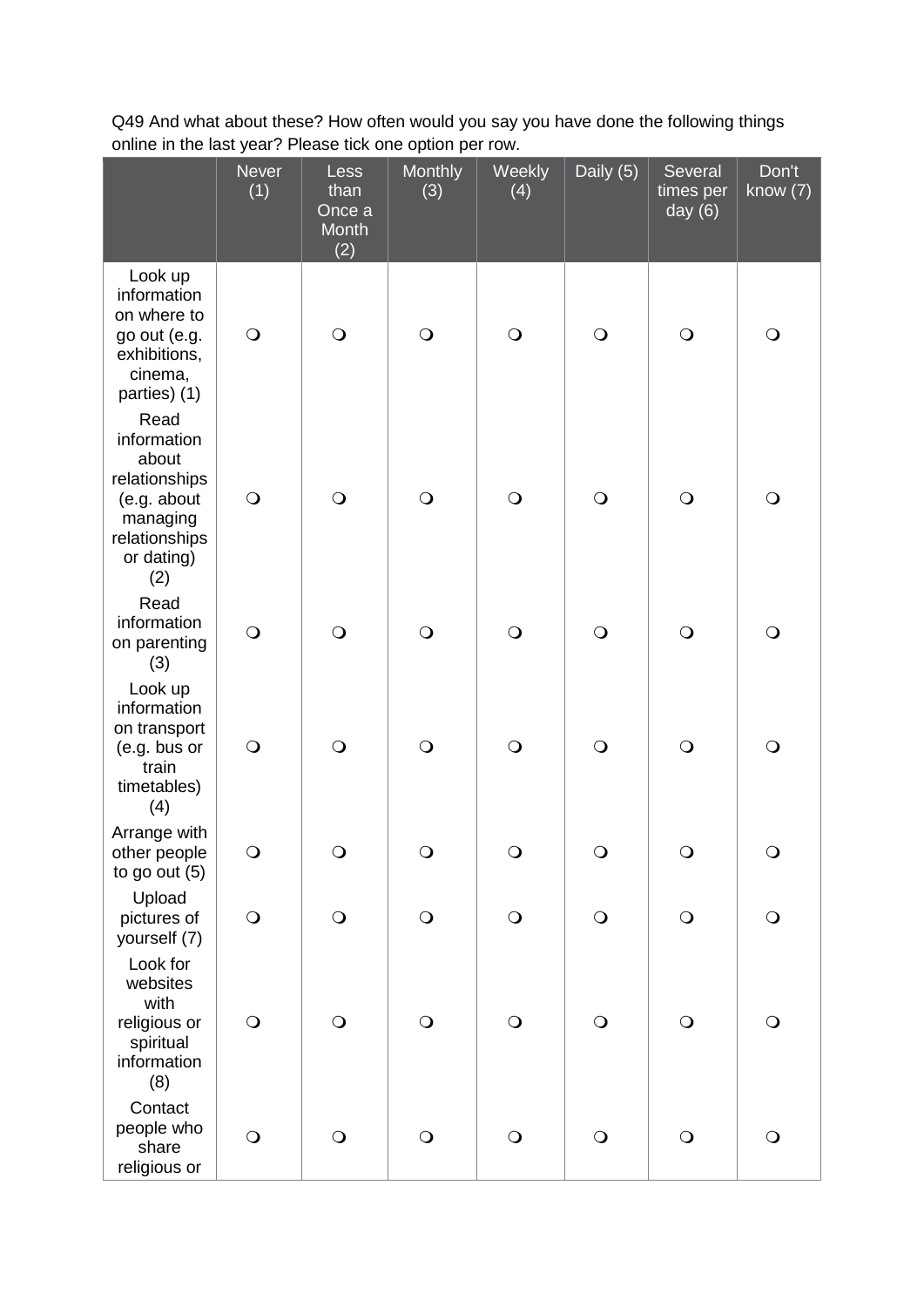| spiritual<br>beliefs (9)                                                 |  |   |  |  |
|--------------------------------------------------------------------------|--|---|--|--|
| Log in on a<br>website with<br>religious or<br>spiritual<br>content (10) |  | ں |  |  |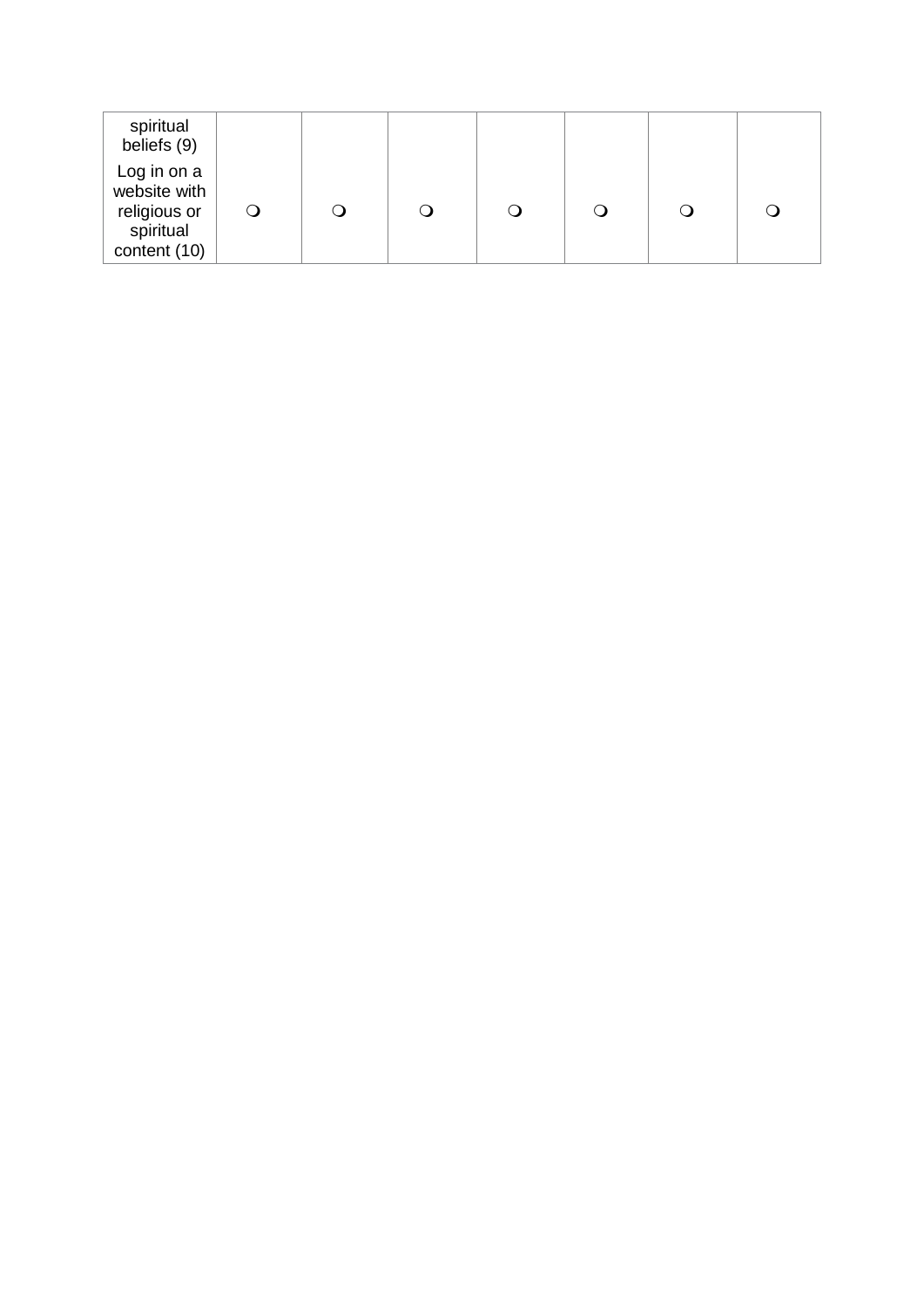Q47 Thinking about the things you found online (either intentionally or unintentionally) in the past year, how much do you agree or disagree with the following statements? If any of these do not apply to you please just select Not Applicable (NA)

|                                                                                                                                                           | <b>Disagree</b><br>strongly<br>(1) | Somewhat<br>disagree<br>(2) | <b>Neither</b><br>agree<br>nor<br>disagree<br>(3) | Somewhat<br>agree $(4)$ | Agree<br>strongly<br>(5) | <b>Not</b><br>applicable<br>$(NA)$ $(6)$ | Don't<br>know<br>(7) |
|-----------------------------------------------------------------------------------------------------------------------------------------------------------|------------------------------------|-----------------------------|---------------------------------------------------|-------------------------|--------------------------|------------------------------------------|----------------------|
| Through<br>the<br>internet I<br>found<br>people of a<br>similar age<br>that share<br>my<br>interests<br>(1)                                               | $\bigcirc$                         | $\bigcirc$                  | $\bigcirc$                                        | $\bigcirc$              | $\bigcirc$               | $\bigcirc$                               | $\bigcirc$           |
| The things<br>I came<br>across on<br>the<br>internet<br>made me<br>think about<br>the<br>differences<br>between<br>men and<br>women $(2)$                 | $\bigcirc$                         | $\bigcirc$                  | $\bigcirc$                                        | $\bigcirc$              | $\bigcirc$               | $\bigcirc$                               | $\bigcirc$           |
| Through<br>the<br>Internet I<br>learned<br>new things<br>about my<br>ethnic<br>group (3)                                                                  | $\bigcirc$                         | $\bigcirc$                  | $\bigcirc$                                        | $\bigcirc$              | $\bigcirc$               | $\bigcirc$                               | $\Omega$             |
| Due to the<br>information<br>I found<br>and people<br>I have met<br>online I<br>feel more<br>connected<br>with<br>religion or<br>spiritual<br>beliefs (4) | $\bigcirc$                         | $\bigcirc$                  | $\bigcirc$                                        | $\bigcirc$              | $\bigcirc$               | $\bigcirc$                               | $\Omega$             |
| Due to the<br>information                                                                                                                                 | $\bigcirc$                         | $\bigcirc$                  | $\bigcirc$                                        | $\bigcirc$              | $\bigcirc$               | $\bigcirc$                               | $\bigcirc$           |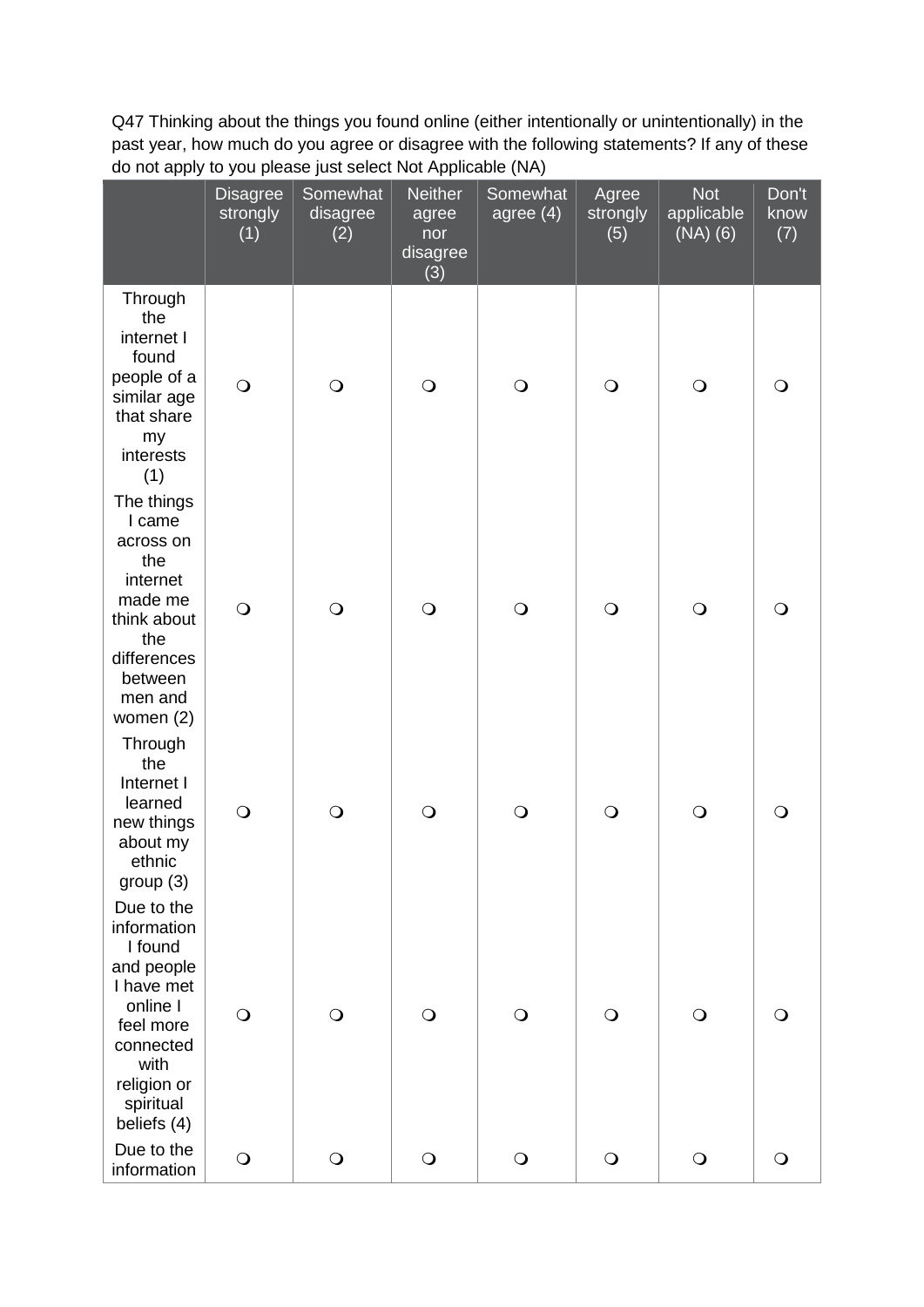| I found<br>and people |  |  |  |  |
|-----------------------|--|--|--|--|
| I have met            |  |  |  |  |
| online I              |  |  |  |  |
| have                  |  |  |  |  |
| changed               |  |  |  |  |
| my                    |  |  |  |  |
| thinking              |  |  |  |  |
| about                 |  |  |  |  |
| religion or           |  |  |  |  |
| spiritual             |  |  |  |  |
| beliefs (5)           |  |  |  |  |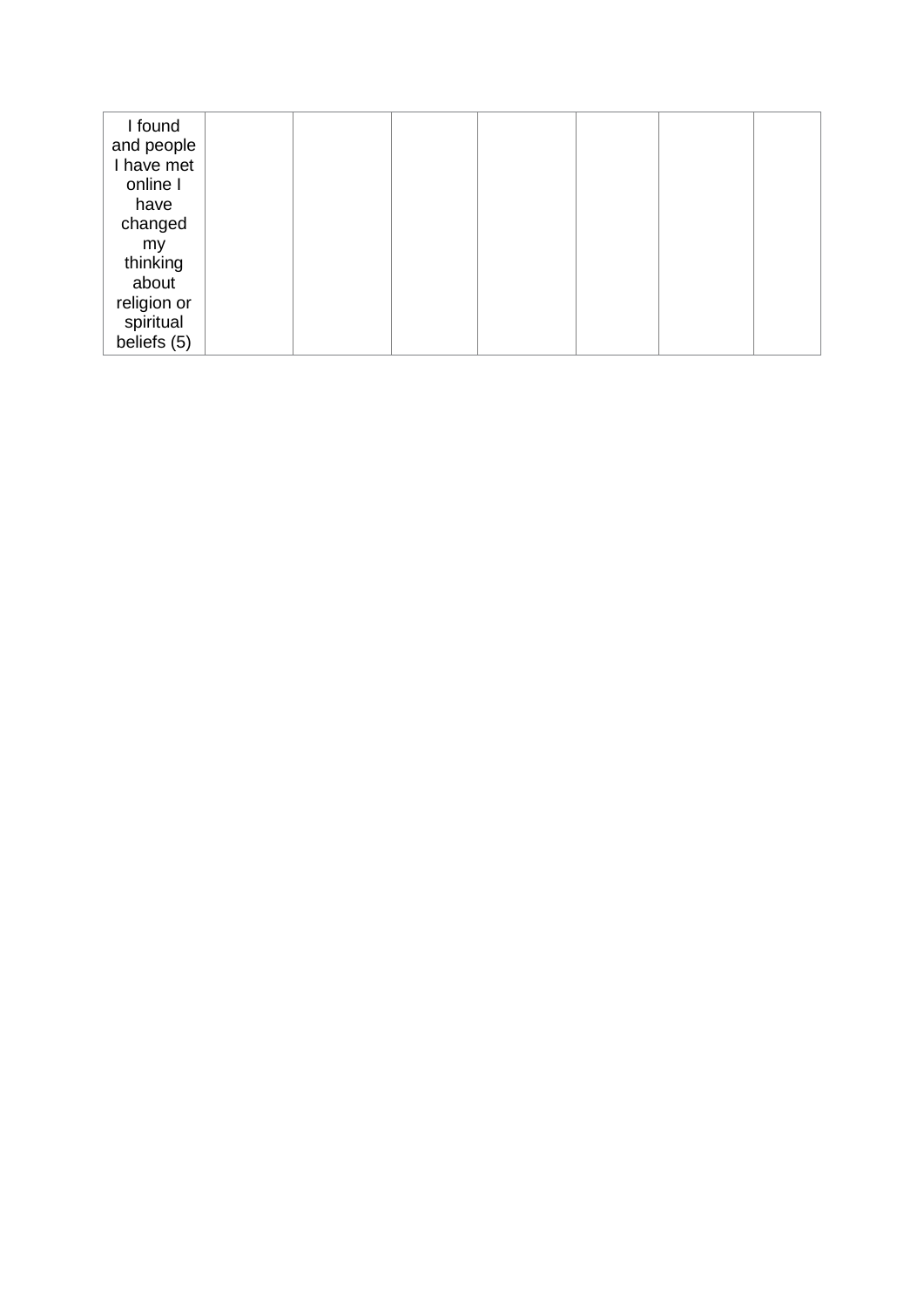Q45 Thinking about the things you found online (either intentionally or unintentionally) in the past year. In general, how satisfied or unsatisfied were you with the following things? If you did not undertake the activity just select Not Applicable (NA)

|                                                                                                                                                                                                                | Very<br>dissatisfie<br>d(1) | Somewha<br>dissatisfie<br>d(2) | <b>Neither</b><br>dissatifie<br>d nor<br>satisfied<br>(3) | Somewha<br>t satisfied<br>(4) | Very<br>satisfie<br>d(5) | <b>Not</b><br>applicabl<br>$e$ (NA)<br>(6) | $\overline{\mathsf{Don}}$<br>$\mathsf{t}$<br>kno<br>${\mathsf W}$<br>(7) |
|----------------------------------------------------------------------------------------------------------------------------------------------------------------------------------------------------------------|-----------------------------|--------------------------------|-----------------------------------------------------------|-------------------------------|--------------------------|--------------------------------------------|--------------------------------------------------------------------------|
| Information<br>you come<br>across<br>about<br>gender<br>differences<br>(1)                                                                                                                                     | $\bigcirc$                  | $\bigcirc$                     | $\bigcirc$                                                | $\bigcirc$                    | $\bigcirc$               | $\bigcirc$                                 | $\bigcirc$                                                               |
| The<br>information<br>you come<br>across<br>about your<br>ethnic group<br>(2)                                                                                                                                  | $\bigcirc$                  | $\bigcirc$                     | $\bigcirc$                                                | $\bigcirc$                    | $\bigcirc$               | $\bigcirc$                                 | $\bigcirc$                                                               |
| Your<br>interactions<br>with people<br>of your age<br>online (as<br>compared to<br>offline<br>interactions<br>with people<br>your age)<br>(3)                                                                  | $\bigcirc$                  | $\bigcirc$                     | $\bigcirc$                                                | $\bigcirc$                    | $\bigcirc$               | $\bigcirc$                                 | $\mathsf{O}$                                                             |
| Your online<br>interactions<br>with people<br>and<br>organisation<br>s that share<br>your<br>religious<br>beliefs (i.e.<br>in<br>comparison<br>with the<br>offline<br>people you<br>might<br>encounter)<br>(4) | $\bigcirc$                  | $\bigcirc$                     | $\bigcirc$                                                | $\bigcirc$                    | $\bigcirc$               | $\bigcirc$                                 | Q                                                                        |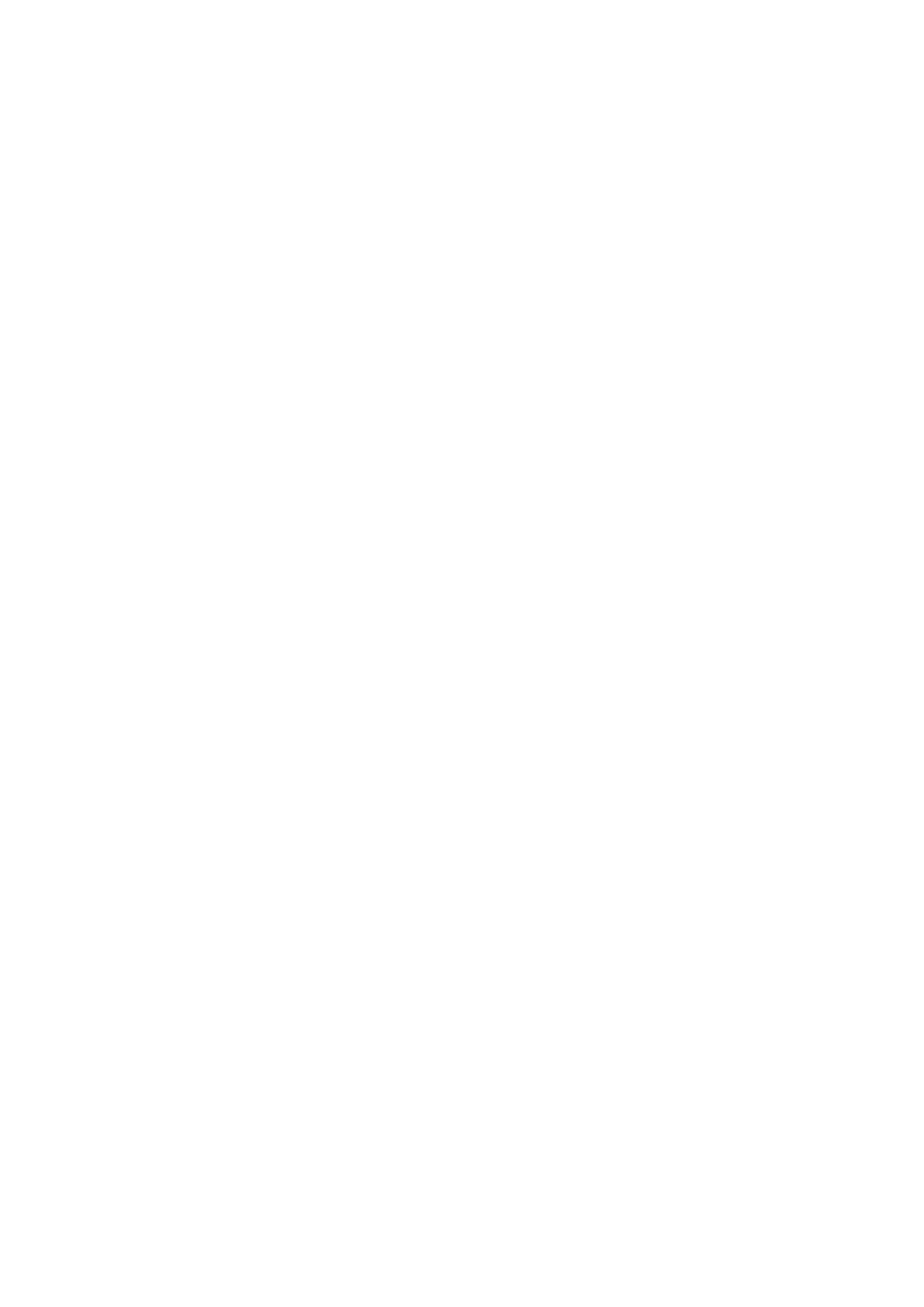Q50 We would now like to ask you some questions about using the Internet to keep in touch with friends and family. How often have you done the following things online in the last year? Please tick one option per row.

|                                                                                                                                                      | <b>Never</b><br>(1) | Less<br>than<br>Once a<br>Month<br>(2) | Monthly<br>(3) | Weekly<br>(4) | Daily (5)  | Several<br>times per<br>day $(6)$ | Don't<br>know (7) |
|------------------------------------------------------------------------------------------------------------------------------------------------------|---------------------|----------------------------------------|----------------|---------------|------------|-----------------------------------|-------------------|
| Look for<br>updates<br>from<br>friends or<br>family<br>(e.g.<br>email,<br>status /<br>photos on<br>social<br>networking<br>sites) (1)                | $\bigcirc$          | $\bigcirc$                             | $\bigcirc$     | $\bigcirc$    | $\bigcirc$ | $\bigcirc$                        | $\bigcirc$        |
| Comment<br>on the<br>updates<br>friends or<br>family put<br>online<br>(e.g.<br>email,<br>status /<br>photos on<br>social<br>networking<br>sites) (2) | $\bigcirc$          | $\bigcirc$                             | $\bigcirc$     | $\bigcirc$    | $\bigcirc$ | $\bigcirc$                        | $\bigcirc$        |
| Talk to<br>family or<br>friends<br>who live<br>further<br>away (e.g.<br>via skype,<br>whatsapp,<br>or email)<br>(3)                                  | $\bigcirc$          | $\bigcirc$                             | $\bigcirc$     | $\bigcirc$    | $\bigcirc$ | $\bigcirc$                        | $\bigcirc$        |
| Share<br>pictures of<br>you with<br>your family<br>or friends<br>(e.g.<br>through a<br>social<br>networking                                          | $\bigcirc$          | $\bigcirc$                             | $\bigcirc$     | $\bigcirc$    | $\bigcirc$ | $\bigcirc$                        | $\bigcirc$        |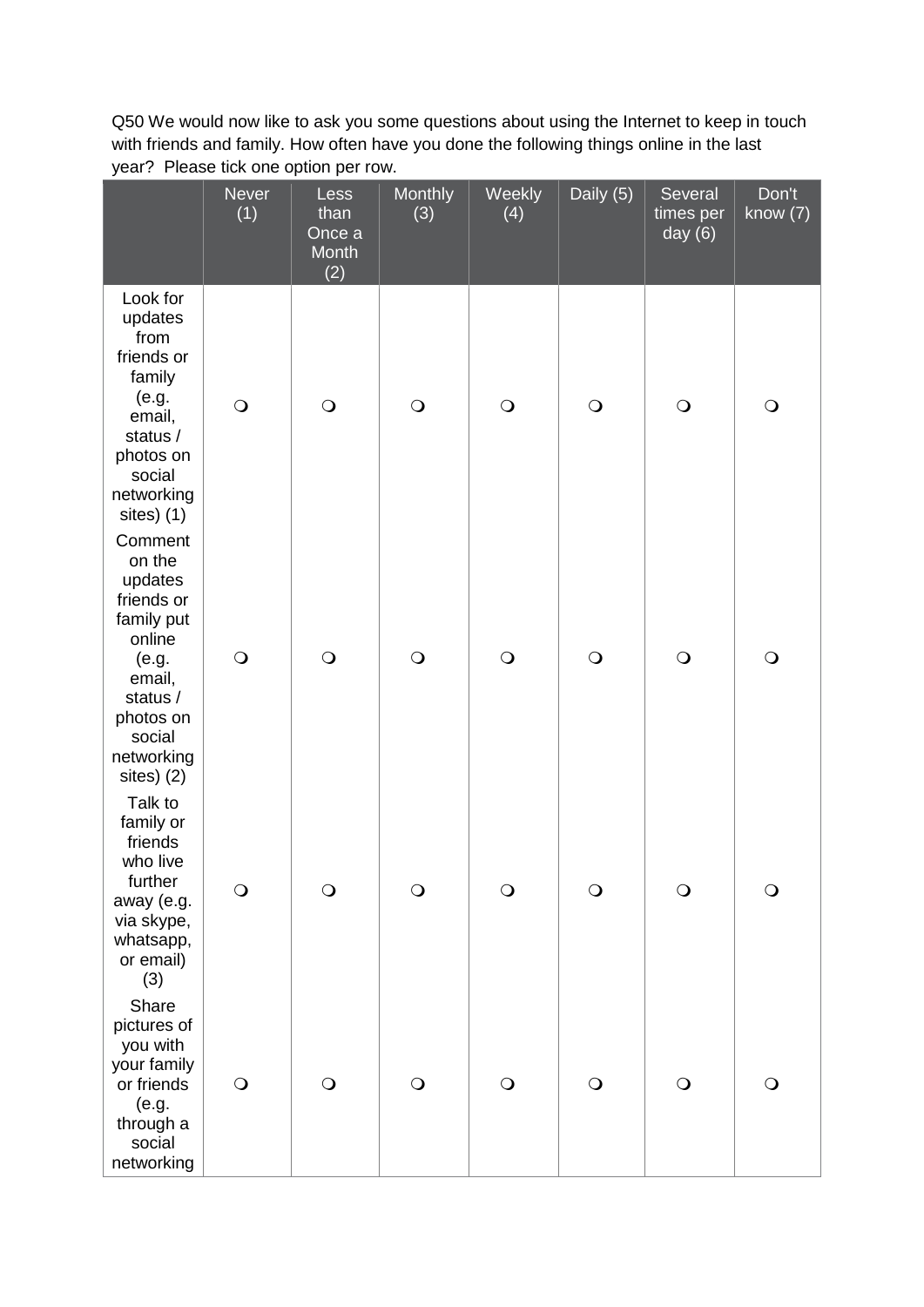| site, photo<br>sharing<br>$site)$ (4)                                                                                                                                             |            |            |            |            |            |            |                |
|-----------------------------------------------------------------------------------------------------------------------------------------------------------------------------------|------------|------------|------------|------------|------------|------------|----------------|
| Look for<br>websites<br>online that<br>help you<br>to meet<br>new<br>people<br>(e.g.<br>online<br>dating,<br>social<br>networking<br>sites,<br>hobby or<br>crafts<br>clubs) $(5)$ | $\bigcirc$ | $\bigcirc$ | $\bigcirc$ | $\bigcirc$ | $\bigcirc$ | $\bigcirc$ | $\bigcirc$     |
| Make new<br>friends<br>/meet new<br>people (6)                                                                                                                                    | $\bigcirc$ | $\bigcirc$ | $\bigcirc$ | $\bigcirc$ | $\bigcirc$ | $\bigcirc$ | $\bigcirc$     |
| Like or<br>promote<br>content<br>that other<br>people<br>post (7)                                                                                                                 | $\bigcirc$ | $\bigcirc$ | $\bigcirc$ | $\bigcirc$ | $\bigcirc$ | $\bigcirc$ | $\overline{O}$ |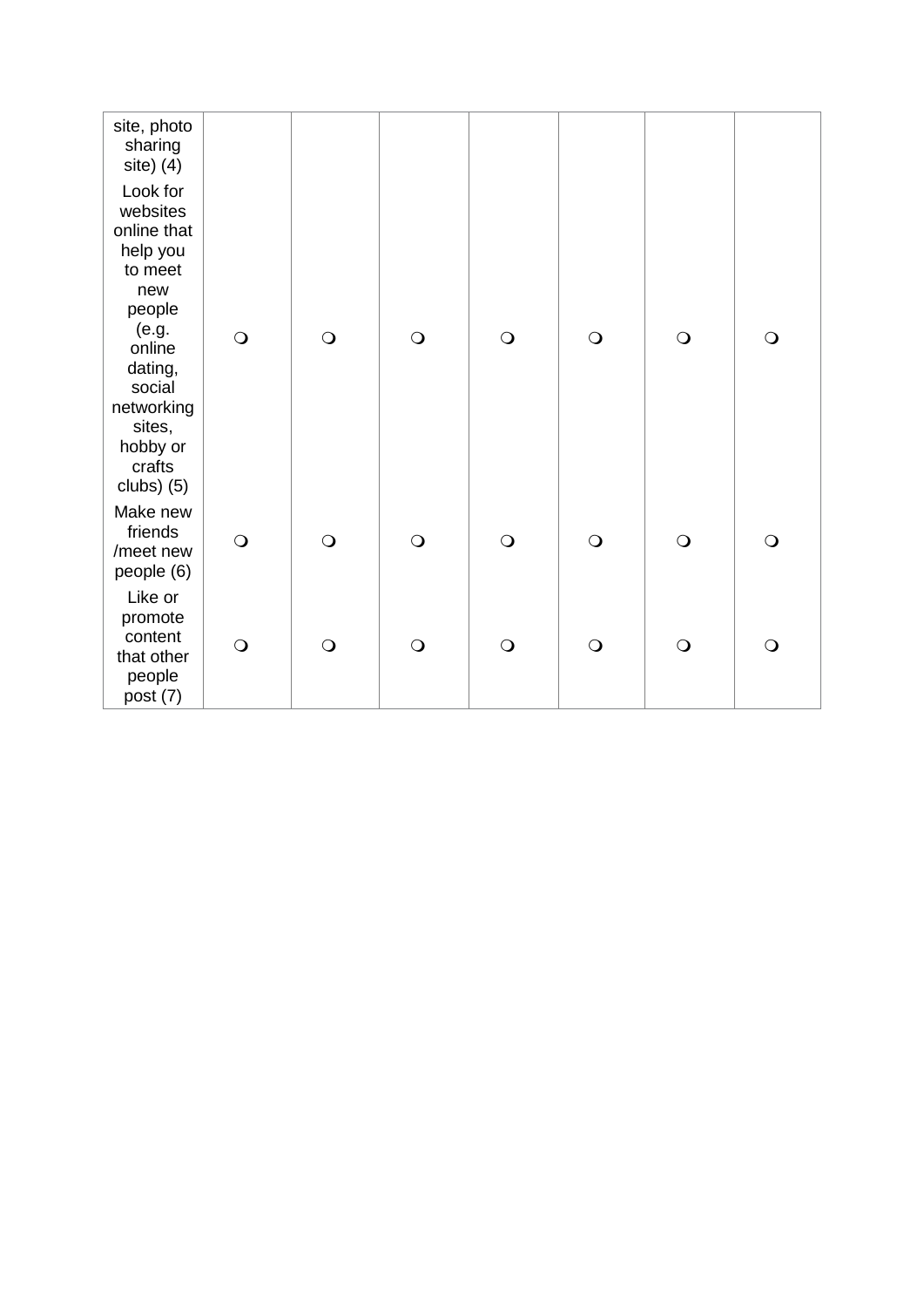Q51 Thinking about your online activities in the past year, how much do you agree or disagree with the following statements? If you did not undertake the activity the question is about just select Not Applicable (NA)

|                                                                                                                | <b>Disagree</b><br>strongly<br>(1) | Somewhat<br>disagree<br>(2) | <b>Neither</b><br>agree<br>nor<br>disagree<br>(3) | Somewhat<br>agree $(4)$ | Agree<br>strongly<br>(5) | <b>Not</b><br>applicable<br>$(NA)$ $(6)$ | Don't<br>know<br>(7) |
|----------------------------------------------------------------------------------------------------------------|------------------------------------|-----------------------------|---------------------------------------------------|-------------------------|--------------------------|------------------------------------------|----------------------|
| I have a<br>better<br>relationship<br>with my<br>friends and<br>family<br>because I<br>use the<br>internet (1) | $\bigcirc$                         | $\bigcirc$                  | $\bigcirc$                                        | $\bigcirc$              | $\bigcirc$               | $\bigcirc$                               | $\bigcirc$           |
| I am in<br>touch with<br>my close<br>friends<br>more<br>because I<br>use the<br>internet (2)                   | $\bigcirc$                         | $\bigcirc$                  | $\bigcirc$                                        | $\bigcirc$              | $\bigcirc$               | $\bigcirc$                               | $\bigcirc$           |
| I have<br>more<br>friends<br>because I<br>use the<br>internet (3)                                              | $\bigcirc$                         | $\bigcirc$                  | $\bigcirc$                                        | $\bigcirc$              | $\bigcirc$               | $\bigcirc$                               | $\bigcirc$           |
| People I<br>meet<br>online are<br>more<br>interesting<br>than the<br>people I<br>meet<br>offline (4)           | $\bigcirc$                         | $\bigcirc$                  | $\bigcirc$                                        | $\bigcirc$              | $\bigcirc$               | $\bigcirc$                               | $\bigcirc$           |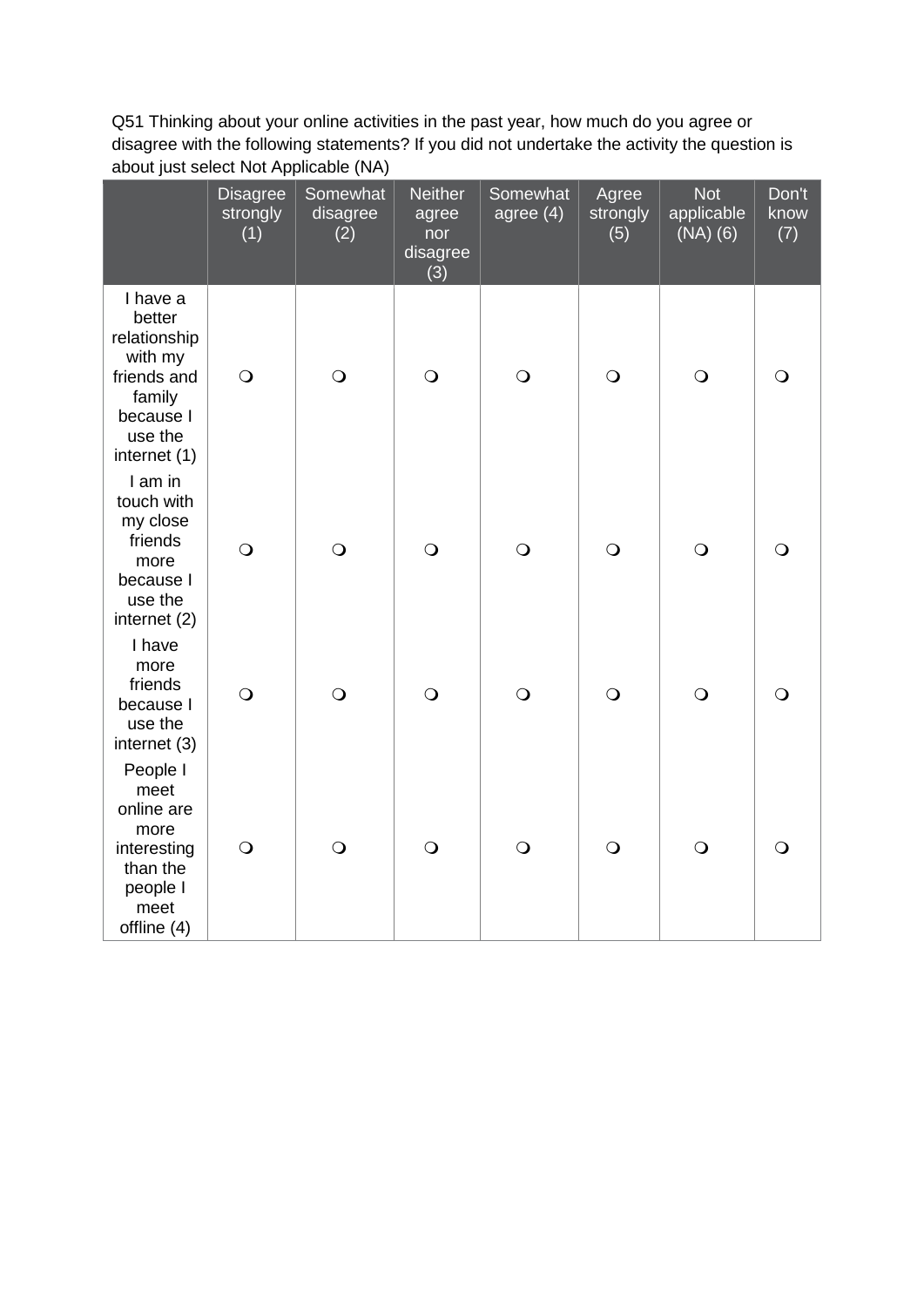Q52 Thinking about your online activities in the past year, how satisfied or unsatisfied were you with the following things? If you did not undertake the activity the question is about just select Not Applicable (NA)

|                                                                                                                                                                                                     | Very<br>dissatisfie<br>d(1) | Somewha<br>dissatisfie<br>d(2) | <b>Neither</b><br>dissatisfie<br>d nor<br>satisfied<br>(3) | Somewh<br>at<br>satisfied<br>(4) | Very<br>satisfie<br>d(5) | <b>Not</b><br>applicabl<br>e(NA)<br>(6) | Don'<br>$\mathsf{t}$<br>kno<br>${\mathsf W}$<br>(7) |
|-----------------------------------------------------------------------------------------------------------------------------------------------------------------------------------------------------|-----------------------------|--------------------------------|------------------------------------------------------------|----------------------------------|--------------------------|-----------------------------------------|-----------------------------------------------------|
| Your online<br>communicati<br>on with<br>friends and<br>family? (i.e.<br>in<br>comparison<br>with the<br>offline<br>communicati<br>on you might<br>have $(1)$                                       | $\bigcirc$                  | $\bigcirc$                     | $\bigcirc$                                                 | $\circ$                          | $\Omega$                 | $\mathsf{O}$                            | Q                                                   |
| Your online<br>communicati<br>on with<br>people online<br>who are not<br>close friends<br>or family?<br>(i.e. in<br>comparison<br>with the<br>offline<br>communicati<br>on you might<br>have) $(2)$ | $\bigcirc$                  | $\bigcirc$                     | $\bigcirc$                                                 | $\bigcirc$                       | $\bigcirc$               | $\bigcirc$                              | ∩                                                   |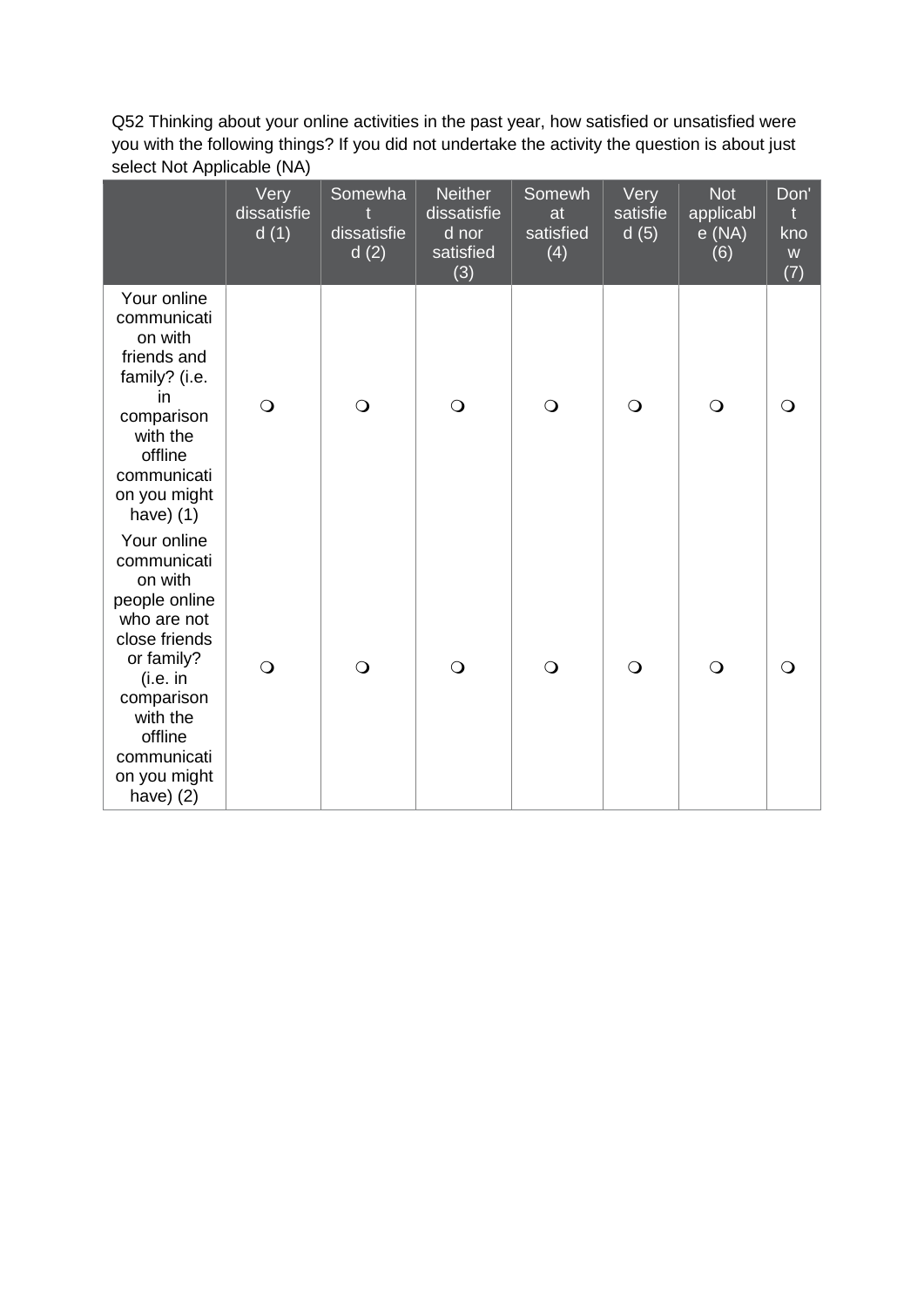Q53 We would now like to ask you about your uses of the Internet for getting involved with hobbies, clubs, and societies. How often have you done the following things online in the last year? Please tick one option per row.

|                                                                                                                                                    | <b>Never</b><br>(1) | Less<br>than<br>Once a<br>Month<br>(2) | Monthly<br>(3) | Weekly<br>(4) | <b>Daily</b><br>(5) | Several<br>times<br>per day<br>(6) | Don't<br>know<br>(7) |
|----------------------------------------------------------------------------------------------------------------------------------------------------|---------------------|----------------------------------------|----------------|---------------|---------------------|------------------------------------|----------------------|
| Look for<br>information<br>(online or<br>offline) on<br>clubs or<br>societies (1)                                                                  | $\bigcirc$          | $\bigcirc$                             | $\bigcirc$     | $\bigcirc$    | $\bigcirc$          | $\bigcirc$                         | $\bigcirc$           |
| Interact with<br>people who<br>share your<br>personal<br>interests and<br>hobbies (2)                                                              | $\bigcirc$          | $\bigcirc$                             | $\bigcirc$     | $\bigcirc$    | $\bigcirc$          | $\bigcirc$                         | $\bigcirc$           |
| Contribute<br>ideas or<br>upload items<br>such as<br>photos to<br>websites with<br>similar<br>interests and<br>hobbies (3)                         | $\bigcirc$          | $\bigcirc$                             | $\bigcirc$     | $\bigcirc$    | $\bigcirc$          | $\bigcirc$                         | $\bigcirc$           |
| Come across<br>information<br>which helps<br>you form your<br>opinion on a<br>public issue<br>(4)                                                  | $\bigcirc$          | $\bigcirc$                             | $\bigcirc$     | $\bigcirc$    | $\bigcirc$          | $\bigcirc$                         | $\bigcirc$           |
| Contact a<br>civic<br>organization<br>or association<br>(e.g. those<br>involved with<br>environmental<br>or human<br>rights<br>campaigning)<br>(5) | $\bigcirc$          | $\bigcirc$                             | $\bigcirc$     | $\bigcirc$    | $\bigcirc$          | $\bigcirc$                         | $\bigcirc$           |
| Sign an<br>online petition<br>(6)                                                                                                                  | $\bigcirc$          | $\bigcirc$                             | $\bigcirc$     | $\bigcirc$    | $\bigcirc$          | $\bigcirc$                         | $\bigcirc$           |
| Comment                                                                                                                                            | $\bigcirc$          | $\bigcirc$                             | $\overline{O}$ | $\bigcirc$    | $\overline{O}$      | $\bigcirc$                         | $\mathsf{O}$         |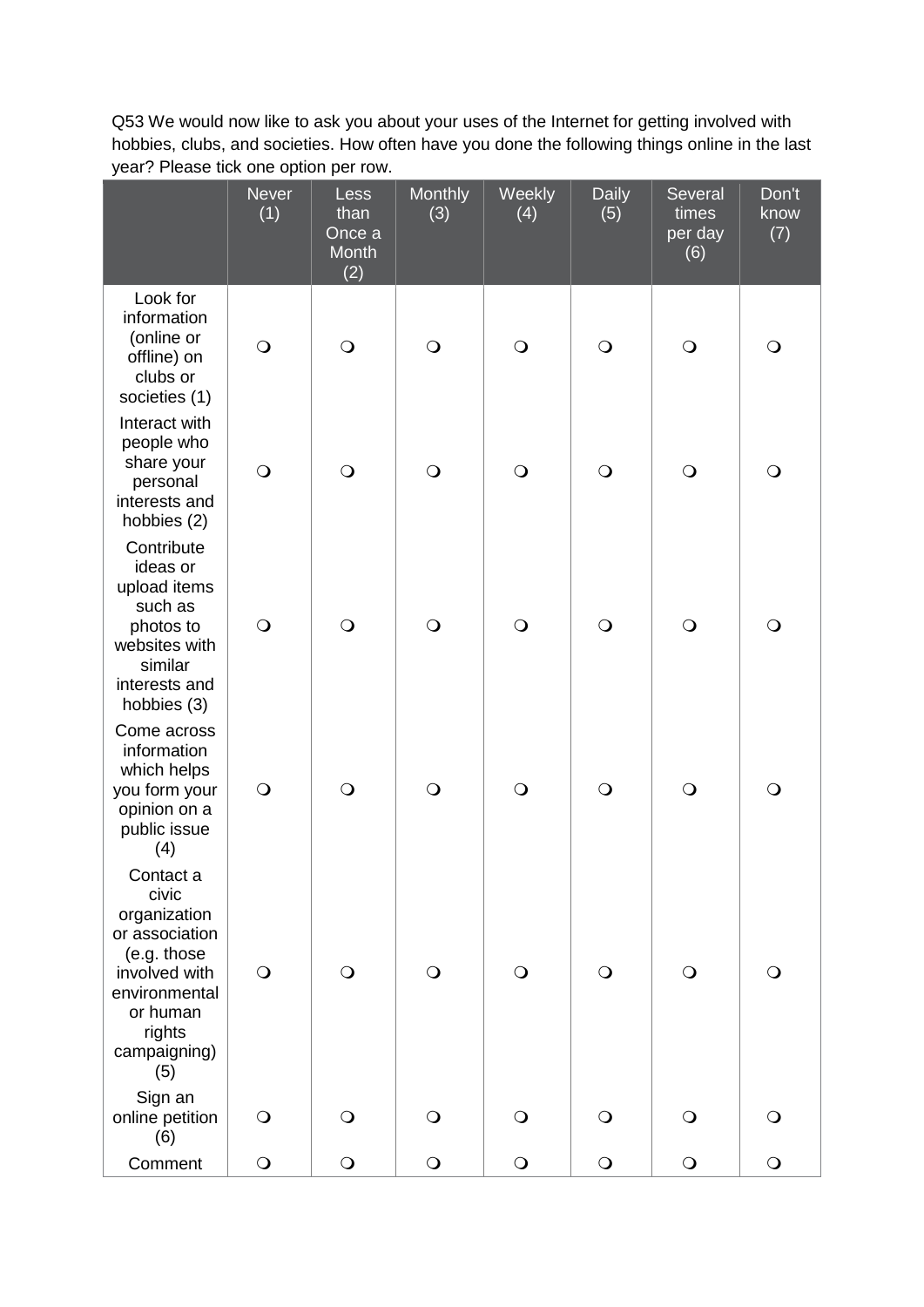| about a<br>political or<br>societal issue<br>(e.g. through<br>twitter, on<br>blogs, |  |  |  |  |
|-------------------------------------------------------------------------------------|--|--|--|--|
| websites) (7)                                                                       |  |  |  |  |

Q54 Thinking about your online activities in the past year, how much do you agree or disagree with the following statements? If you did not undertake the activity the question is about just select Not Applicable (NA)

|                                                                                                                                                                                                                  | <b>Disagre</b><br>$\mathbf{e}$<br>strongly<br>(1) | Somewha<br>t disagree<br>(2) | <b>Neither</b><br>agree<br>nor<br>disagre<br>e(3) | Somewha<br>t agree $(4)$ | Agree<br>strongl<br>y(5) | <b>Not</b><br>applicabl<br>e (NA) (6) | Don't<br>kno<br>W(7) |
|------------------------------------------------------------------------------------------------------------------------------------------------------------------------------------------------------------------|---------------------------------------------------|------------------------------|---------------------------------------------------|--------------------------|--------------------------|---------------------------------------|----------------------|
| I became a<br>member of a<br>hobby or<br>leisure club or<br>organization<br>that I<br>otherwise<br>would not<br>have found<br>(1)                                                                                | $\overline{O}$                                    | $\bigcirc$                   | $\bigcirc$                                        | $\bigcirc$               | $\bigcirc$               | $\circ$                               | $\circ$              |
| I became a<br>member,<br>donor of a<br>civic<br>organisation<br>(e.g. those<br>involved in<br>environmenta<br>I or human<br>rights<br>campaigning)<br>I would not<br>have become<br>a member of<br>otherwise (2) | $\bigcirc$                                        | $\bigcirc$                   | $\bigcirc$                                        | $\bigcirc$               | $\bigcirc$               | $\circ$                               | ∩                    |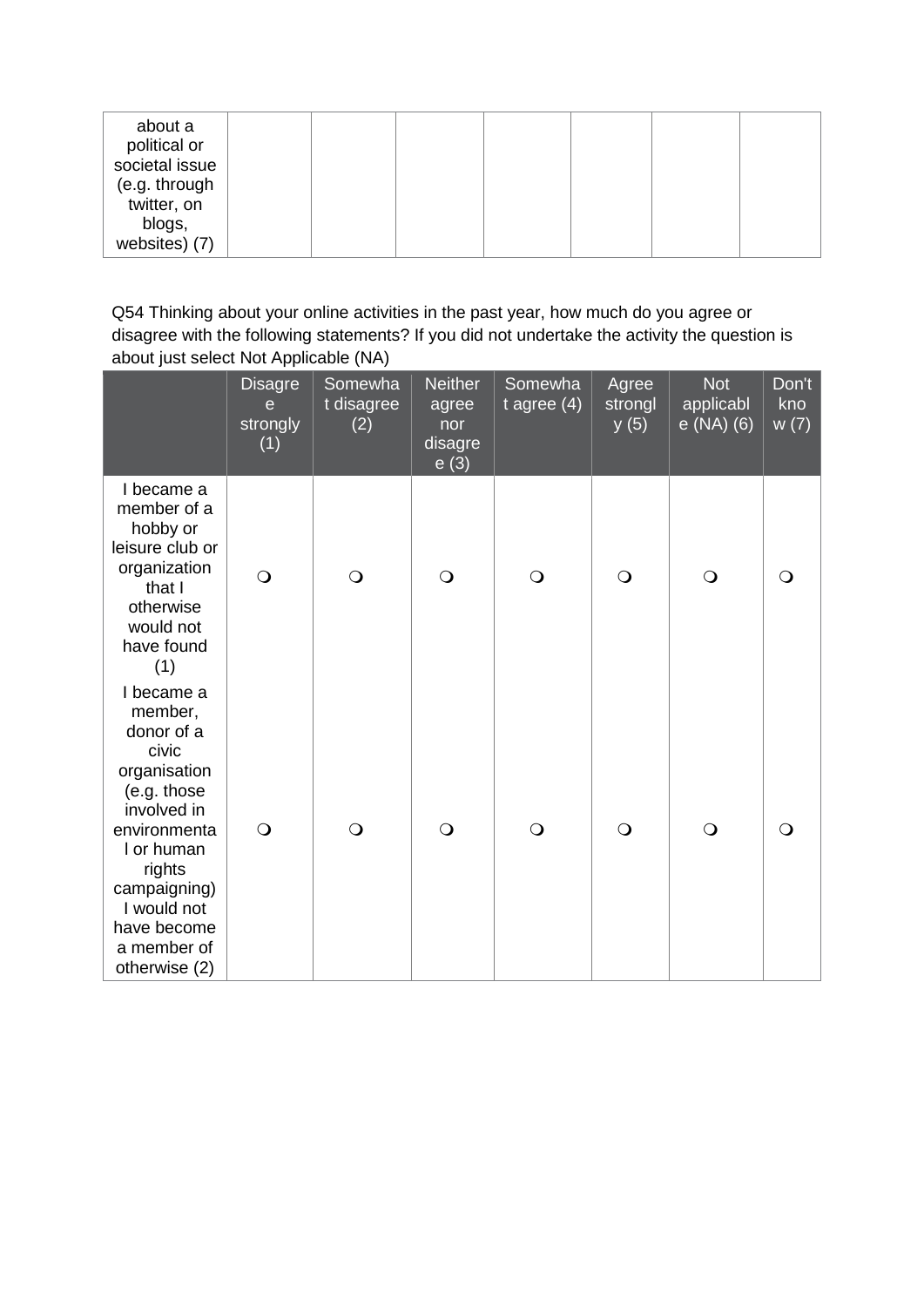Q55 Thinking about your online activities in the past year, how satisfied or unsatisfied were you with the following things? If you did not undertake the activity the question is about just select Not Applicable (NA)

|                                                                                                     | Very<br>dissatisfie<br>d(1) | Somewha<br>dissatisfie<br>d(2) | <b>Neither</b><br>dissatisfie<br>d nor<br>satisfied<br>(3) | Somewh<br>at<br>satisfied<br>(4) | Very<br>satisfie<br>d(5) | <b>Not</b><br>applicabl<br>e(NA)<br>(6) | Don'<br>t<br>kno<br>${\mathsf W}$<br>(7) |
|-----------------------------------------------------------------------------------------------------|-----------------------------|--------------------------------|------------------------------------------------------------|----------------------------------|--------------------------|-----------------------------------------|------------------------------------------|
| The last club<br>or<br>organization<br>you became<br>a member of<br>(1)                             | $\bigcirc$                  | $\Omega$                       | $\Omega$                                                   | $\bigcirc$                       | $\Omega$                 | $\mathsf{O}$                            | ∩                                        |
| Your online<br>involvement<br>with the last<br>organisation<br>you<br>joined/donate<br>$d$ to $(2)$ | $\bigcirc$                  | $\Omega$                       | ∩                                                          | $\bigcirc$                       | $\Omega$                 | $\Omega$                                |                                          |
| Your last<br>contribution<br>to an online<br>discussion<br>(3)                                      | $\Omega$                    | ∩                              | ∩                                                          | $\bigcirc$                       | $\Omega$                 | $\Omega$                                |                                          |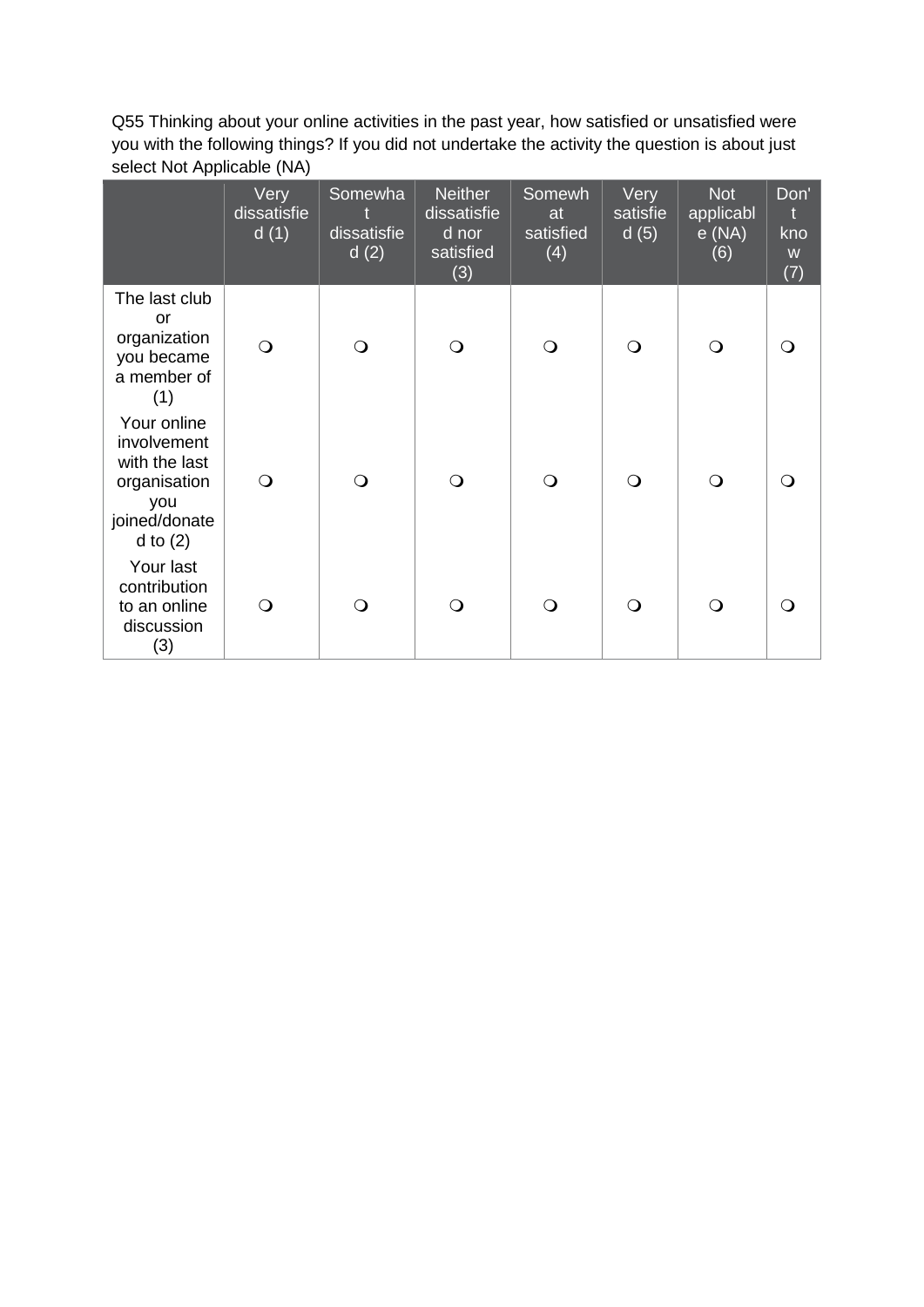Q56 We would now like to ask you about the use of the Internet for government services. How often have you done the following things online in the last year? Please tick one option per row.

|                                                                                                                                                       | <b>Never</b><br>(1) | Less<br>than<br>Once a<br>Month<br>(2) | Monthly<br>(3) | Weekly<br>(4) | <b>Daily</b><br>(5) | Several<br>times<br>per day<br>(6) | Don't<br>know<br>(7) |
|-------------------------------------------------------------------------------------------------------------------------------------------------------|---------------------|----------------------------------------|----------------|---------------|---------------------|------------------------------------|----------------------|
| Look for<br>information<br>about national<br>government<br>services (e.g.<br>benefits,<br>taxes, a<br>driving licence<br>or passport)<br>(1)          | $\bigcirc$          | $\bigcirc$                             | $\bigcirc$     | $\bigcirc$    | $\bigcirc$          | $\bigcirc$                         | $\bigcirc$           |
| Ask a<br>representative<br>of a public<br>institution for<br>advice on<br>public<br>services (e.g.<br>your local<br>council /<br>municipality)<br>(2) | $\bigcirc$          | $\bigcirc$                             | $\bigcirc$     | $\bigcirc$    | $\bigcirc$          | $\bigcirc$                         | $\mathsf{O}$         |
| Complete an<br>online form<br>for a national<br>government<br>service (3)                                                                             | $\bigcirc$          | $\bigcirc$                             | $\bigcirc$     | $\bigcirc$    | $\bigcirc$          | $\bigcirc$                         | $\bigcirc$           |
| Look for<br>information<br>about an MP,<br>local<br>councillor,<br>political party<br>or candidate<br>(4)                                             | $\bigcirc$          | $\bigcirc$                             | $\bigcirc$     | $\bigcirc$    | $\bigcirc$          | $\bigcirc$                         | $\mathsf{O}$         |
| Follow or<br>contact a<br>politician (or<br>political<br>organization)<br>(5)                                                                         | $\bigcirc$          | $\bigcirc$                             | $\bigcirc$     | $\bigcirc$    | $\bigcirc$          | $\bigcirc$                         | $\circ$              |
| Join or start a<br>group that<br>discusses<br>politics or                                                                                             | $\bigcirc$          | $\bigcirc$                             | $\bigcirc$     | $\bigcirc$    | $\bigcirc$          | $\bigcirc$                         | $\Omega$             |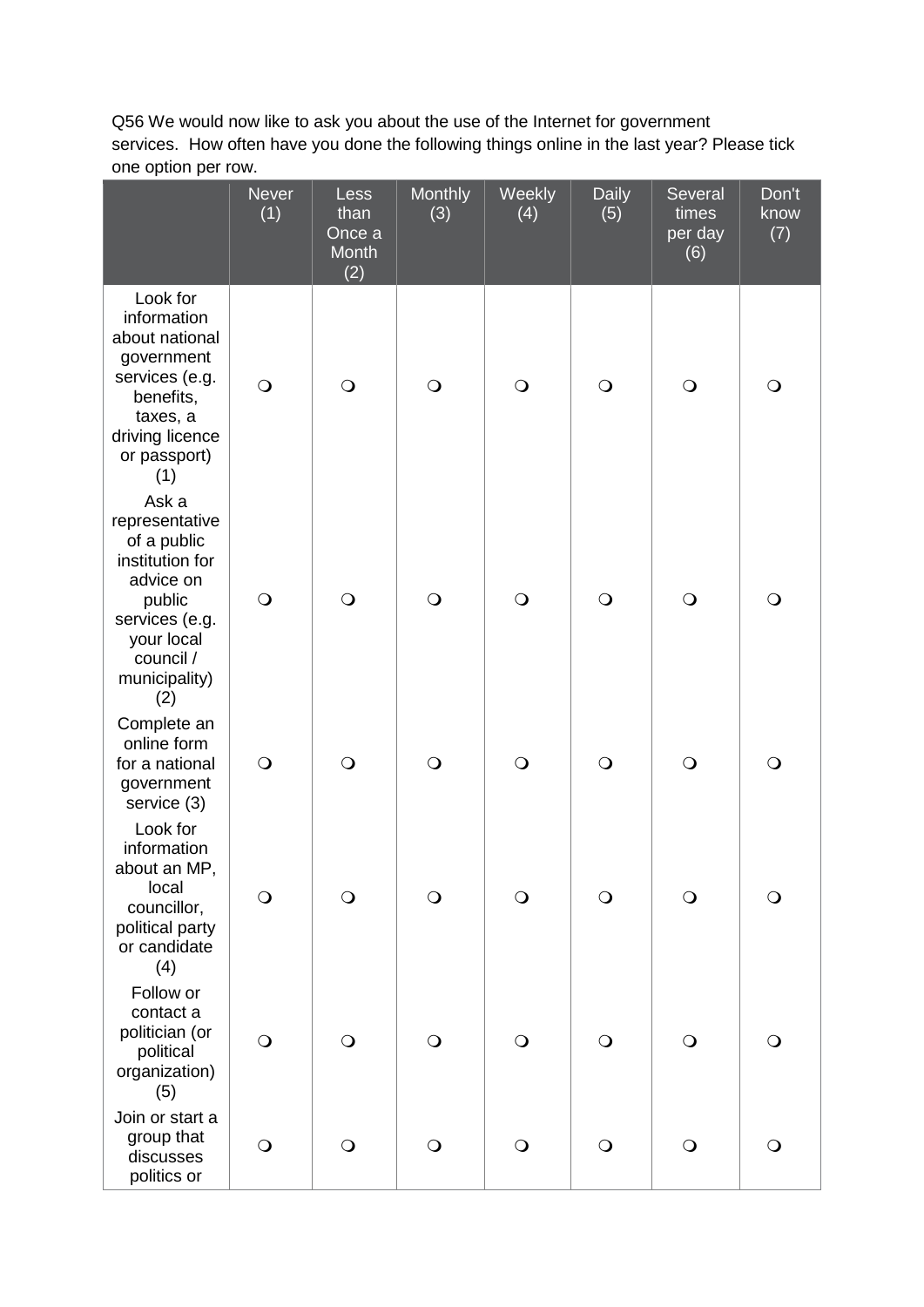| political  |  |  |  |  |
|------------|--|--|--|--|
| issues (6) |  |  |  |  |

Q57 Thinking about your online activities in the past year, how much do you agree or disagree with the following statements? If you did not undertake the activity the question is about just select Not Applicable (NA)

|                                                                                                                                                                                     | <b>Disagree</b><br>strongly<br>(1) | Somewhat<br>disagree<br>(2) | Neither<br>agree<br>nor<br>disagree<br>(3) | Somewhat<br>agree $(4)$ | Agree<br>strongly<br>(5) | Not<br>applicable<br>$(NA)$ $(6)$ | Don't<br>know<br>(7) |
|-------------------------------------------------------------------------------------------------------------------------------------------------------------------------------------|------------------------------------|-----------------------------|--------------------------------------------|-------------------------|--------------------------|-----------------------------------|----------------------|
| I have<br>discovered<br>online that<br>I am<br>entitled to<br>a<br>particular<br>benefit,<br>subsidy or<br>tax<br>advantage<br>which I<br>would not<br>have<br>found<br>offline (1) | $\bigcirc$                         | $\bigcirc$                  | $\bigcirc$                                 | $\bigcirc$              | $\bigcirc$               | $\bigcirc$                        | $\bigcirc$           |
| Online, I<br>have<br>better<br>contact<br>with my<br>MP, local<br>councillor,<br>or political<br>party (2)                                                                          | $\bigcirc$                         | $\bigcirc$                  | $\bigcirc$                                 | $\bigcirc$              | $\bigcirc$               | $\bigcirc$                        | $\bigcirc$           |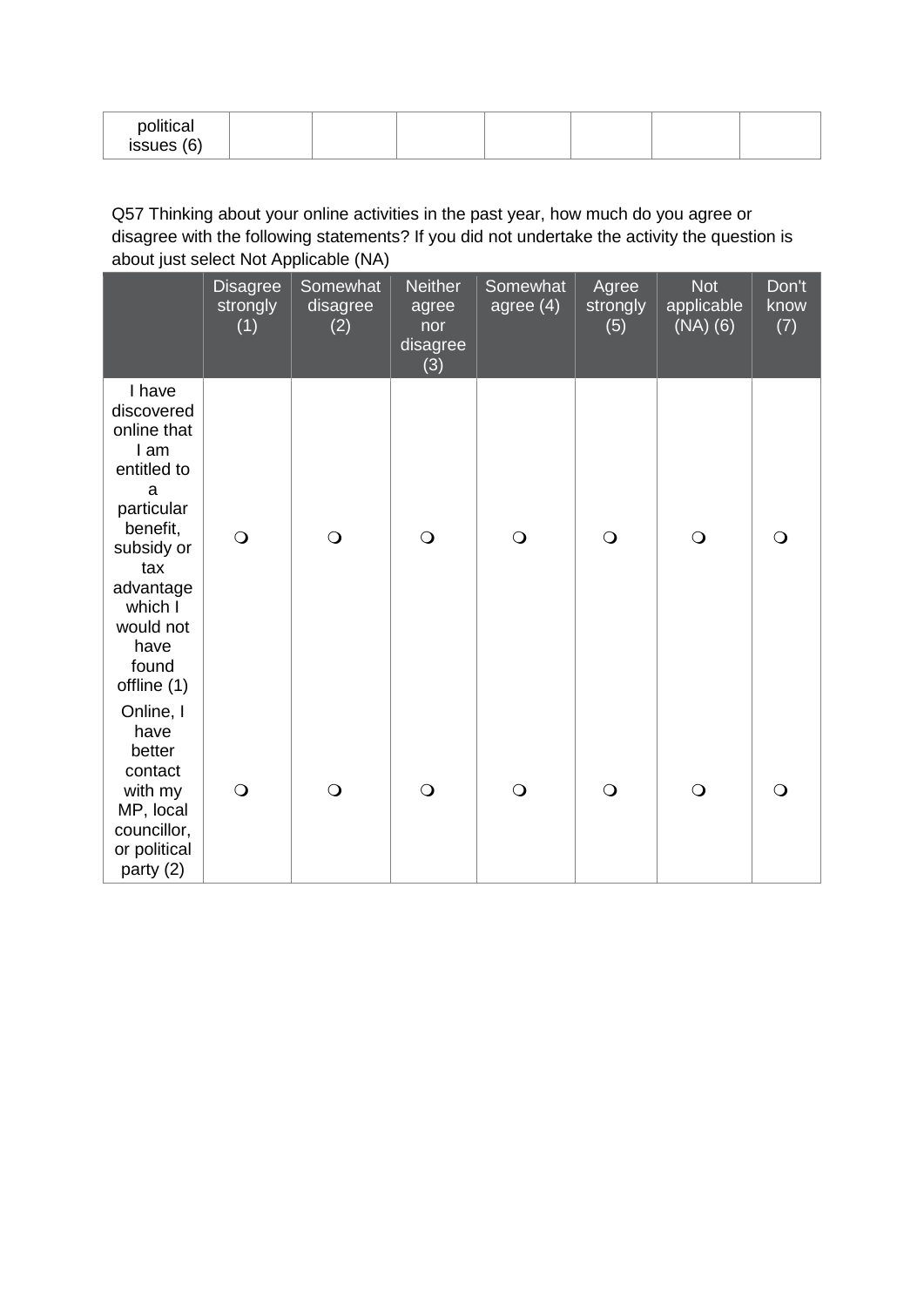Q58 Thinking about your online activities in the past year, how satisfied or unsatisfied were you with the following things? If you did not undertake the activity the question is about just select Not Applicable (NA)

|                                                                                                       | Very<br>dissatisfie<br>d(1) | Somewha<br>dissatisfie<br>d(2) | <b>Neither</b><br>dissatisfie<br>d nor<br>satisfied<br>(3) | Somewha<br>t satisfied<br>(4) | Very<br>satisfie<br>d(5) | <b>Not</b><br>applicabl<br>e(NA)<br>(6) | Don'<br>$\mathbf{t}$<br>kno<br>W(7) |
|-------------------------------------------------------------------------------------------------------|-----------------------------|--------------------------------|------------------------------------------------------------|-------------------------------|--------------------------|-----------------------------------------|-------------------------------------|
| The last<br>online<br>governmen<br>t service<br>you<br>accessed<br>(1)                                | Q                           | $\bigcirc$                     | $\bigcirc$                                                 | $\mathsf{O}$                  | $\Omega$                 | $\mathsf{O}$                            |                                     |
| Your last<br>interaction<br>with an<br>MP, local<br>councillor<br>or political<br>party<br>online (2) | $\Omega$                    | $\circ$                        | $\bigcirc$                                                 | $\bigcirc$                    | $\Omega$                 | $\Omega$                                | ∩                                   |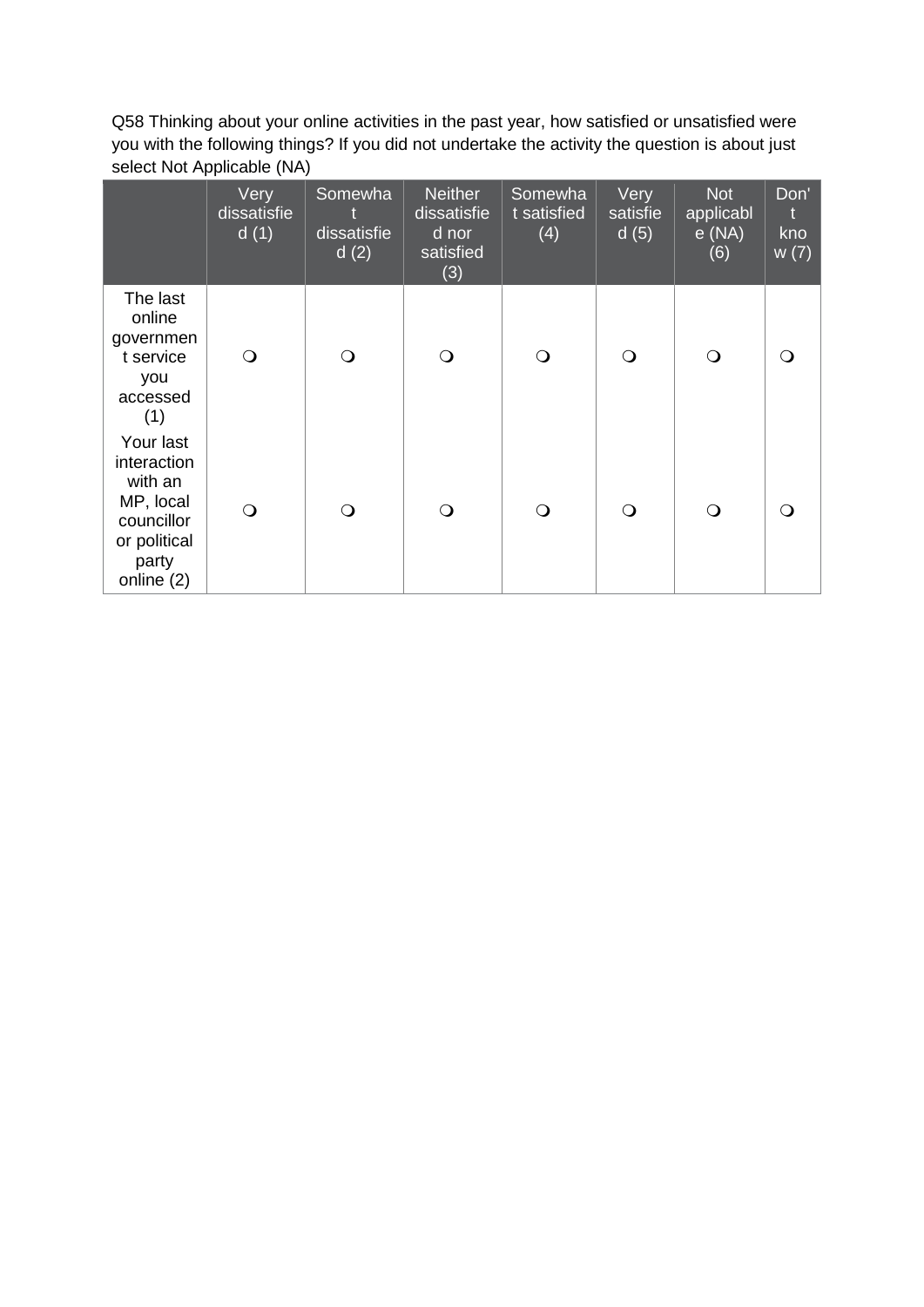Q62 Now we would like to ask you about using the Internet to look up information about your fitness. How often have you done the following things online in the last year? Please tick one option per row.

|                                                                    | <b>Never</b><br>(1) | <b>Less</b><br>than<br>Once a<br><b>Month</b><br>(2) | <b>Monthly</b><br>(3) | Weekly<br>(4)  | Daily (5)  | Several<br>times<br>per day<br>(6) | Don't<br>know<br>(7) |
|--------------------------------------------------------------------|---------------------|------------------------------------------------------|-----------------------|----------------|------------|------------------------------------|----------------------|
| Look up<br>information<br>on how to<br>improve your<br>fitness (1) | $\bigcirc$          | $\bigcirc$                                           | $\bigcirc$            | $\bigcirc$     | $\bigcirc$ | $\bigcirc$                         | $\bigcirc$           |
| Ask others<br>about a<br>training<br>program $(2)$                 | $\bigcirc$          | $\bigcirc$                                           | $\bigcirc$            | $\bigcirc$     | $\bigcirc$ | $\bigcirc$                         | $\bigcirc$           |
| Use exercise<br>or nutrition<br>programs /<br>apps(3)              | $\bigcirc$          | $\bigcirc$                                           | $\bigcirc$            | $\bigcirc$     | $\bigcirc$ | $\bigcirc$                         | $\mathsf{O}$         |
| Look up<br>information<br>about health<br>or medical<br>care $(4)$ | $\bigcirc$          | $\overline{O}$                                       | $\bigcirc$            | $\overline{O}$ | $\bigcirc$ | $\bigcirc$                         | $\bigcirc$           |
| Ask for<br>advice on a<br>medical<br>condition (5)                 | $\bigcirc$          | $\bigcirc$                                           | $\bigcirc$            | $\bigcirc$     | $\bigcirc$ | $\bigcirc$                         | $\bigcirc$           |
| Fill out a<br>questionnaire<br>related to<br>your health<br>(6)    | $\bigcirc$          | $\bigcirc$                                           | $\bigcirc$            | $\bigcirc$     | $\bigcirc$ | $\bigcirc$                         | $\bigcirc$           |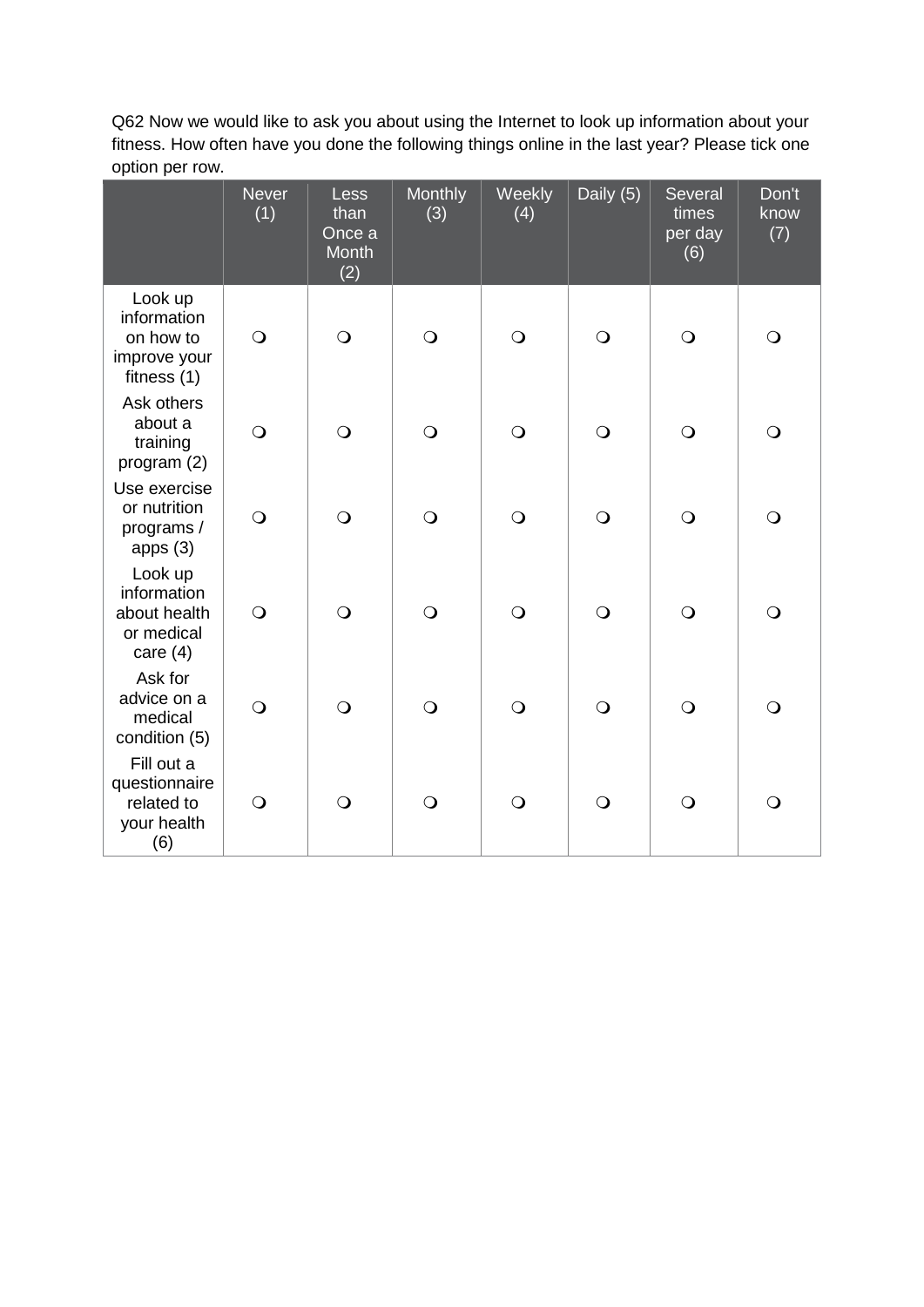Q63 Thinking about your online activities in the past year, how much do you agree or disagree with the following statements? If you did not undertake the activity the question is about just answer Not Applicable (NA)

|                                                                                                                                                             | <b>Disagree</b><br>strongly<br>(1) | Somewhat<br>disagree<br>(2) | <b>Neither</b><br>agree<br>nor<br>disagree<br>(3) | Somewhat<br>agree $(4)$ | Agree<br>strongly<br>(5) | <b>Not</b><br>applicable<br>$(NA)$ $(6)$ | Don't<br>know<br>(7) |
|-------------------------------------------------------------------------------------------------------------------------------------------------------------|------------------------------------|-----------------------------|---------------------------------------------------|-------------------------|--------------------------|------------------------------------------|----------------------|
| I am fitter<br>as a result<br>of the<br>online<br>information,<br>advice or<br>programs /<br>apps I have<br>used $(1)$                                      | $\bigcirc$                         | $\Omega$                    | $\bigcirc$                                        | $\bigcirc$              | $\bigcirc$               | $\bigcirc$                               | $\Omega$             |
| I have<br>made<br>better<br>decisions<br>about my<br>health or<br>medical<br>care as a<br>result of the<br>information<br>/ advice I<br>found<br>online (2) | $\bigcirc$                         | $\Omega$                    | $\bigcirc$                                        | $\bigcirc$              | $\Omega$                 | $\bigcirc$                               | $\Omega$             |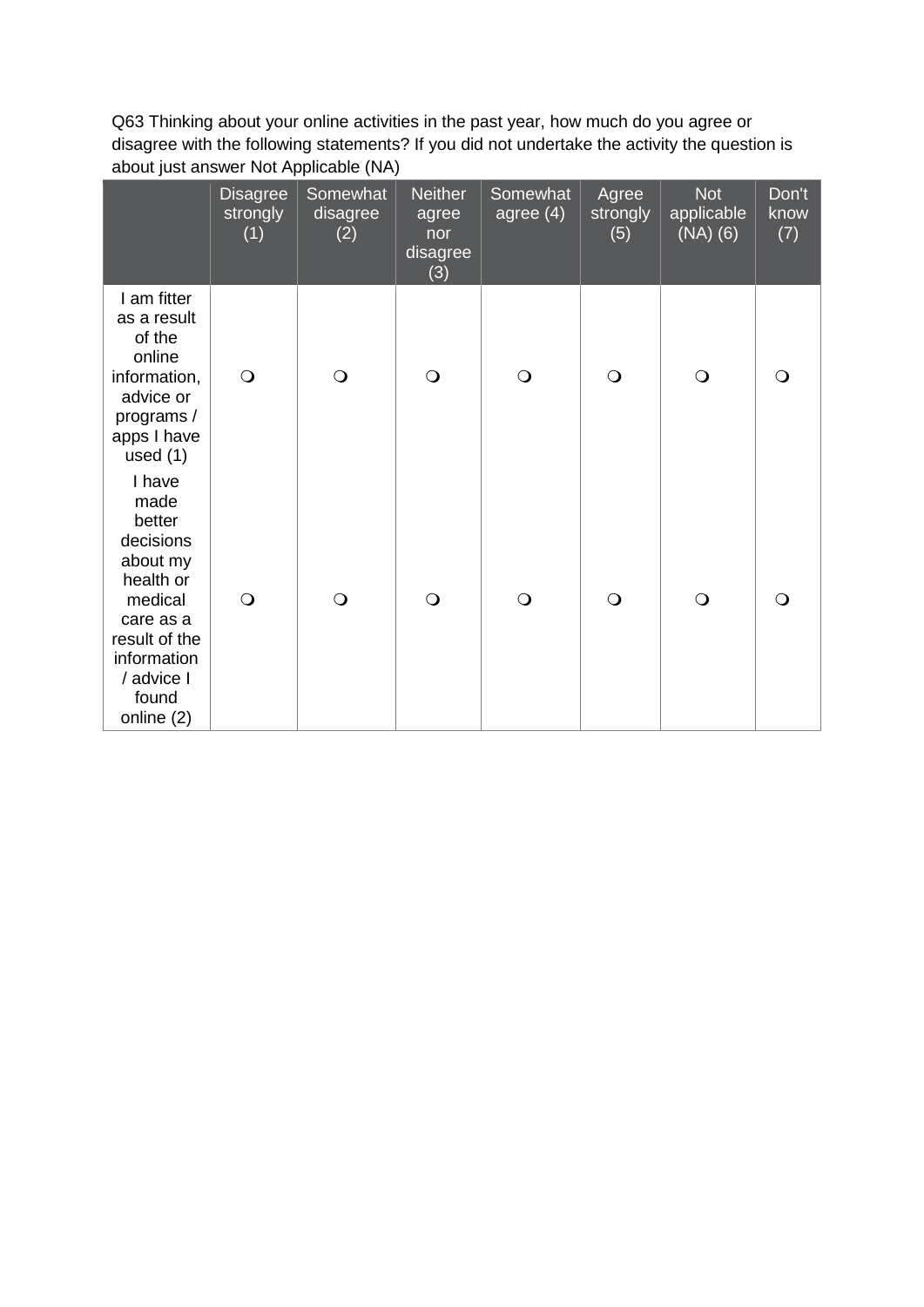Q64 Thinking about your online activities in the past year, how satisfied or unsatisfied were you with the following things? If you did not undertake the activity the question is about just select Not Applicable (NA)

|                                                                                                                                         | Very<br>dissatisfie<br>d(1) | Somewhat<br>dissatisfie<br>d(2) | <b>Neither</b><br>dissatisfie<br>d nor<br>satisfied<br>(3) | Somewha<br>t satisfied<br>(4) | Very<br>satisfie<br>d(5) | <b>Not</b><br>applicabl<br>e(NA)<br>(6) | Don'<br>t<br>kno<br>W(7) |
|-----------------------------------------------------------------------------------------------------------------------------------------|-----------------------------|---------------------------------|------------------------------------------------------------|-------------------------------|--------------------------|-----------------------------------------|--------------------------|
| The way<br>in which<br>the last bit<br>of advice,<br>program<br>or app you<br>used has<br>influenced<br>your level<br>of fitness<br>(1) | $\bigcirc$                  | $\bigcirc$                      | $\bigcirc$                                                 | $\bigcirc$                    | $\bigcirc$               | $\bigcirc$                              | $\bigcirc$               |
| The last<br>health<br>informatio<br>n or<br>advice<br>you found<br>online (2)                                                           | $\bigcirc$                  | $\bigcirc$                      | $\bigcirc$                                                 | $\bigcirc$                    | $\bigcirc$               | $\bigcirc$                              | ∩                        |
| The way<br>you<br>changed<br>your<br>behaviour<br>as a result<br>of the<br>health<br>informatio<br>n you<br>found<br>online (3)         | $\bigcirc$                  | $\bigcirc$                      | $\bigcirc$                                                 | $\bigcirc$                    | $\bigcirc$               | $\bigcirc$                              | $\circ$                  |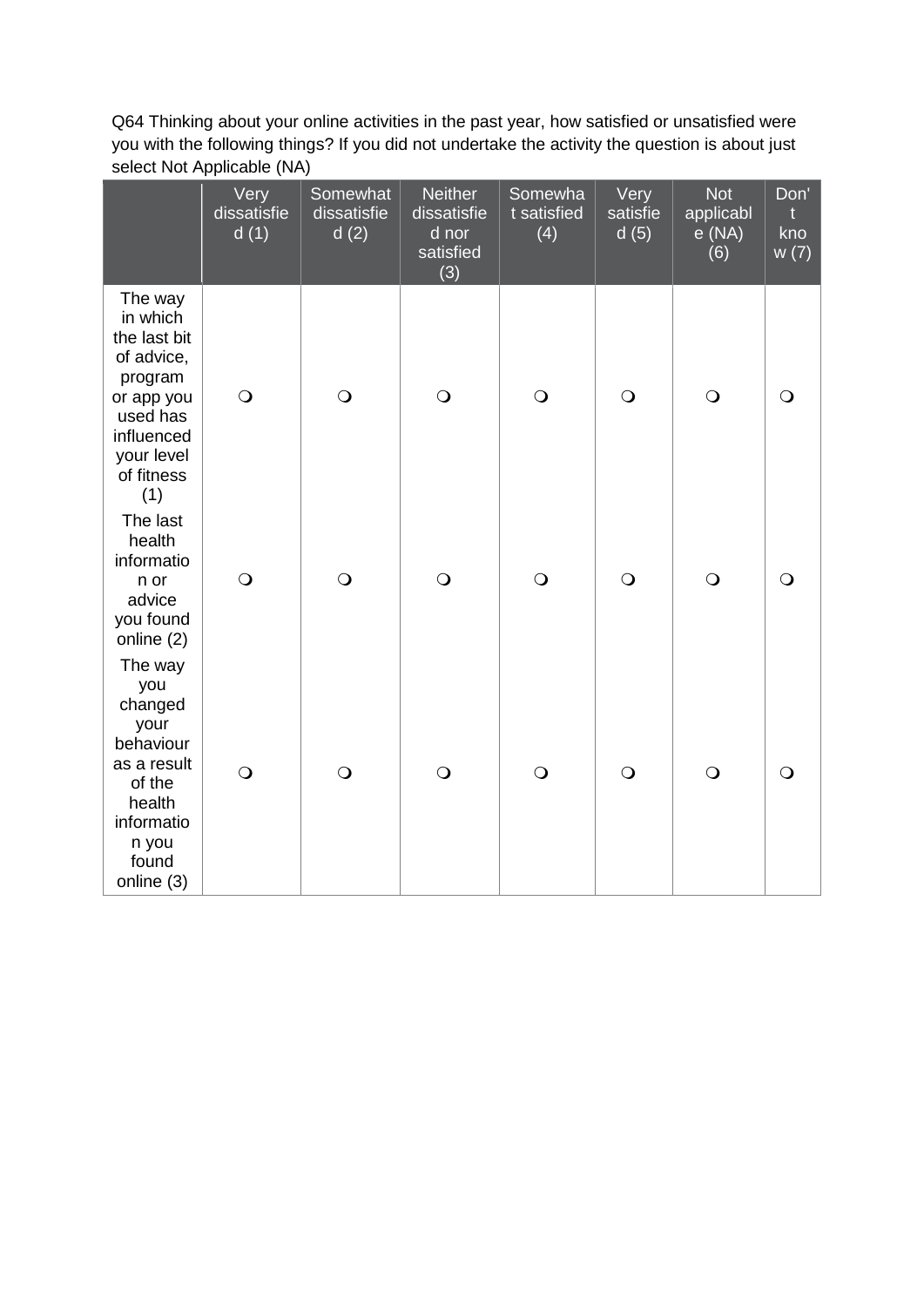Q59 We would now like to ask about using the Internet for leisure and personal interest. How often have you done the following things online in the last year? Please tick one option per row.

|                                                                                    | <b>Never</b><br>(1) | Less<br>than<br>Once a<br><b>Month</b><br>(2) | Monthly<br>(3) | Weekly<br>(4) | Daily $(5)$ | Several<br>times per<br>day $(6)$ | Don't<br>know (7) |
|------------------------------------------------------------------------------------|---------------------|-----------------------------------------------|----------------|---------------|-------------|-----------------------------------|-------------------|
| Come<br>across<br>online<br>lifestyle<br>magazines /<br>features /<br>articles (1) | $\bigcirc$          | $\bigcirc$                                    | $\bigcirc$     | $\bigcirc$    | $\bigcirc$  | $\bigcirc$                        | $\bigcirc$        |
| Talk to<br>others about<br>your lifestyle<br>(2)                                   | $\bigcirc$          | $\bigcirc$                                    | $\bigcirc$     | $\bigcirc$    | $\bigcirc$  | $\bigcirc$                        | $\bigcirc$        |
| Blog or<br>maintain a<br>website<br>about your<br>personal life<br>(3)             | $\bigcirc$          | $\bigcirc$                                    | $\bigcirc$     | $\bigcirc$    | $\bigcirc$  | $\bigcirc$                        | $\bigcirc$        |
| Look for<br>jokes,<br>cartoons or<br>other<br>entertaining<br>content (4)          | $\overline{O}$      | $\bigcirc$                                    | $\bigcirc$     | $\bigcirc$    | $\bigcirc$  | $\bigcirc$                        | $\bigcirc$        |
| Play games<br>(5)                                                                  | $\bigcirc$          | $\bigcirc$                                    | $\bigcirc$     | $\bigcirc$    | $\bigcirc$  | $\bigcirc$                        | $\bigcirc$        |
| Listen to<br>music (6)                                                             | $\bigcirc$          | $\bigcirc$                                    | $\bigcirc$     | $\bigcirc$    | $\bigcirc$  | $\bigcirc$                        | $\bigcirc$        |
| Watch<br>videos/tv<br>programmes<br>(7)                                            | $\bigcirc$          | $\bigcirc$                                    | $\bigcirc$     | $\bigcirc$    | $\bigcirc$  | $\bigcirc$                        | $\bigcirc$        |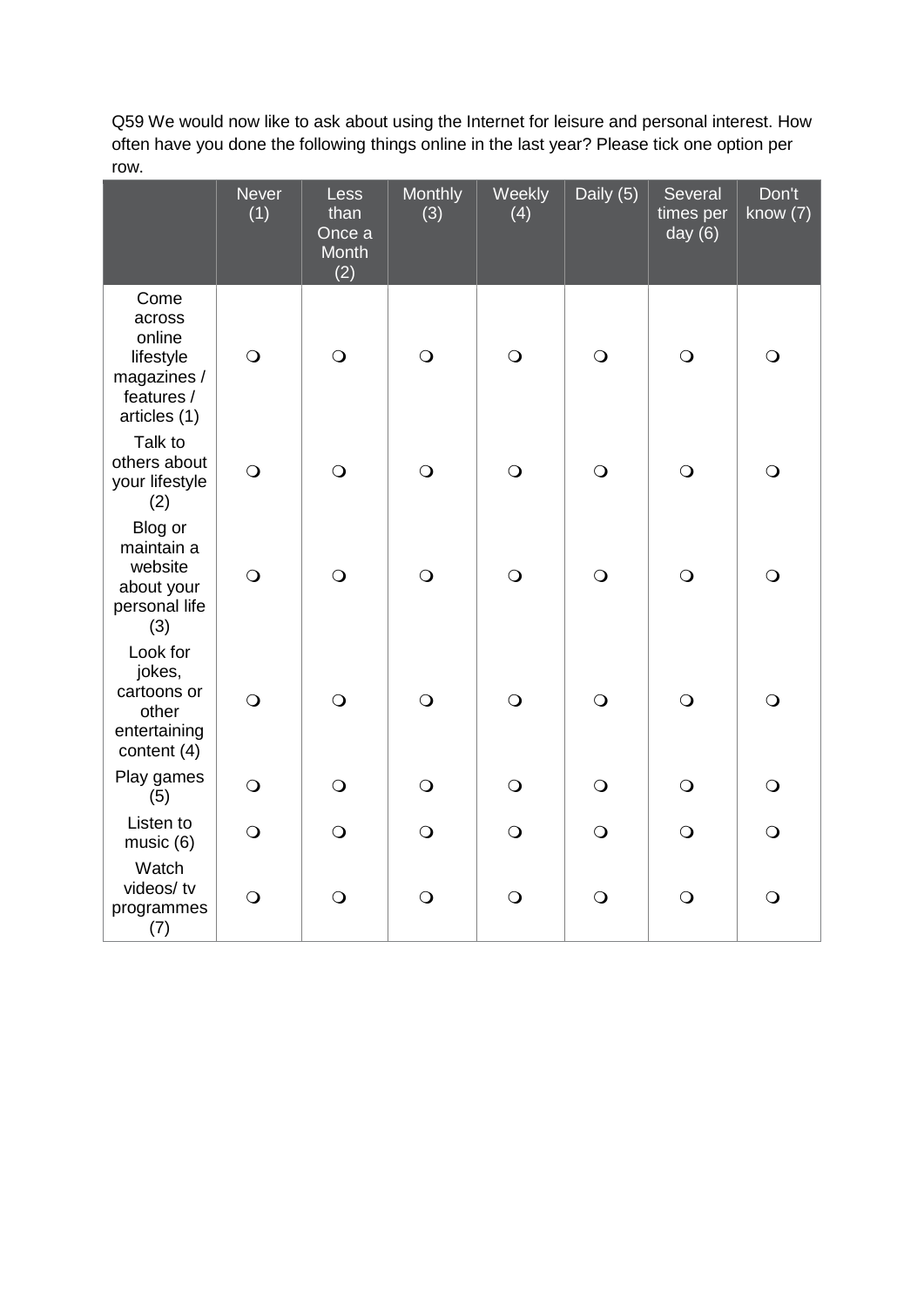Q60 Thinking about your online activities in the past year, how much do you agree or disagree with the following statements? If you did not undertake the activity the question is about just answer Not Applicable (NA)

|                                                                                                                   | <b>Disagre</b><br>e<br>strongly<br>(1) | Somewha<br>t disagree<br>(2) | <b>Neither</b><br>agree<br>nor<br>disagre<br>e(3) | Somewha<br>t agree $(4)$ | Agree<br>strongl<br>y(5) | <b>Not</b><br>applicabl<br><u>e (NA) (6)</u> | Don't<br>kno<br>W(7) |
|-------------------------------------------------------------------------------------------------------------------|----------------------------------------|------------------------------|---------------------------------------------------|--------------------------|--------------------------|----------------------------------------------|----------------------|
| Information I<br>found online<br>gave me<br>more<br>confidence in<br>my lifestyle<br>choices (1)                  | $\mathsf{O}$                           | O                            | Q                                                 | $\Omega$                 | $\Omega$                 | $\Omega$                                     |                      |
| Online<br>entertainmen<br>t (games,<br>listening to<br>music,<br>reading<br>jokes) made<br>me feel<br>happier (2) | $\Omega$                               | O                            | ∩                                                 | ∩                        | $\Omega$                 | ∩                                            |                      |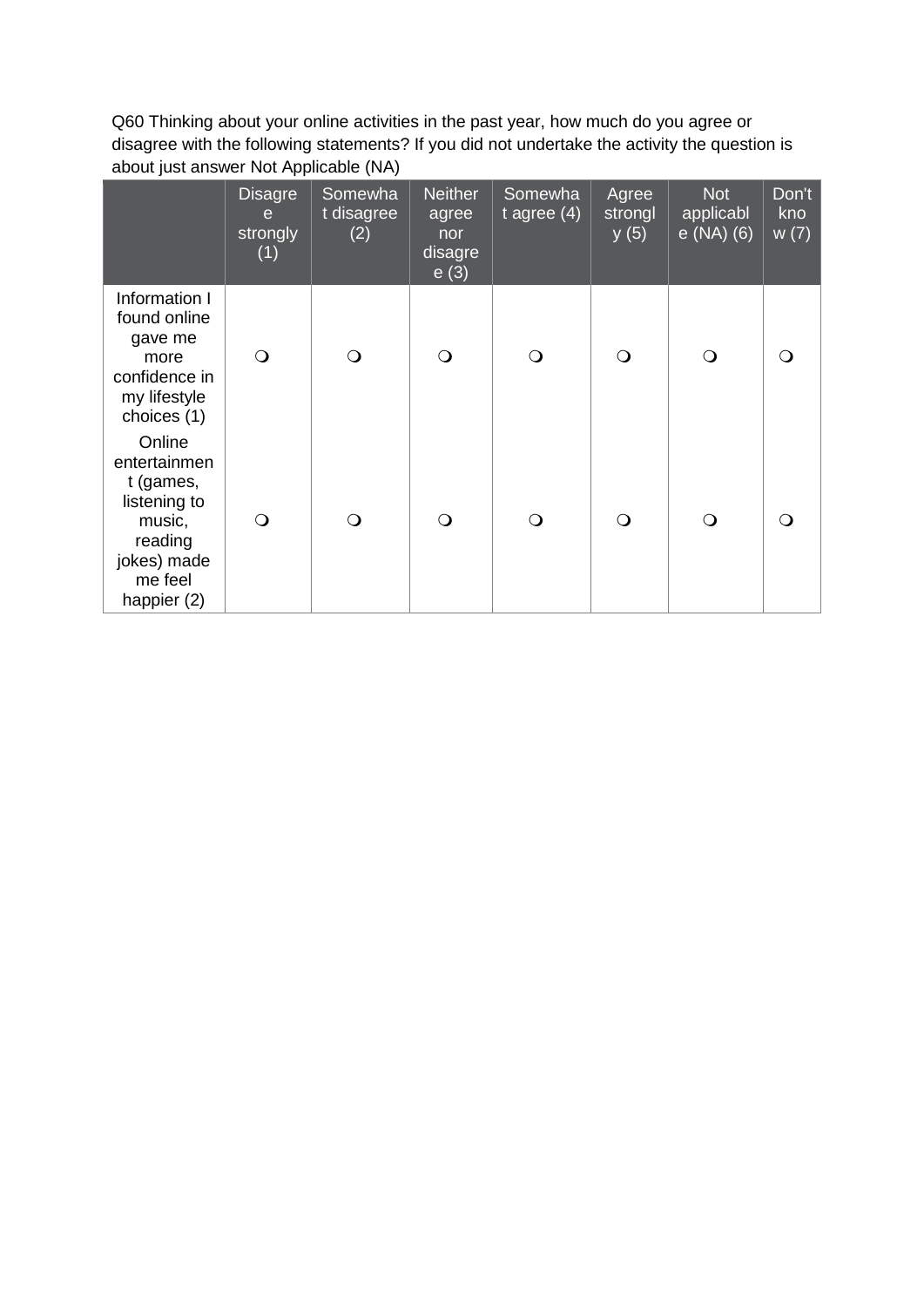Q61 Thinking about your online activities in the past year, how satisfied or unsatisfied were you with the following things? If you did not undertake the activity the question is about just select Not Applicable (NA)

|                                                                                                                  | Very<br>dissatisfie<br>d(1) | Somewhat<br>dissatisfie<br>d(2) | <b>Neither</b><br>dissatisfie<br>d nor<br>satisfied<br>(3) | Somewha<br>t satisfied<br>(4) | Very<br>satisfie<br>d(5) | <b>Not</b><br>applicabl<br>e(NA)<br>(6) | Don'<br>t<br>kno<br>w(7) |
|------------------------------------------------------------------------------------------------------------------|-----------------------------|---------------------------------|------------------------------------------------------------|-------------------------------|--------------------------|-----------------------------------------|--------------------------|
| The<br>lifestyle<br>choices<br>you have<br>made<br>based on<br>the<br>informatio<br>n you<br>found<br>online (1) | $\bigcirc$                  | $\bigcirc$                      | $\bigcirc$                                                 | $\bigcirc$                    | $\bigcirc$               | $\bigcirc$                              | ∩                        |
| In general,<br>how do<br>you feel<br>about<br>spending<br>time<br>online (2)                                     | $\bigcirc$                  | $\Omega$                        | $\bigcirc$                                                 | $\bigcirc$                    | $\bigcirc$               | $\bigcirc$                              |                          |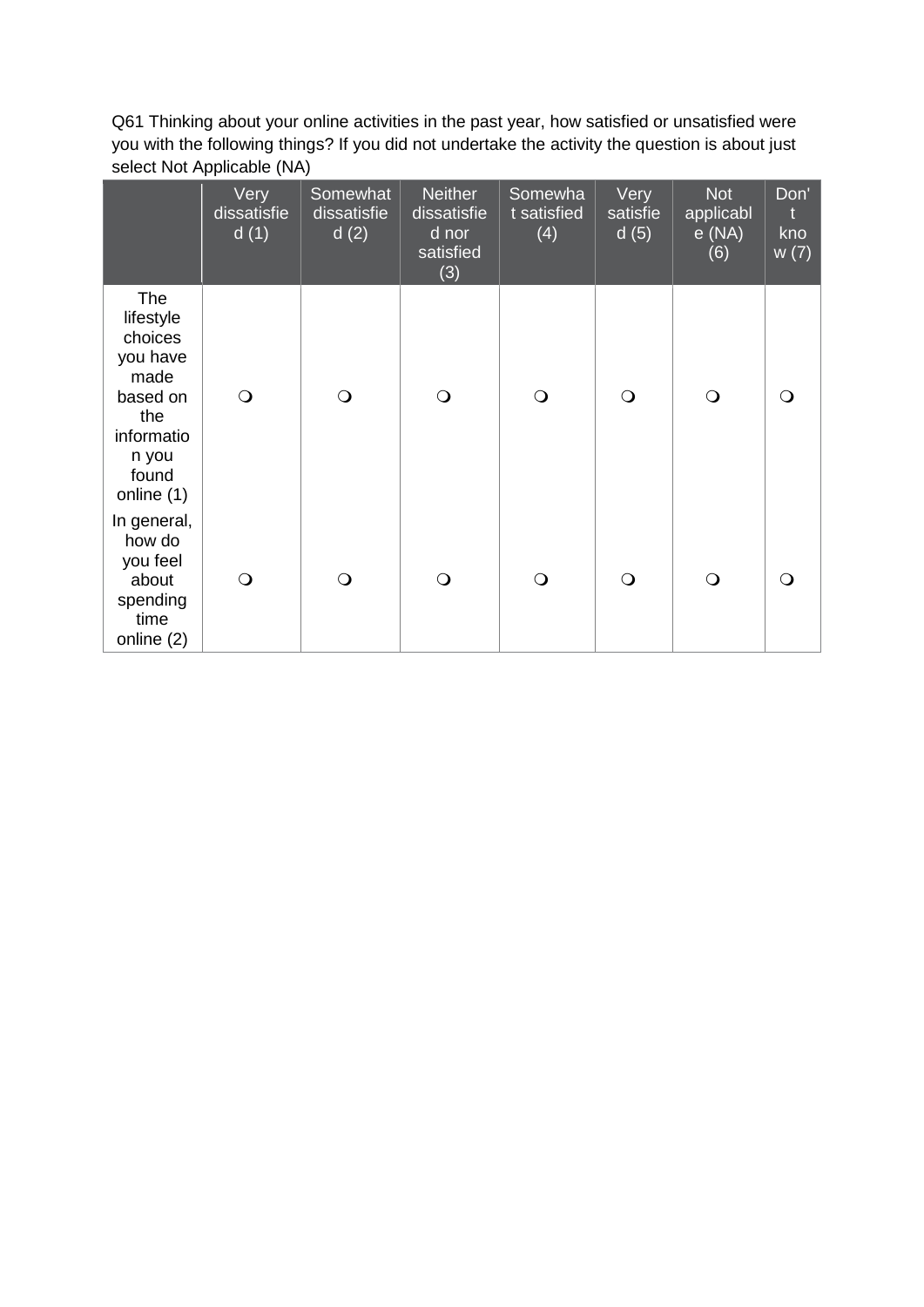Q65 And how often have you done the following things online in the last year? Please tick one option per row.

|                                                                                                                                                            | Never<br>(1) | <b>Less</b><br>than<br>Once a<br>Month<br>(2) | Monthly<br>(3) | Weekly<br>(4) | Daily (5)  | Several<br>times per<br>day $(6)$ | Don't<br>know $(7)$ |
|------------------------------------------------------------------------------------------------------------------------------------------------------------|--------------|-----------------------------------------------|----------------|---------------|------------|-----------------------------------|---------------------|
| Search for<br>information<br>about<br>events,<br>concerts<br>etc(1)                                                                                        | $\bigcirc$   | $\bigcirc$                                    | $\bigcirc$     | $\bigcirc$    | $\bigcirc$ | $\bigcirc$                        | $\bigcirc$          |
| Exchange<br>information<br>about<br>events or<br>concerts<br>with others<br>(2)                                                                            | $\bigcirc$   | $\bigcirc$                                    | $\bigcirc$     | $\bigcirc$    | $\bigcirc$ | $\bigcirc$                        | $\bigcirc$          |
| Write<br>comments<br>about or<br>rate<br>videos,<br>music,<br>books, TV<br>shows etc<br>(3)                                                                | $\bigcirc$   | $\bigcirc$                                    | $\bigcirc$     | $\bigcirc$    | $\bigcirc$ | $\bigcirc$                        | $\bigcirc$          |
| Look up<br>information<br>to<br>understand<br>problems<br>or issues<br>that<br>interest<br>you (4)                                                         | $\bigcirc$   | $\bigcirc$                                    | $\bigcirc$     | $\bigcirc$    | $\bigcirc$ | $\bigcirc$                        | $\bigcirc$          |
| Consult<br>others'<br>opinions<br>on<br>problems<br>or issues<br>that<br>interest<br>you (e.g.<br>using<br>YouTube,<br>Facebook,<br>Twitter,<br>email) (5) | $\bigcirc$   | $\bigcirc$                                    | $\bigcirc$     | $\bigcirc$    | $\bigcirc$ | $\bigcirc$                        | $\bigcirc$          |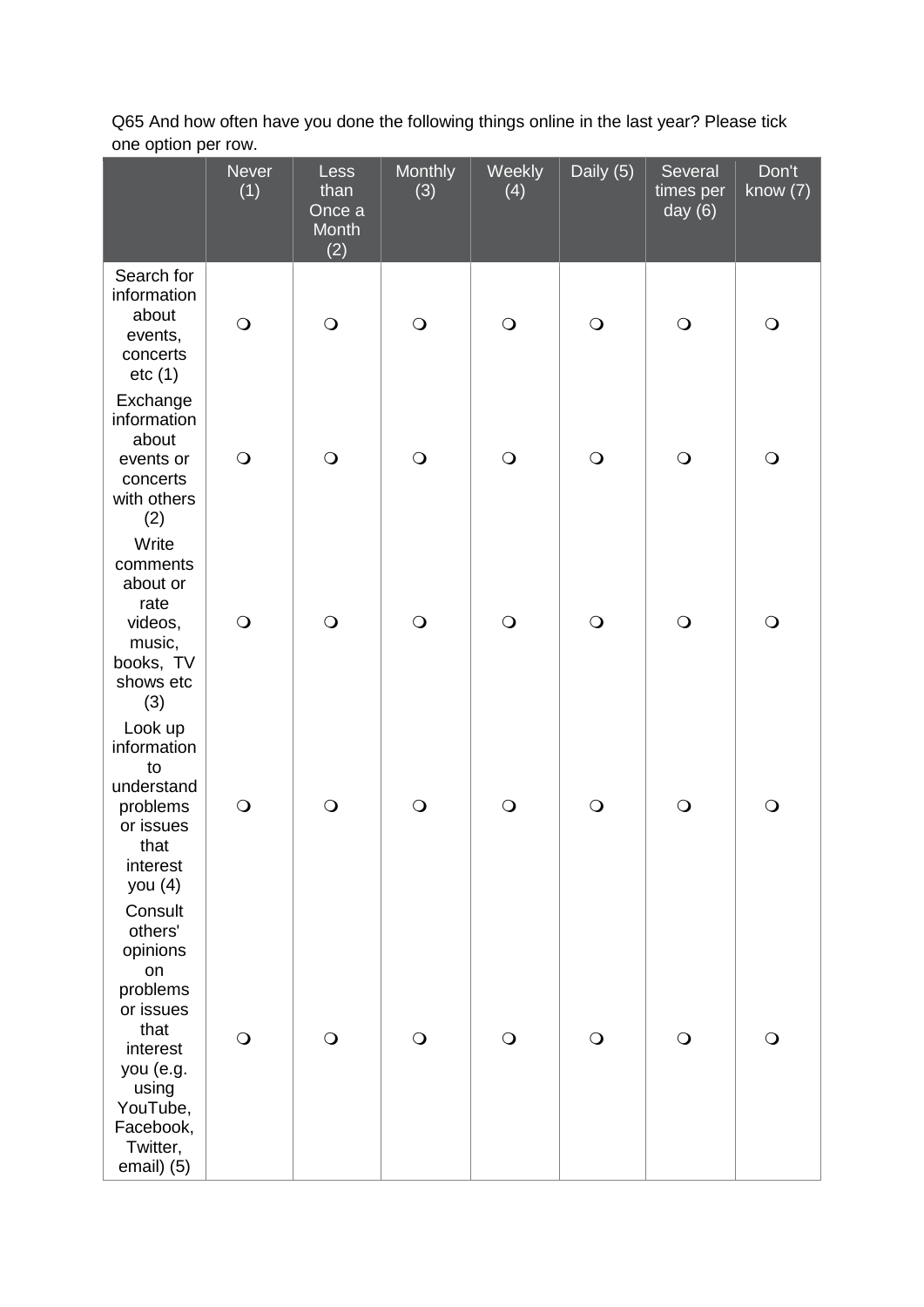| Write a<br>blog or<br>maintain a<br>website on<br>issues or<br>problems<br>of interest<br>to you $(6)$ | $\cup$ |  | $\circ$ |  |  |  |  |
|--------------------------------------------------------------------------------------------------------|--------|--|---------|--|--|--|--|
|--------------------------------------------------------------------------------------------------------|--------|--|---------|--|--|--|--|

Q66 Thinking about your online activities in the past year, how much do you agree or disagree with the following statements? If you did not undertake the activity the question is about just answer Not Applicable (NA)

|                                                                                                                                                            | <b>Disagree</b><br>strongly<br>(1) | Somewhat<br>disagree<br>(2) | <b>Neither</b><br>agree<br>nor<br>disagree<br>(3) | Somewhat<br>agree(4) | Agree<br>strongly<br>(5) | <b>Not</b><br>applicable<br>$(NA)$ $(6)$ | Don't<br>know<br>(7) |
|------------------------------------------------------------------------------------------------------------------------------------------------------------|------------------------------------|-----------------------------|---------------------------------------------------|----------------------|--------------------------|------------------------------------------|----------------------|
| I go to<br>events and<br>concerts I<br>would<br>never have<br>otherwise<br>considered<br>(1)                                                               | $\bigcirc$                         | $\bigcirc$                  | $\bigcirc$                                        | $\bigcirc$           | $\bigcirc$               | $\bigcirc$                               | $\Omega$             |
| Using the<br>Internet<br>helps me<br>to form<br>opinions<br>about<br>complex<br>social<br>issues I<br>would not<br>fully<br>understand<br>otherwise<br>(2) | $\bigcirc$                         | $\bigcirc$                  | $\bigcirc$                                        | $\bigcirc$           | $\bigcirc$               | $\bigcirc$                               | $\Omega$             |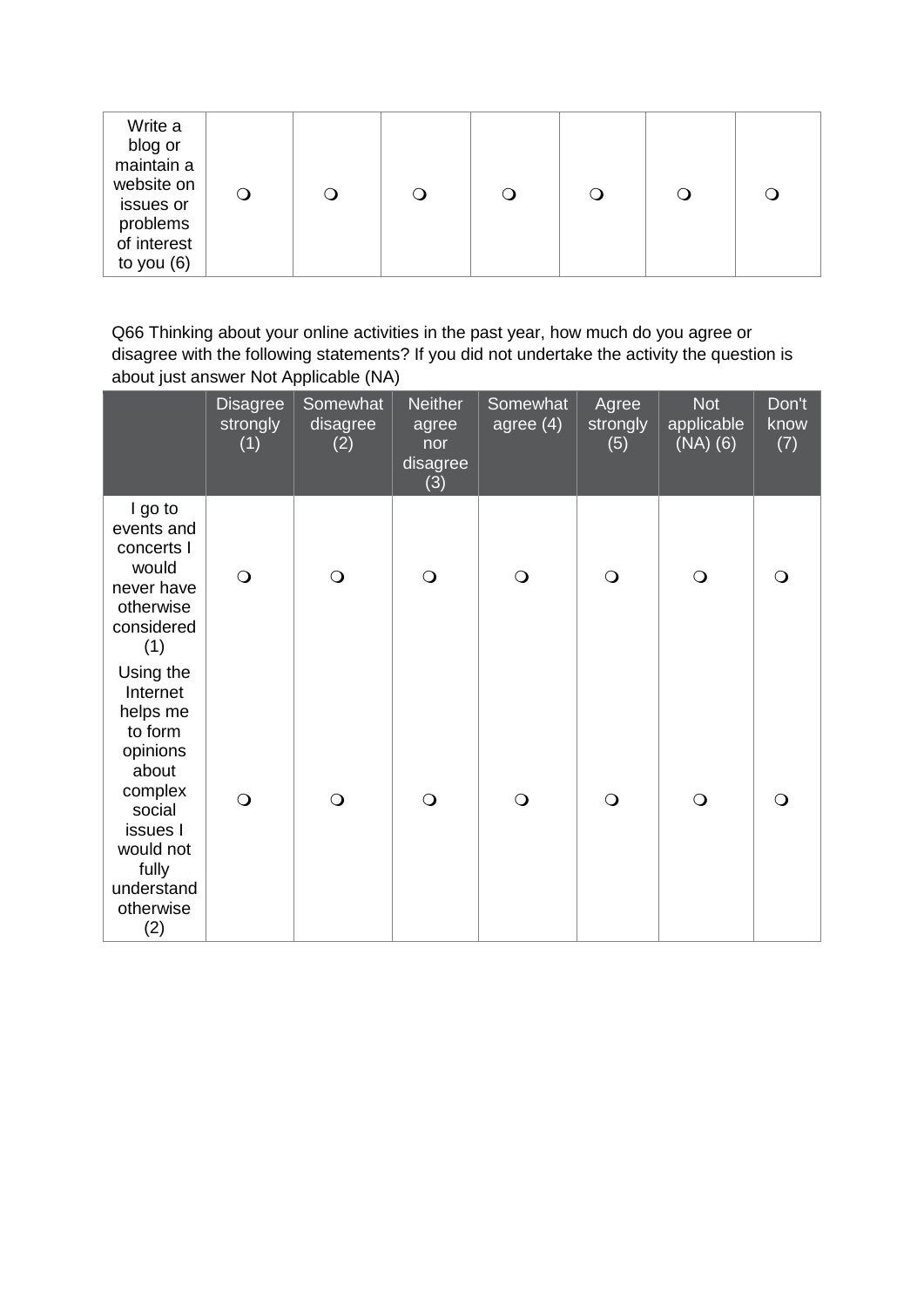Q67 Thinking about your online activities in the past year, how satisfied or unsatisfied were you with the following things in comparison to similar activities offline? If you did not undertake the activity the question is about just select Not Applicable (NA)

|                                                                                                                                                 | Very<br>dissatisfie<br>d(1) | Somewhat<br>dissatisfie<br>d(2) | <b>Neither</b><br>dissatisfie<br>d nor<br>satisfied<br>(3) | Somewha<br>t satisfied<br>(4) | Very<br>satisfie<br>d(5) | <b>Not</b><br>applicabl<br>e(NA)<br>(6) | Don'<br>$\mathbf{f}$<br>kno<br>w(7) |
|-------------------------------------------------------------------------------------------------------------------------------------------------|-----------------------------|---------------------------------|------------------------------------------------------------|-------------------------------|--------------------------|-----------------------------------------|-------------------------------------|
| The last<br>concert or<br>event you<br>went to<br>after<br>finding<br>informatio<br>n or<br>buying the<br>ticket for<br>the event<br>online (1) | $\bigcirc$                  | $\bigcirc$                      | $\bigcirc$                                                 | $\bigcirc$                    | $\Omega$                 | $\bigcirc$                              |                                     |
| The way<br>in which<br>the<br>Internet<br>helps you<br>think<br>about<br>social<br>issues (2)                                                   | $\bigcirc$                  | $\Omega$                        | $\bigcirc$                                                 | $\bigcirc$                    | $\Omega$                 | $\bigcirc$                              | ∩                                   |